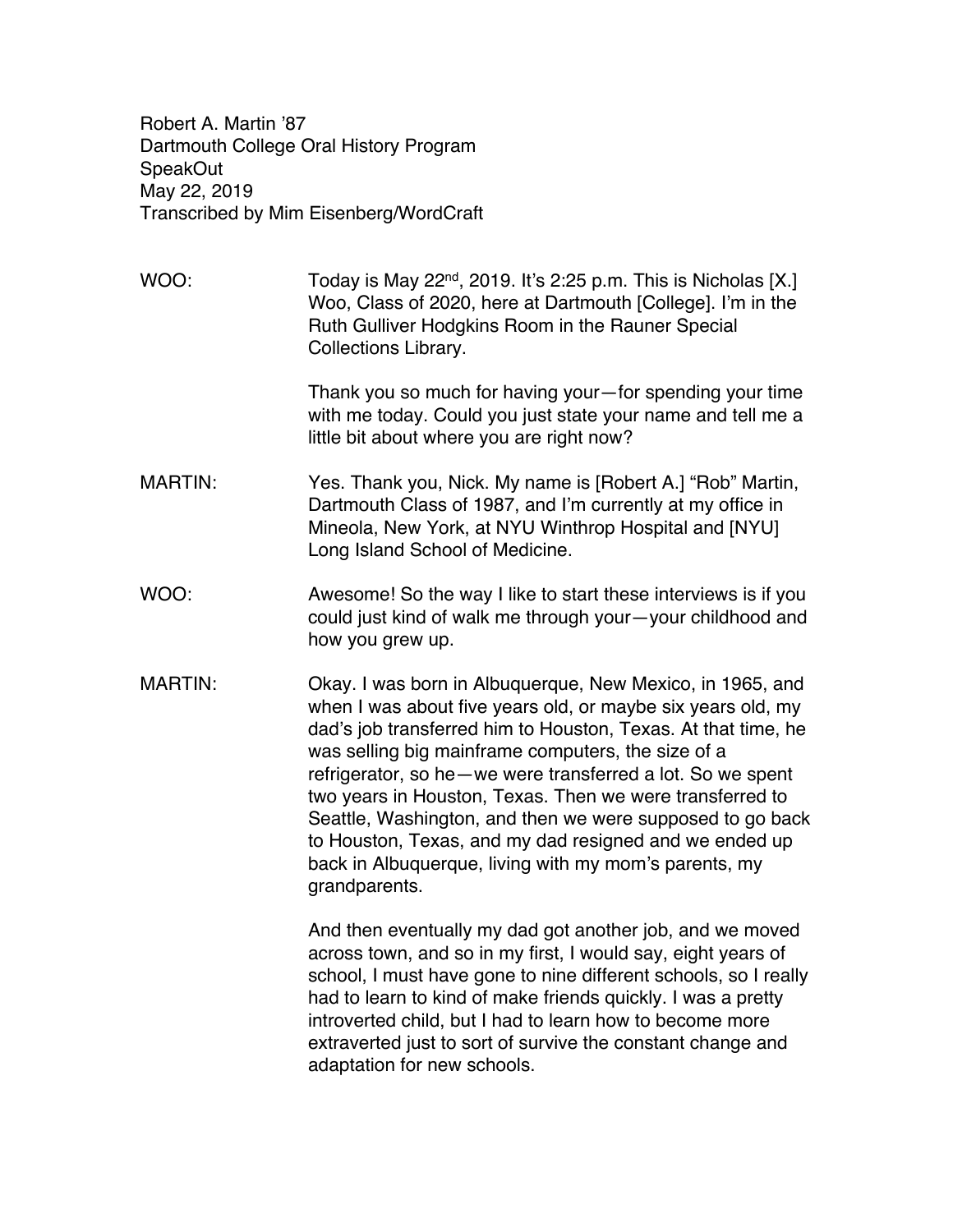And I became interested in theater at a very young age.

WOO: Okay.

MARTIN: And so that, you know, kind of led me toward high school and college. I did—I did manage to graduate high school at the same school—like, four full years at one school—

- WOO: [Chuckles.]
- MARTIN: —in Albuquerque, New Mexico, and from there went to Dartmouth.
- WOO: Did you—do you remember any of the plays that you did when you were in primary school?
- MARTIN: Yeah. The very first one I remember was in second grade. We did sort of a musical revue version of *Chitty Chitty Bang Bang*. And one experience I remember very clearly: In this school in Houston, Texas, I guess because it was so hot, we never went outside. We didn't have recess. It was a large, combined classroom, and so we just moved from different areas of the classroom. But the whole group of four teachers and all their students put on this *Chitty Chitty Bang Bang* revue for the PTA [Parent Teacher Association] or something.

And during rehearsals, they would teach the boys their choreography, and then they would teach the girls their choreography. And I remember thinking, *I want to learn both parts.* So when they, you know, put the girls on stage, I sort of stood by the side and tried to learn the same movements. And I got scolded. [Both chuckle.] And I think from then on, the teacher was concerned that I didn't—that I had a learning disability or something because I didn't follow her instructions about, you know, dividing us by gender. But I just really wanted to learn the dancing, so—

- WOO: For sure.
- MARTIN:  $-$ so that was a $-$ a really early experience. I [unintelligible] many other plays. I think I did—I think I was Tom Sawyer in a class play, and I was a pretty good—I was pretty good at reading aloud, so the teachers loved to put me in plays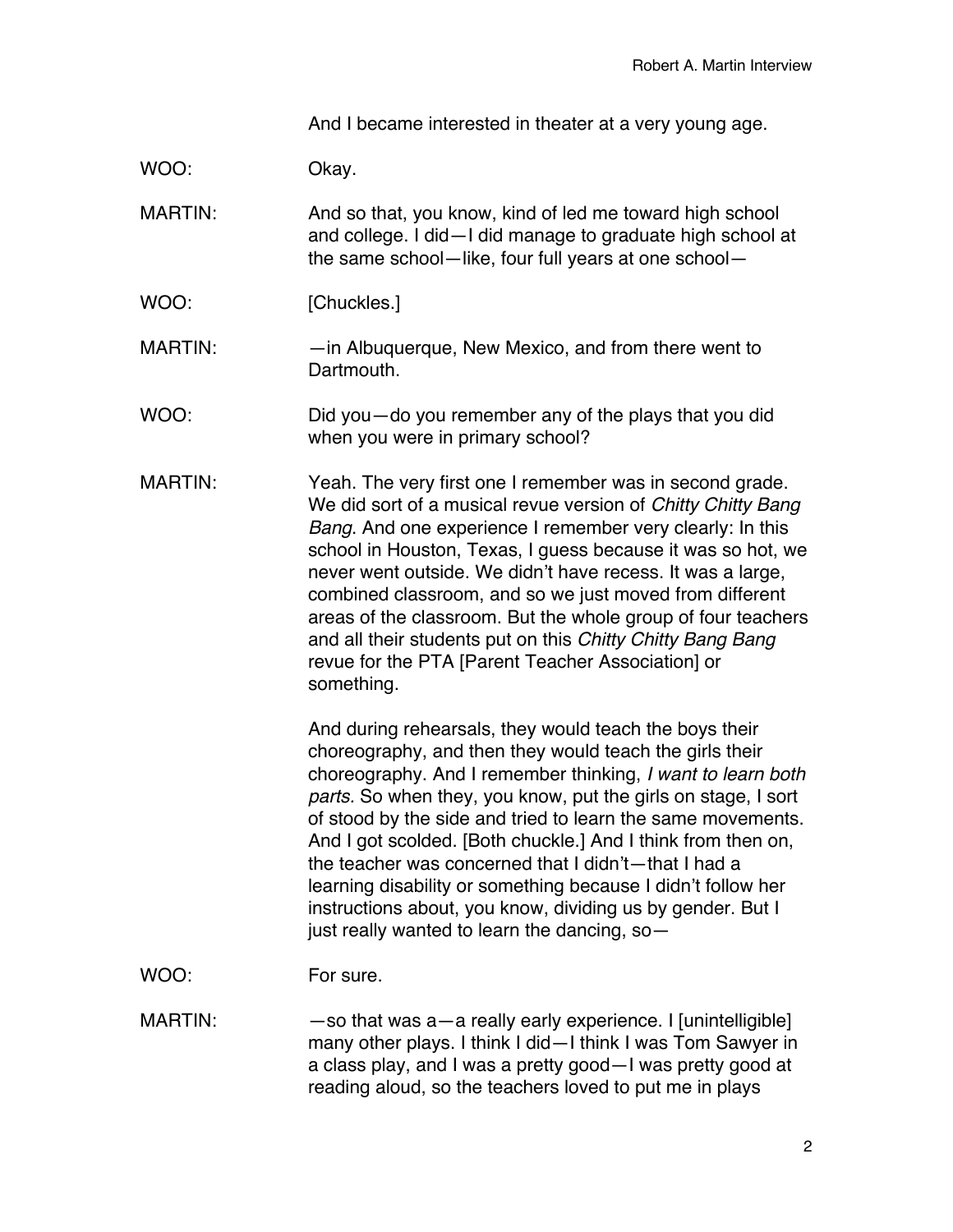because I could usually say the words from reading off the page.

- WOO: I see. Did you—you mentioned that you had to do—you had to learn how to make friends really quickly. Is that—did you—were most of your friends in play and in theater, at least growing up?
- MARTIN: No, there wasn't a big organized theater-or I wasn't involved in anything sort of after school. I was in a Scouting—Cub Scouts group that—that I sort of was always trying to take that into a theater direction. Or, you know, I wanted to put on fashion shows.
- WOO: [Chuckles.]
- MARTIN: And none of the other Cub Scouts were interested in that. [Both chuckle.] But, yeah—no, really, I think when I got to be about ten, my parents put me in some organized sports, and so you end up with friends just from the sports, in addition to your friends from school—
- WOO: For sure.
- MARTIN: — and friends from the neighborhood and you know, we moved around a lot, so you always had friends from the neighborhood and next-door neighbors, et cetera. But—but my—my friendships were not very lasting because we were often moving, so—
- WOO: Yes. Did you—did you enjoy the sports clubs that your parents put you in?
- MARTIN: Not really.
- WOO: [Chuckles.]
- MARTIN: I think—you know, the first one that I remember was being put into basketball, because my dad had a good friend—in fact, I think it might have been his boss, that he was working for, whose son was in basketball, and my dad and his boss had been high school athletes, you know, growing up, and I think my dad felt like he—that I wasn't as masculine as his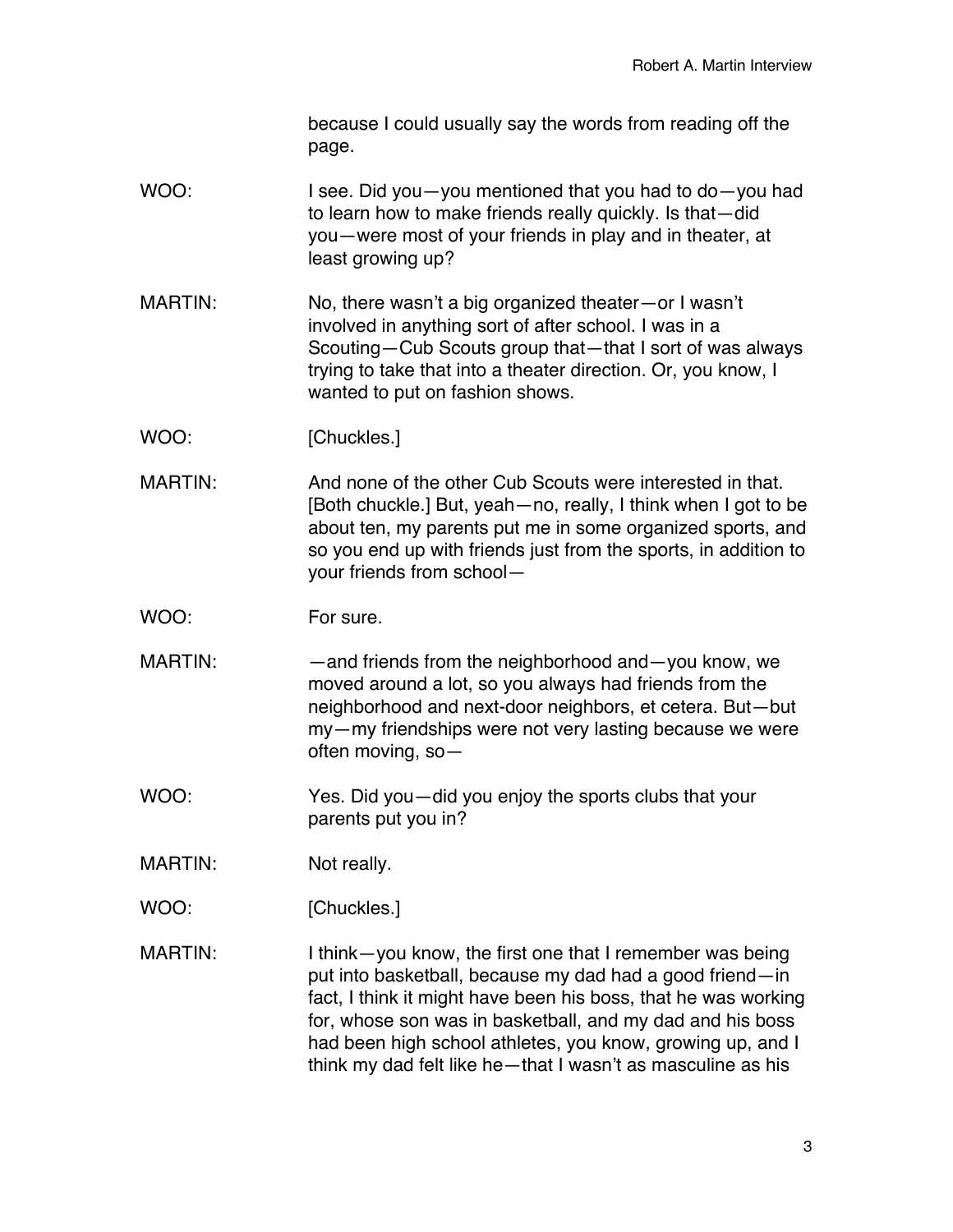friend's son, so maybe I should be put into basketball in order to help me learn to be more macho.

WOO: [Chuckles.]

- MARTIN: And I became good friends with that other kid, you know, but we were both really into *Star Trek*, which was somewhat, I guess, neutral territory gender wise. And, yeah, so—no, I—I really didn't enjoy the sports, themselves, but they—they were great places to make friends.
- WOO: Yeah. You seem to have noticed a sort of gender binary with the rules for each gender very early on. Is it something that—that you consciously knew of at that time or that you were constantly thinking about? How did you feel?
- MARTIN: No. I mean, I think there was what I now know to call gender policing when I was growing up,—
- WOO: I see.
- MARTIN: —was just this constant sort of, you know, attempt to get you to be more—get me to be more of a, you know, traditional boy. I was, you know, very creative, and I was always doing arts and crafts, and I was, you know, so—and I think my dad didn't really know what to make of me. I also had an older sister, and being first born, she was kind of lavished into all of the things that my dad wanted, and she sort of became more of a tomboy. And I think the two of us were—were very—both trying to be more like the traditional gender stereotype. But you just didn't—and it wasn't just from our parents, it was from kind of all of society. In the sixties and seventies, it was very much, you know, a binary world of gender.
- WOO: For sure. You mentioned you have an older sister. Do you have ay other siblings?
- MARTIN: Yes, I have a younger brother.
- WOO: Okay, a younger brother and -
- MARTIN: He was a very traditional boy. He was very good—any sport he touched, he excelled at. And so also being followed by a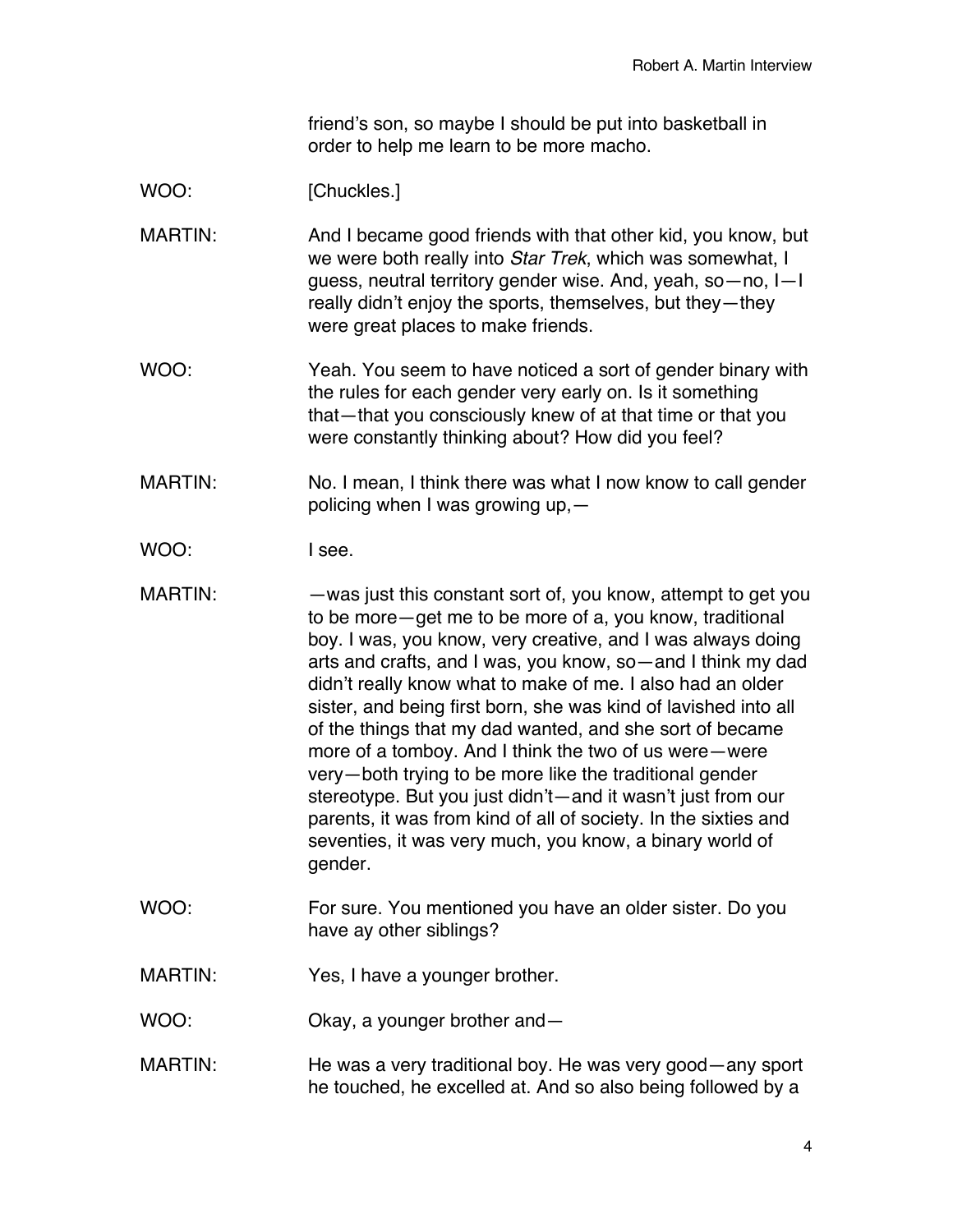| younger brother, I felt very much like I was sort of a sissy    |
|-----------------------------------------------------------------|
| and I couldn't really be, you know, as - I was actually wor-    |
| at one point, I recall being worried. My younger brother,       |
| three years younger, was so much more of a boy                  |
| traditionally than I was, I was worried he might actually enter |
| puberty before I did and that I'd be the laughing stock         |
| [chuckles].                                                     |
|                                                                 |

WOO: Wow.

MARTIN: But everything worked out. [Laughs.]

- WOO: Yeah. Can you tell me more about stories of—well, like the dynamic between you, your sister and your brother? Did you guys get along pretty well, or what are some—could you tell me about some things that you and your siblings did?
- MARTIN: Yeah. I mean, we you know, any group of three kids fight a fair amount over toys and anything else, but—
- WOO: Is there any
- MARTIN: —when—

WOO: — that you fight—that your brother particularly?

- MARTIN: Well, my brother and I were very, very close. When we lived in Houston, he was not yet in school.
- WOO: I see.
- MARTIN: He was three, going on four, and he really loved to sort of trail me around. And we played with G.I. Joe figures and Batman and Superman figures, and, you know, we were really close because we would watch all the Saturday morning cartoons together. And we ended up sharing a bedroom together for a couple of years. And that was really before he was into any sports.

And then my parents put him in—or he wanted to be put into ice hockey, and I didn't have any interest in that, and I think that disappointed my dad, who had himself been a hockey star in high school.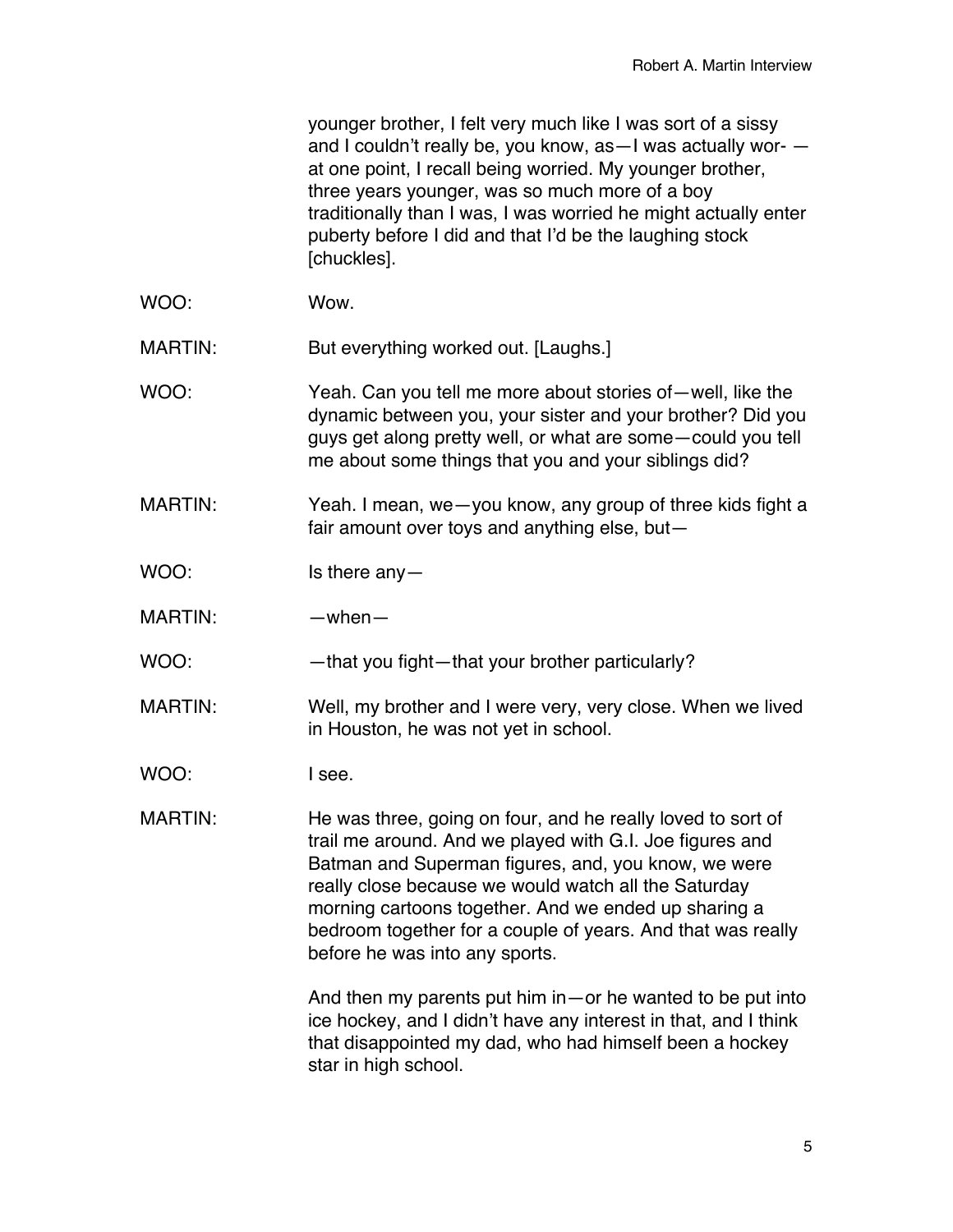## WOO: Sure.

MARTIN: And so, you know, that was kind of like—I think something that really concerned my parents. My sister was also very athletic from very early age, and I don't know if that was natural if she was kind of being pushed into being, you know, the older kid. But, you know, at various times I was closer with my sister or my brother, depending on what age we were, what we had in common.

- WOO: I see.
- MARTIN: When I was in high school with my sister, she was two years ahead of me, and so I was sort of learning the ropes of high school from her, and we rode the school bus together, and we had a lot of common vocabulary and common experiences. But, yeah, you—you do grow apart as you—as you get older and have more differentiated interests.
- WOO: For sure. How about with your parents? Did you guys, as a family, go on excursions and stuff? What did you guys normally do on weekends?
- MARTIN: Well, my parents had a houseboat. It was not very fancy, but it was—we—we—we hauled it with us every time we moved across the country, and we'd have it in a lake usually, you know, two to three hours away or something. And so in the summers, that was our weekend sort of getaway. And we could bring friends, and we would swim and things like that. But it was—you know, it was—often, they would—my parents would bring a lot of their friends, and we'd have, you know, all kinds of adults and all kinds of raucous behavior to contend with.

And I really—I think I became really aware of sexuality a lot through some of those—you know, my parents' friends and everybody in swimsuits and horsing around in the water and, you know, just sort of—I started to sort of really be aware of what people's sexual identities were.

And, you know, I also often had crushes on my own—on my own friends,—

| WOO: | Mm-hm. |
|------|--------|
|------|--------|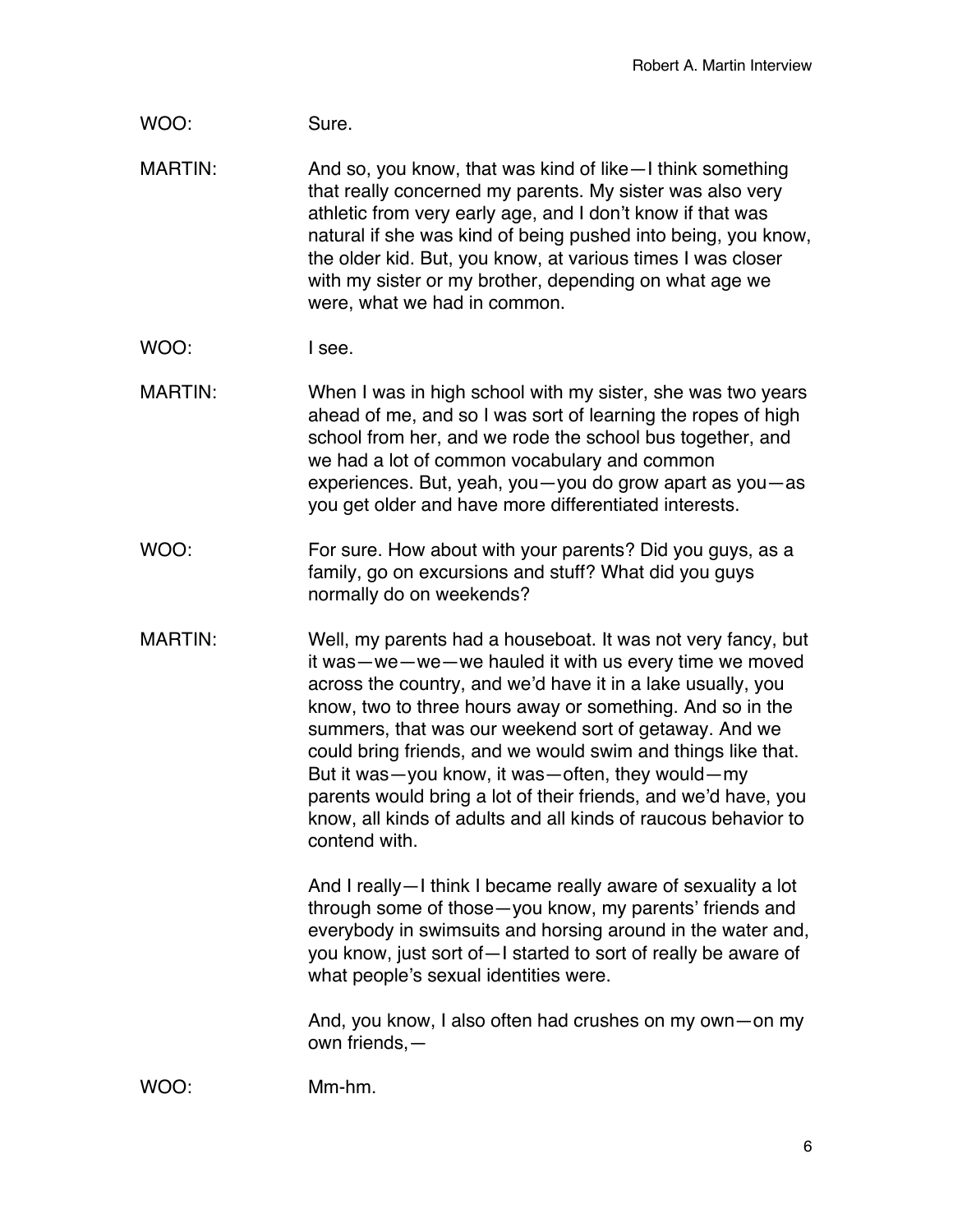- MARTIN: —which was, you know, very difficult to navigate because at in those days you didn't really talk about, you know, samesex interests.
- WOO: Is there any particular friend that you recall having one of these crushes on and how that friendship developed?
- MARTIN: Yeah. It was actually—I was in fifth grade, and for some reason, there was not—my class—I think we only had eight girls and about twenty boys.
- WOO: Oh, wow!
- MARTIN: And it was at the age where people started trying to become, you know, dating couples. I mean, literally in fifth grade. But the term was "going with," you know. So, you know, "John is 'going with' Cindy." And so it became sort of a status symbol to be—to have a girlfriend for the boys.

And my—it was my friend, Eric [spelling unconfirmed], he was going with a different girl every week and sort of making the rounds. And we became friends, and we would sort of have—I guess he joined my basketball team at the same time I did, so we had a lot of weekends and sleepovers and basketball practice. But he was also a swimmer, competitive swimmer, and he was—he went through puberty much earlier than I did, so I was sort of very aware of his, you know, physical development and just really had a crush on him. I don't think I knew it at the time. I was just really focused on him.

And when I would bring him to our houseboat on the weekends in the summer, as my guest, my sister and her friends were very interested in him, and there were two and three years older, so it was just really interesting to see everybody's hormones going haywire.

WOO: Attention.

MARTIN: Yeah.

WOO: For sure.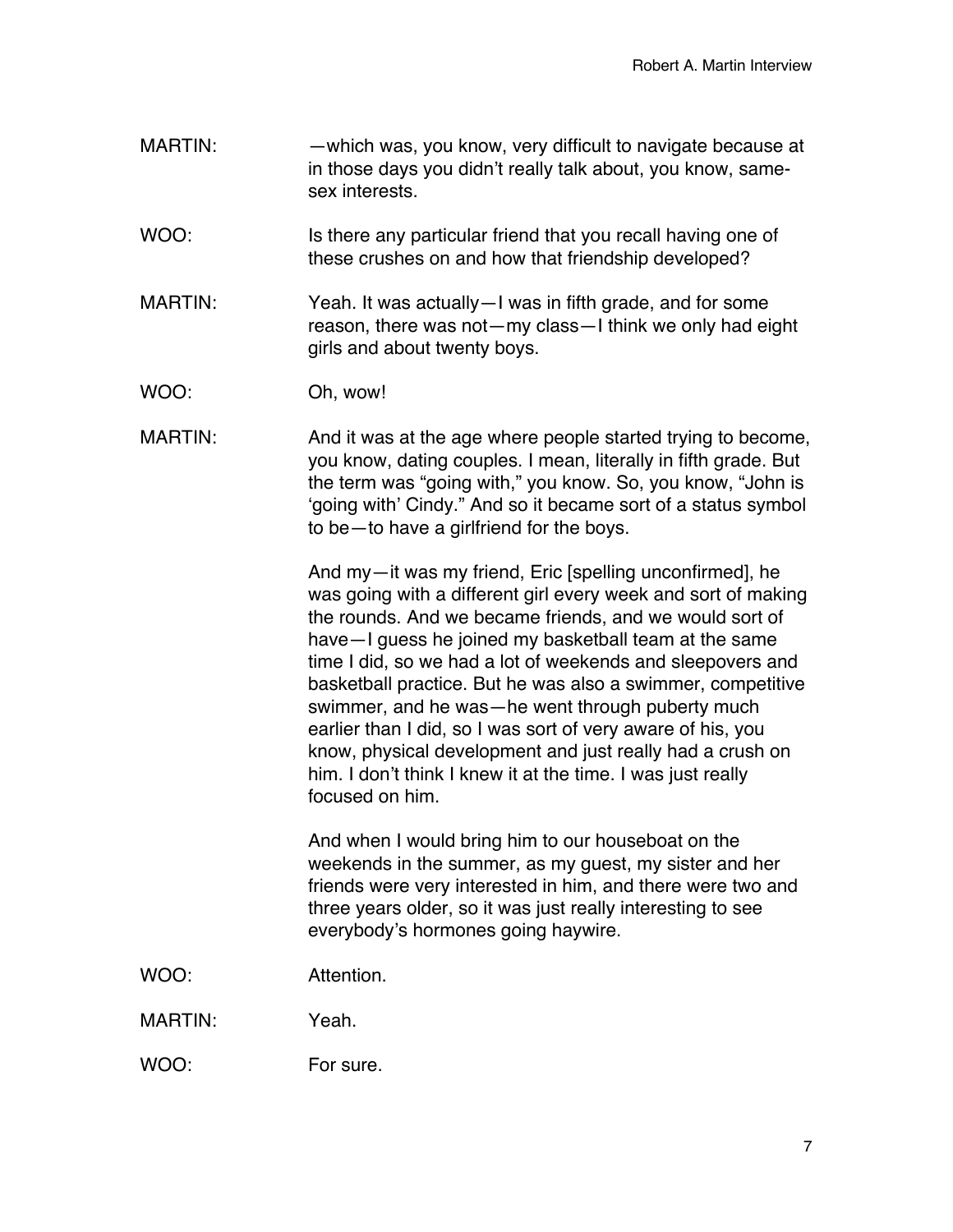Would you say this is around middle school, fifth grade? Is that what you said?

- MARTIN: Yeah, it was fifth grade, which at the time—our sixth grade was still elementary school, before they restructured the schools. But Eric was my good friend in fifth grade and sixth grade. And then we moved to a different house across town and kind of lost—lost the friendship.
- WOO: I see. Would you say when you were growing up most of your—were most of your friends boys, or did you have friends from all genders?
- MARTIN: I think I had mostly friends who were boys outside of school. I had friends who were girls in school, but, you know, there was—there was a firm line about "you don't have sleepovers with girls." I do remember asking my mom if I could have my friends sleep over when I was in second grade, and she said, "Oh, no, no, no." [Both chuckle.]
- WOO: Yeah, because you mentioned that the policing of these gender rules was really strong. Was that right?
- MARTIN: Yeah. Yeah.

WOO: And then as you went on into high school, how-you mentioned that you—you kind of stayed in the same high school for the f- - for all four years. How was that different?

- MARTIN: So I started out in some of the same sports I had been in,  $-$
- WOO: Like basketball?
- MARTIN: —soccer—no. By then, I'd dropped basketball, but I was in soccer and—for some reason—I don't whose decision it was that I go out and run for the track team, and I lasted one year, and it was really a bro culture, a macho culture. The track team had to have almost a hundred boys on it. And so it was just sort of lost in the shuffle. And the—so after my first freshman year, I told my dad, "I'm not gonna run track. You know, I'm done." And he was very disappointed. I eventually dropped out of soccer.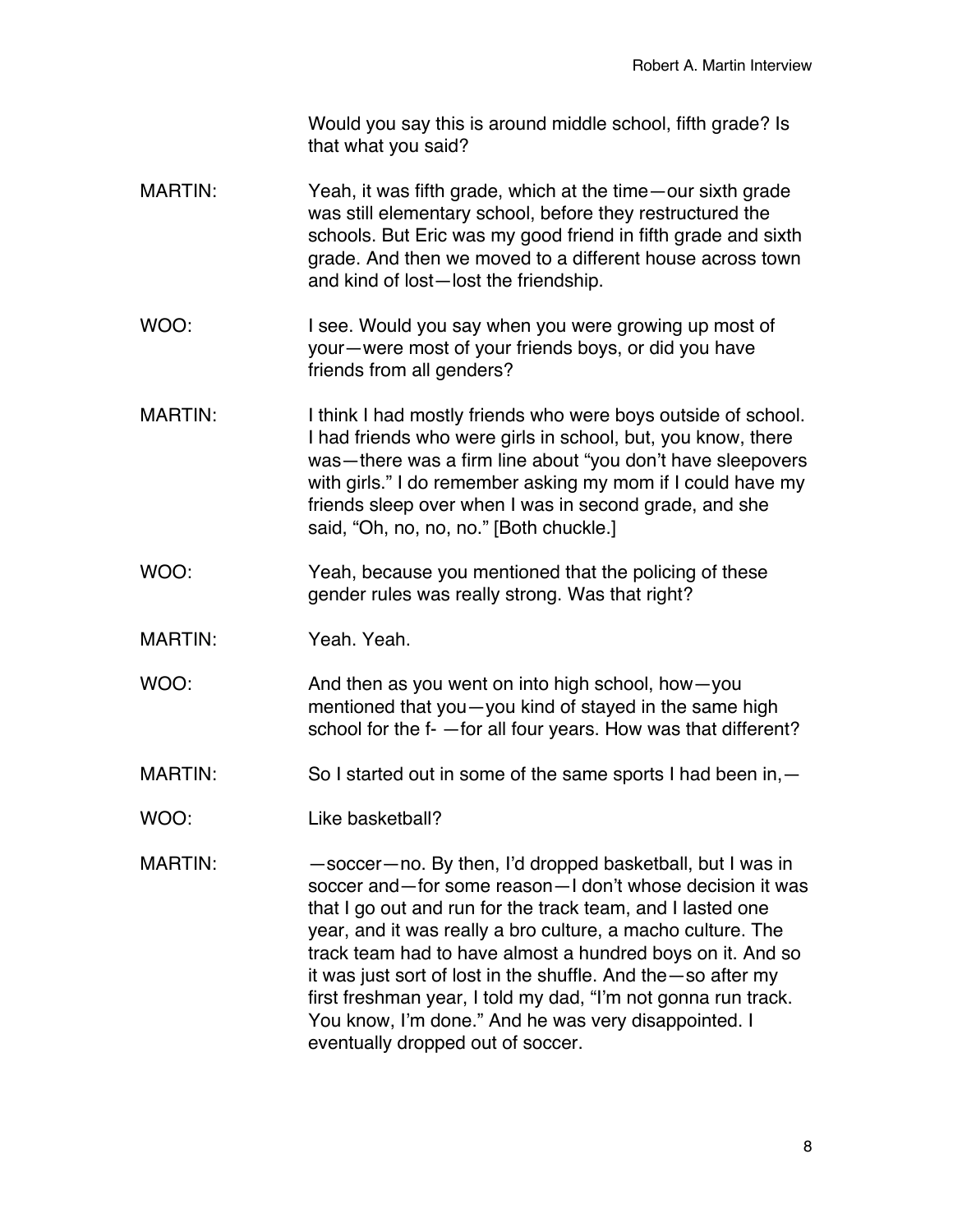|                | And the theater department—I had classes in theater, but<br>you also had a lot of after-school rehearsals, and so my<br>excuse to my dad was, "I can't-you know, I want to do<br>plays, and you can't be in plays if you have afternoon sports<br>practice."                                                                                                                                                                                                                                                           |
|----------------|------------------------------------------------------------------------------------------------------------------------------------------------------------------------------------------------------------------------------------------------------------------------------------------------------------------------------------------------------------------------------------------------------------------------------------------------------------------------------------------------------------------------|
| WOO:           | Yeah.                                                                                                                                                                                                                                                                                                                                                                                                                                                                                                                  |
| <b>MARTIN:</b> | So that seemed to be okay.                                                                                                                                                                                                                                                                                                                                                                                                                                                                                             |
|                | I did then have another experience where there was-I<br>guess it was a competitive dance team that was trying to<br>form, and it wasn't really a-it was more of a club which was<br>led by students, and I went out and tried out for it, and I was<br>one of only two boys, and so they had to take us. And what I<br>told my parents-I said, "Oh, I went out for the dance team."<br>And my dad was, like, "What? Why? What is that?" [Both<br>chuckle.]<br>So I just-I sort of got the message, and I didn't-didn't |
|                | return to the dance team practices, -                                                                                                                                                                                                                                                                                                                                                                                                                                                                                  |
| WOO:           | I see.                                                                                                                                                                                                                                                                                                                                                                                                                                                                                                                 |
| <b>MARTIN:</b> | -which was kind of sad because I was very interested in<br>dancing at that age. I did finally $-$                                                                                                                                                                                                                                                                                                                                                                                                                      |
| WOO:           | Uh-huh. What did your mom think?                                                                                                                                                                                                                                                                                                                                                                                                                                                                                       |
| <b>MARTIN:</b> | You know, I don't know what she thought. it was one of<br>those dinner table conversations where you kind of cough up<br>the news of the day, and then your parents pass judgment<br>on it. [Laughter.] You know, I don't think-so I recall that my<br>mom was kind of my biggest cheerleader growing up. If my<br>dad felt really strongly about something, you know, his<br>negative feedback could outweigh, you know, twice as much<br>positive feedback from my mom, so-                                          |
|                | And I also think that by that age, by whatever I was,<br>fourteen, fifteen, I had learned to do some of my own gender<br>$policing, -$                                                                                                                                                                                                                                                                                                                                                                                 |
| WOO:           | Oh, for sure.                                                                                                                                                                                                                                                                                                                                                                                                                                                                                                          |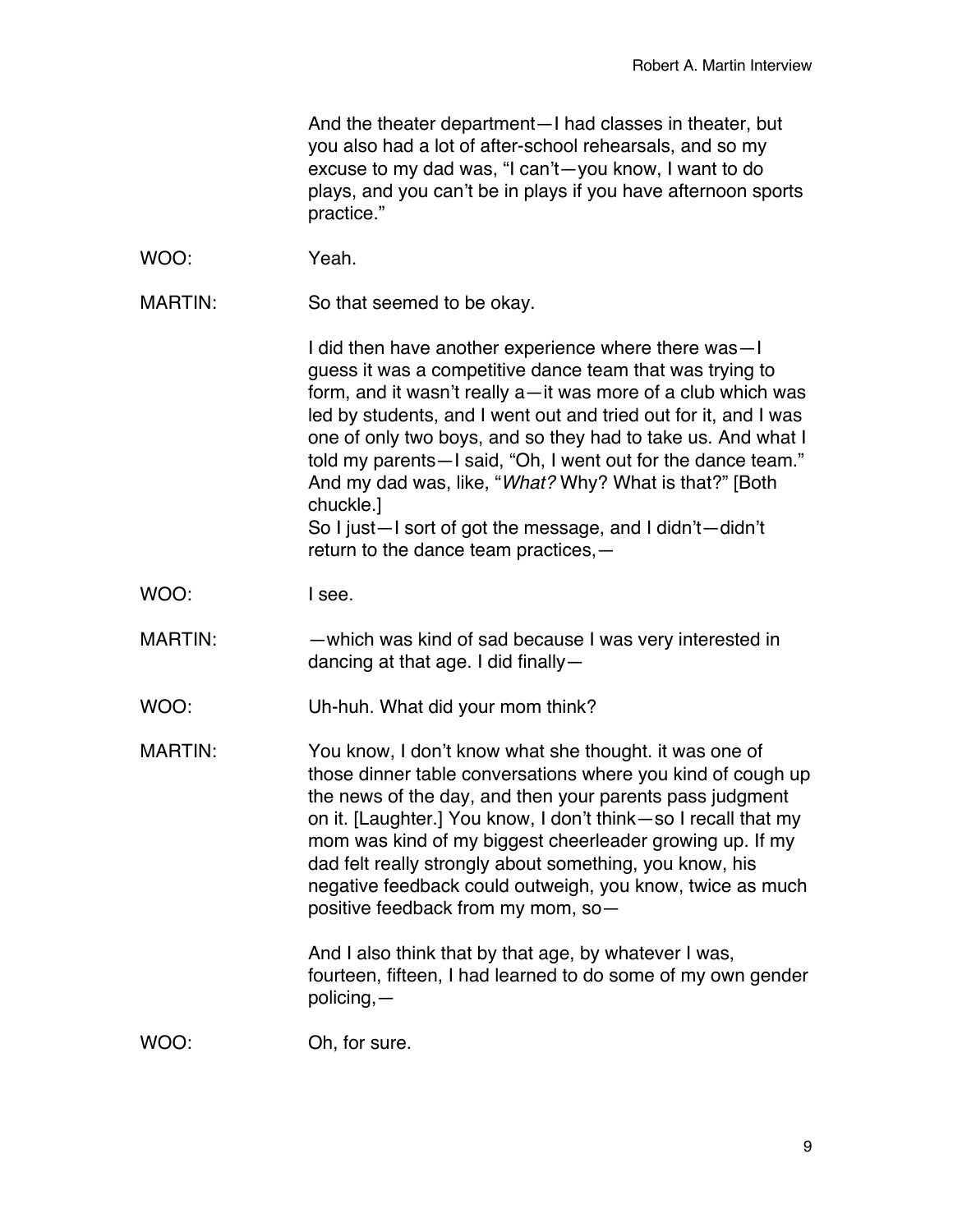MARTIN:  $-$ so as not $-$ so as to avoid the situations. At that time, I think there was starting to become—this was, you know, the very beginning of the eighties, and we were starting to see a lot of the HIV/AIDS [human immunodeficiency virus/acquired immunodeficiency syndrome] crisis pop up in the newspapers, and everyone was terrified, and everyone was very much sort of trying to I think blame the gay community for the rise of AIDS.

> So if, you know, those of us who were at the time in the closet stayed in the closet and kind of learned to really disguise ourselves. And so I think that was where I had an extra incentive for the gender policing of my own gender, self-policing.

- WOO: I see.
- MARTIN: Very complex time.
- WOO: Were there any out people in your high school at that time?
- MARTIN: There was one boy. He was in the theater department, a year ahead of me, and he was the—really a great dancer, and often our drama teacher would let him choreograph whatever musical we were putting on. And so—and he didn't ever really say anything about being gay, but you always—I sort of just understood that he was.

This TV show about, you know, Performing Arts High School [sic; the High School of Performing Arts in New York City] called *Fame*—I don't know if you know that show. But it was—it was always—it was like *Glee*. It was—recently—it was, like, kids always putting on shows. And he'd come in every week—[Both chuckle.]—show us whatever choreography had been done on TV that night. And he'd only seen it once, so—you know, we—we—I was very aware of him and sort of also aware that that was a path. But I just didn't—I didn't think—I guess I didn't think—I didn't think I was ready to go down the path of being out.

- WOO: Mm-hm. What were some of the -
- MARTIN: You know, I—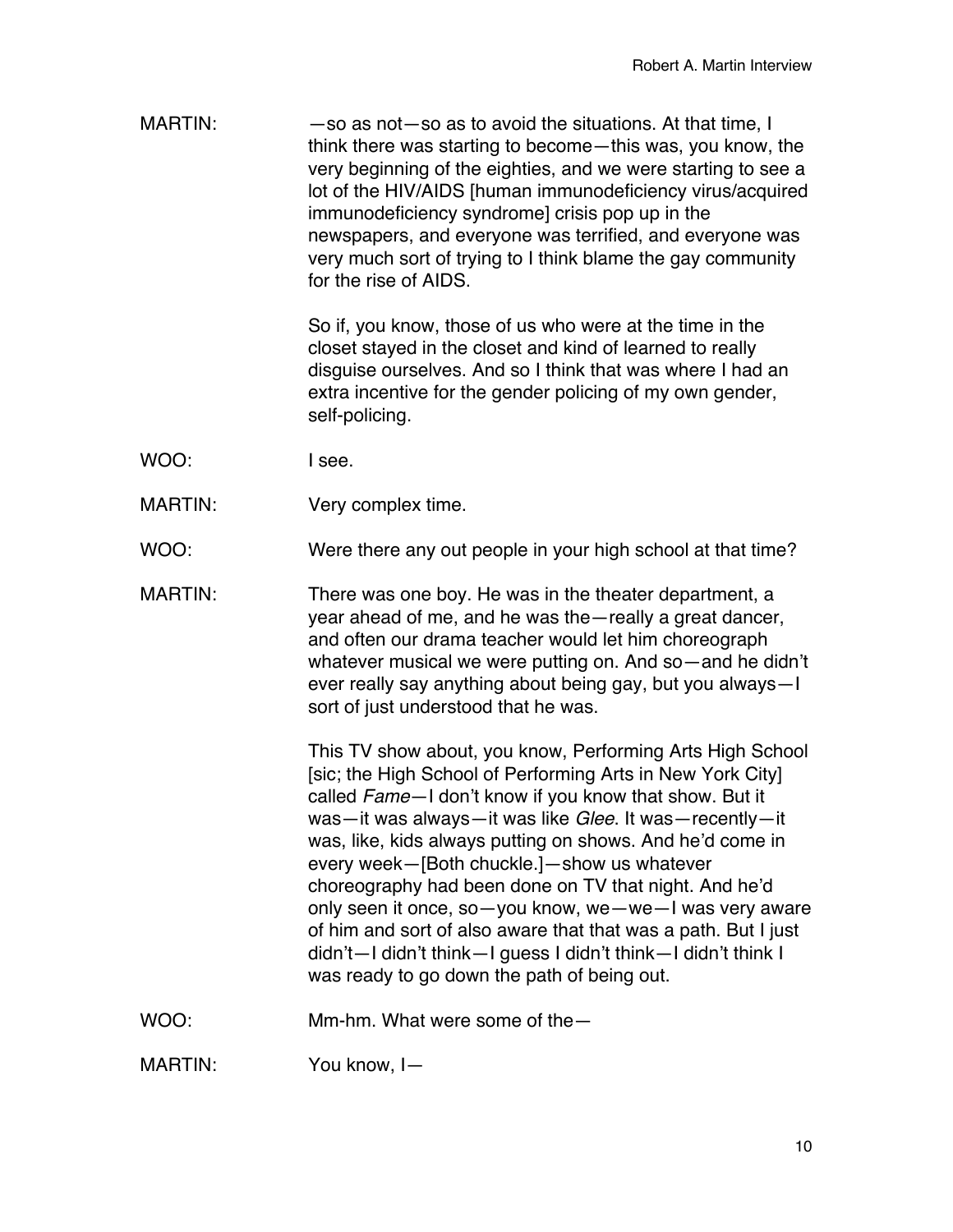- WOO: Keep going. Well, I was going to ask what were some of your greatest fears in high school? I think you were probably going towards that direction.
- MARTIN: Yeah. I don't—I guess I don't know. I do remember—when was it? It was my junior year? So the theater departments of all the high schools would go to the local university to do a theater fair or theater camp, high school theater festival in January for two days. And we would take a little play and perform a play, and then we would sit around and watch each other's play. And we'd go to classes and learn things like stage makeup.

And the play we took was some Woody Allen play, where everyone was in Greek togas, and I was in—I was the lead. And I had this really short-skirted Greek toga. And the boy who was, you know, really great at dancing had graduated already, but he came back to watch the plays, and he brought a friend, who I didn't know and who I think was older.

And after we did the play, I went back to my seat in the auditorium, and I found a little note sitting on my seat.

- WOO: [Sharp intake of breath.]
- MARTIN: And it was from the—from the friend of the dancer. Brent was the dancer, and this guy—I guess his name was Michael, and it said something like—I—
- WOO: Yeah. What did it say?
- MARTIN: "I think you're pretty cute."
- WOO: [Another intake of breath.]
- MARTIN: "Do you want to meet sometime? Michael." And I was, -
- WOO: Wow!
- MARTIN: — first of all, very embarrassed, and I was sitting with a friend of mine who was a girl, and I said, "Do you know who dropped this note here?" And she said, "No." I don't know if she really didn't know or if she was—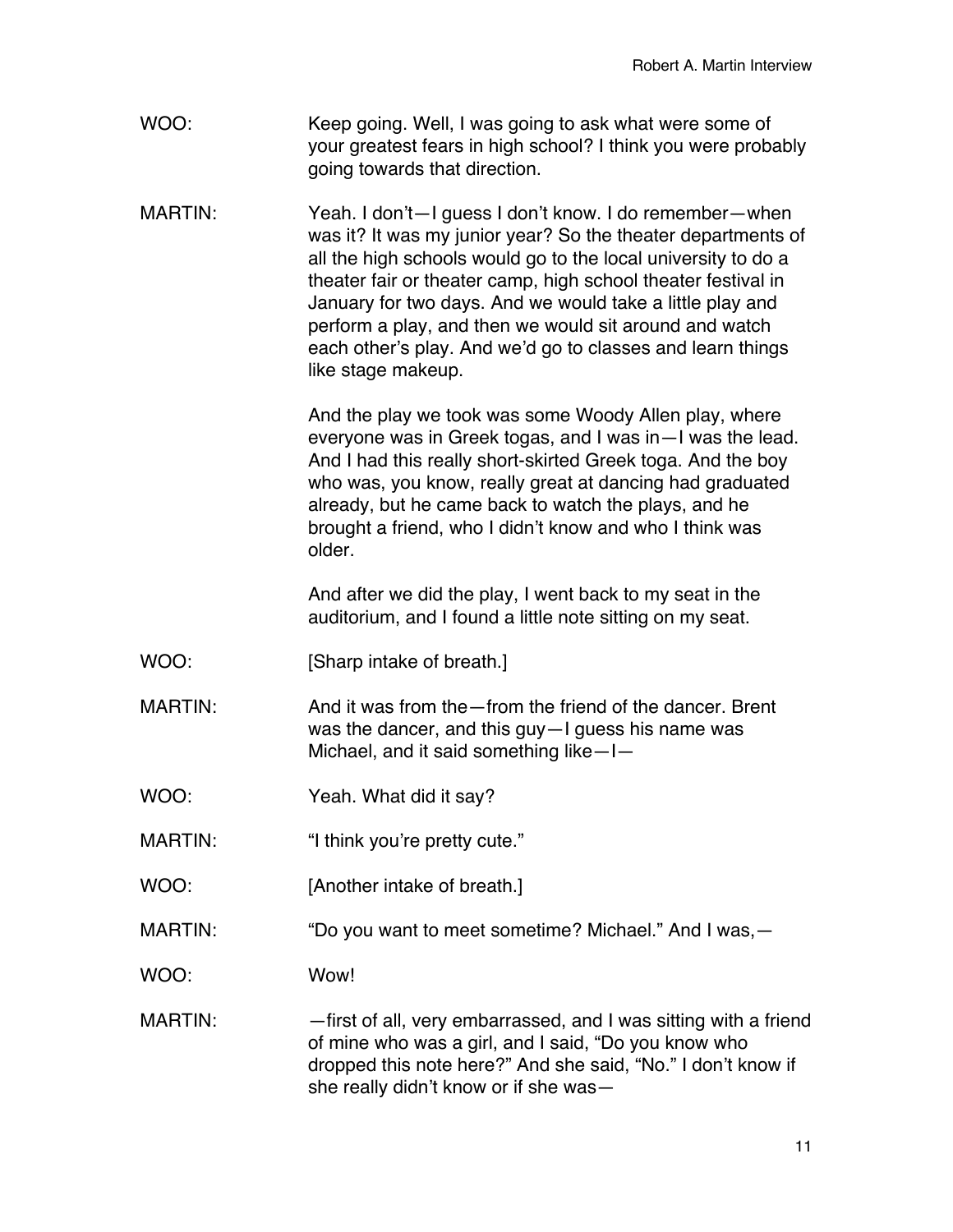| WOO: | Yeah. |
|------|-------|
|------|-------|

MARTIN: — — just sort of embarrassed and lying.

WOO: [Chuckles.]

MARTIN: So then I sort of stood there, and I was, like, looking around to see who it might be. [Chuckles.] And I think I finally figured out who he was, because he was looking at me from three or four rows away. And then I was terrified. I just didn't know, you know, how to handle it. So I just didn't handle it; I just ignored it. And, you know,—and I—and I had fantasies about, *Well, okay, what we do if we met? Where would we meet?* And, you know, I just didn't—I didn't have any knowledge or sophistication to sort of figure it out.

> And it was certainly a very crowded venue when—when that occurred, so all I could think of was, you know, *This is in a crowd. I can't certainly meet this guy at a crowd.* So it was it was just overwhelming to me.

- WOO: Wow. Yeah.
- MARTIN: Yeah.

WOO: Is this the first time that someone's shown interest in you, or has this happened in other occasions in high school or before?

- MARTIN: That was the first really sort of out, overt and kind of brave outreach anyone did. I think—no, we just—I don't think we really talked about it, although I remember we would—all the boys that I knew would call each other "fag" and "faggot," as a put-down. So I don't know if, you know, we were probing each other at that time. But it was just sort of a general hazing culture.
- WOO: Yeah. Could you—could you tell me more about the—the culture at that time you mentioned, the HIV epidemic? And you grew up in the era right after the civil rights movement. Could you tell me how those movements impacted you, if at all, while you were going through grade school?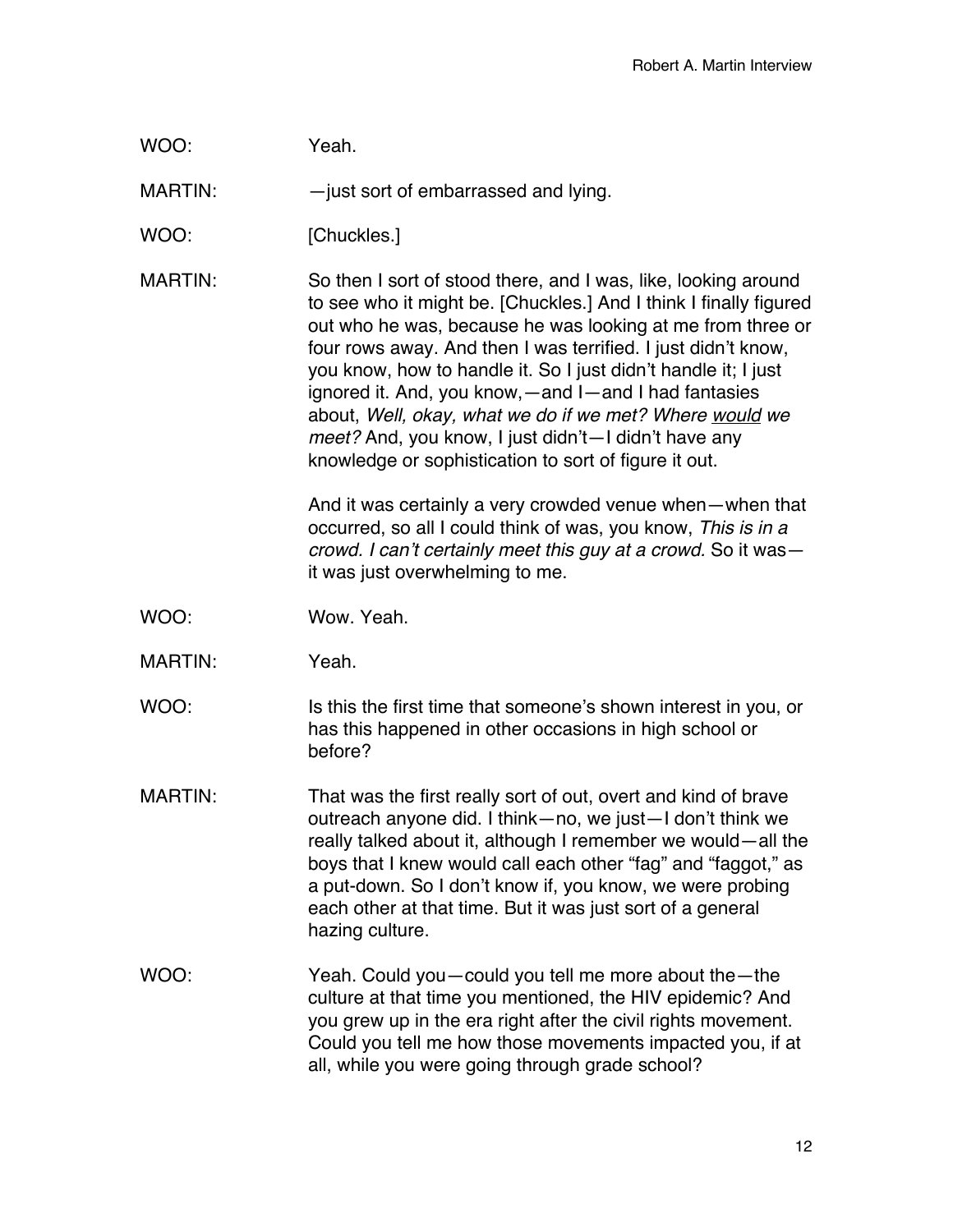MARTIN: Yeah. So I remember, you know, the seventies, we wereeveryone was surrounded by what we called "hippies." You know, in the sixties, we were consciously—little kids consciously trying to copy the hippies and their fashion and the bell bottoms and the peace signs and the peace symbols and the long hair, bandanas, et cetera. Native American sort of inspired street wear.

> But then I remember when we would go on our boat on the weekends, if we would see hippies, they were often skinnydipping, swimming naked. And my father would be furious, and he'd usually, you know, try to yell a hundred yards away that, you know, "There's women and children here! I don't want you to skinny-dip." He just—he was a very conservative Catholic. So, you know, was sort of aware of kind of the culture of freedom and free love.

And then in the eighties, I remember—or I guess it was the late seventies, this group, the Village People became a big pop sensation on I think it was one of the—*American Bandstand* or *Solid Gold*, one of those music shows. And I was very intrigued by—each of them was sort of a fetish character. There was a cowboy, there was an Indian, there was a construction worker and a motorcycle-leather guy.

So those archetypes when I would see people kind of wearing those costumes but not as costumes, just as street wear,—I sort of was tracking people. It was kind of a project I was trying to figure out—you know, who are the secret gays?

And then early on—because I used to, you know, read the newspaper even in high school. I started sneaking the newspaper from the day before down into my room to, cover to cover, go through and try to find out about what they were called at that time "gay cancer." And it was essentially, literally the breaking news about AIDS first being discovered and then named and tracking the incidents of, you know, outbreaks and—and associating it with sexual behavior.

And then after a while, it became—I—I think—I don't know if people were saying to me or if I was hearing that "this woman had AIDS because her boyfriend gave it to her, and he must be gay." And so there was a sense that bisexual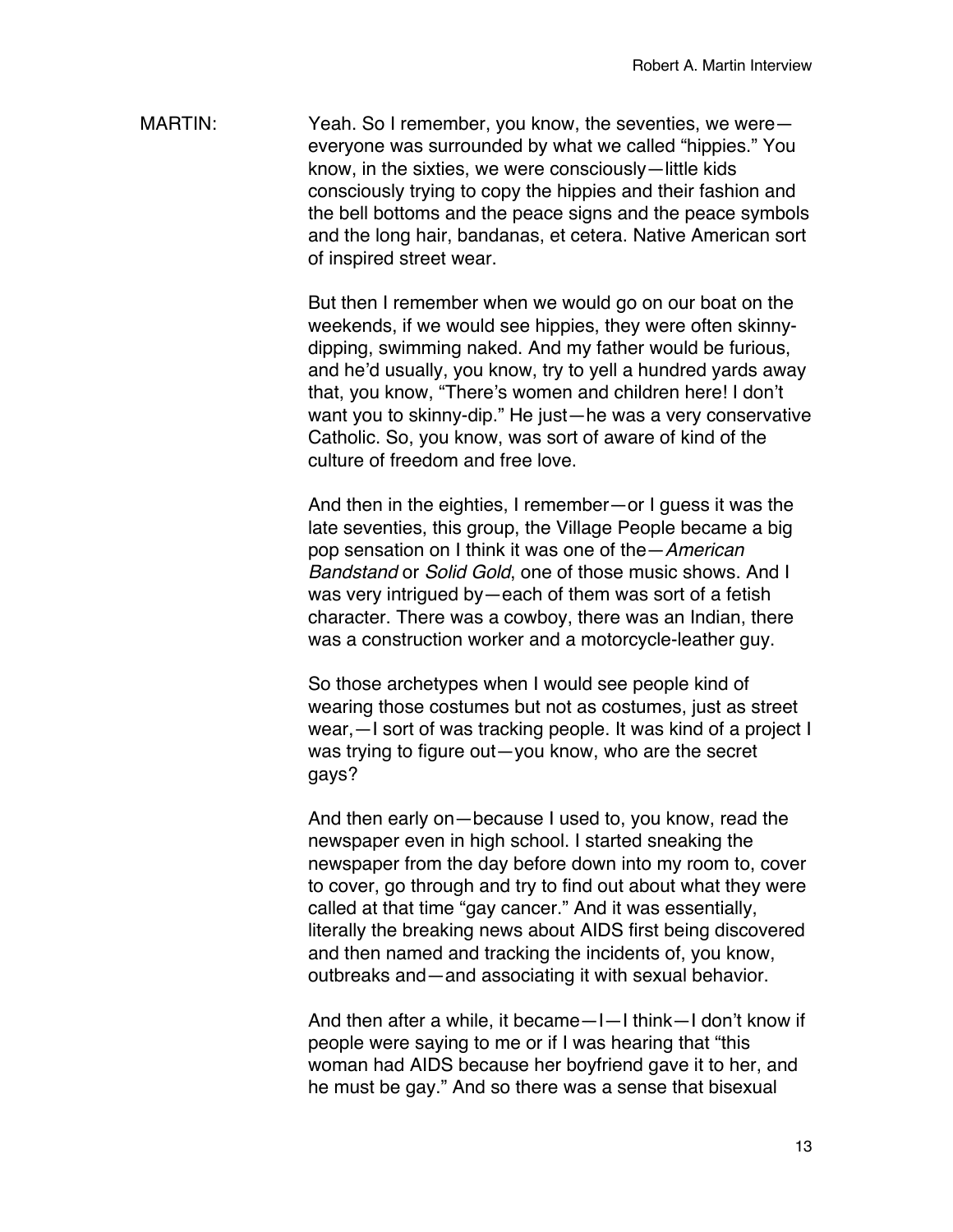people were a vector for getting—for getting the virus into the heterosexual population, even though the virus doesn't— [Chuckles]. It jumps from whoever has it to whoever is exposed to it.

- WOO: Yeah.
- MARTIN: But it was this sense of blaming and finger-pointing. Certain kinds of sexual behaviors were to blame for this epidemic, and it was—and it was really scary because there was absolutes no understanding of the science of the virus, nor any real—there was no epidemiology being done at a government and policy level, and, you know, I've since learned that the White House could have done more in those years, and they were just really afraid of it.

And so really from the ground up, I think activism sort of got some more funding going and things like that. But at the time, for people who were in the closet,—

WOO: Yeah.

- MARTIN: — and not yet sexually active, the presence of AIDS and threat of HIV was a counter-incentive to *be* sexually active or to be out of the closet.
- WOO: I see.

MARTIN: And so we—we locked our closets and threw away the key for a few years.

- WOO: For you, how did—how did you internalize all this? Did you kind of exactly go back, like, lock the door of the closet even harder and throw it away, or did you kind of—did this—did this inspire you to go into activism, which—or both. Which one—which way did this get you to go?
- MARTIN: Well, I—I—I was not an activist early on, and in fact, I—I would sort of find myself falling into relationships, romantic relationships with girls who expressed interest in me, and I just sort of passively didn't resist. But I really wasn't giving them anything back. I was just sort of going along and, you know, had zero interest in dating them.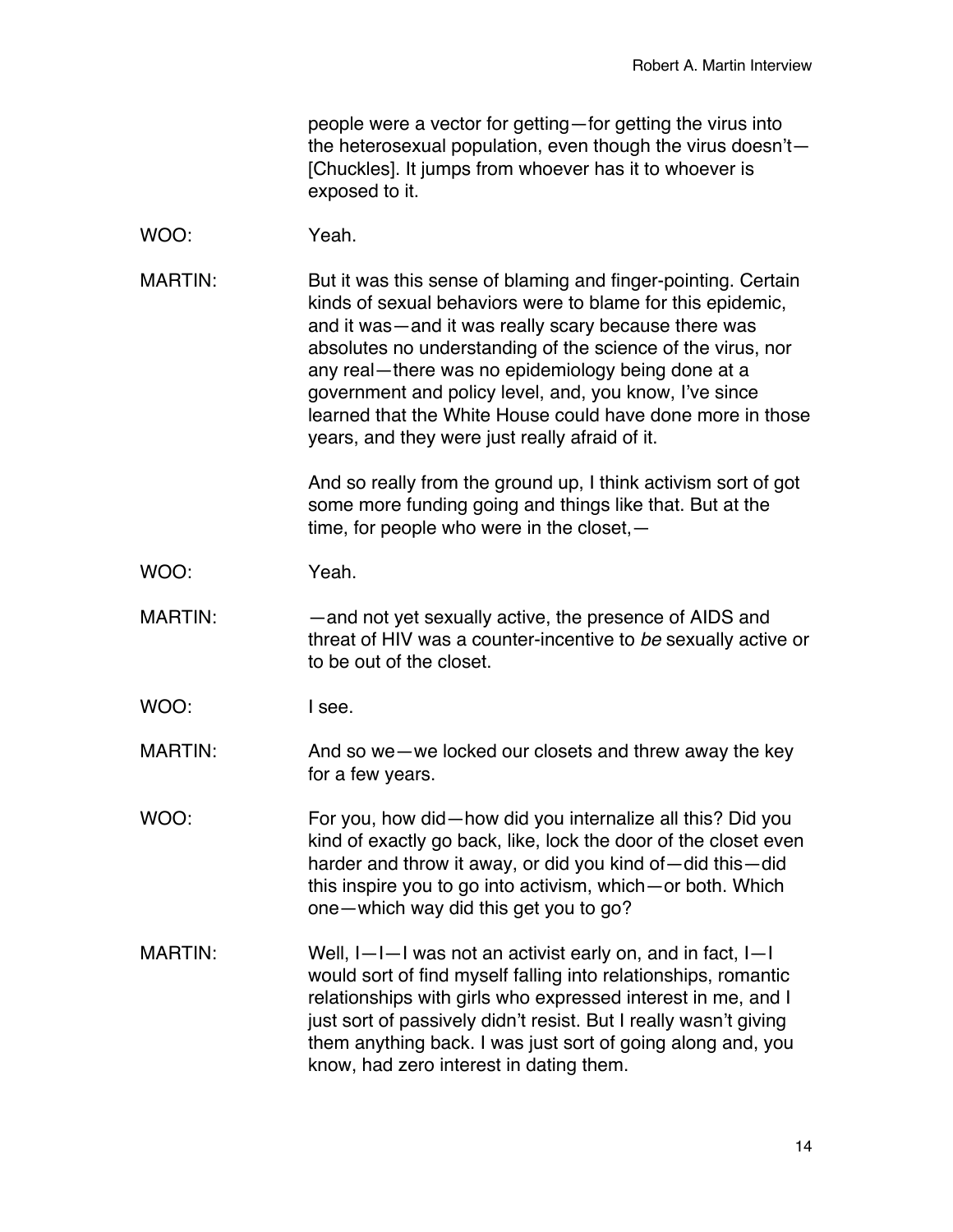But I would find myself sort of in these situations where *they* thought I was their boyfriend, and, you know,—and—and I guess I was happy for the camouflage or something, but it it—it led to some really hurtful situations where—because I wasn't honest; I felt there was a risk in being honest—I actually hurt some of these girls more than I would have if I had not let it take root and then kind of—and then distanced myself from them without explanation, which is more hurtful. And so I realized that, you know, being—I realized later that being in the closet to serve your own needs can actually be a very selfish, hurtful act in certain circumstances. So I—

But at the same time, interestingly, I always had my eye on this or that boy and just completely kept it—completely kept it internal and—and sort of would almost—I developed really good stalker skills for certain boys. That like, I sort of knew way too much about them, and I sort of always, you know, knew how to follow them from a distance. And I just had no tools to break through that and, you know, get to know people one on one, boys one on one. So that really held me back because I—I think I just wouldn't give myself the permission to be open to the world about what I was feeling.

- WOO: Mm-hm.
- MARTIN: In terms of the activism, what really made me an activist was—I think I mentioned it in our earlier—or you have it in the notes—some of the political activity on the Dartmouth campus during my junior year really involved—and sophomore year also—

WOO: Okay.

MARTIN: There was a lot of activity that-you know, behavioral stuff that would get kids brought in front of the Committee on Standards, and I was an elected member of that, and we were supposed to vote on discipline for people. And there were, you know, sort of people doing really bullying things. Like, there was a party where a sorority decided to celebrate the death of Rock Hudson. And they wanted it to be a medically-themed party and just a lot of really inappropriate things, like "bring your own IV" and, you know, all these things, essentially celebrating the death of Rock Hudson,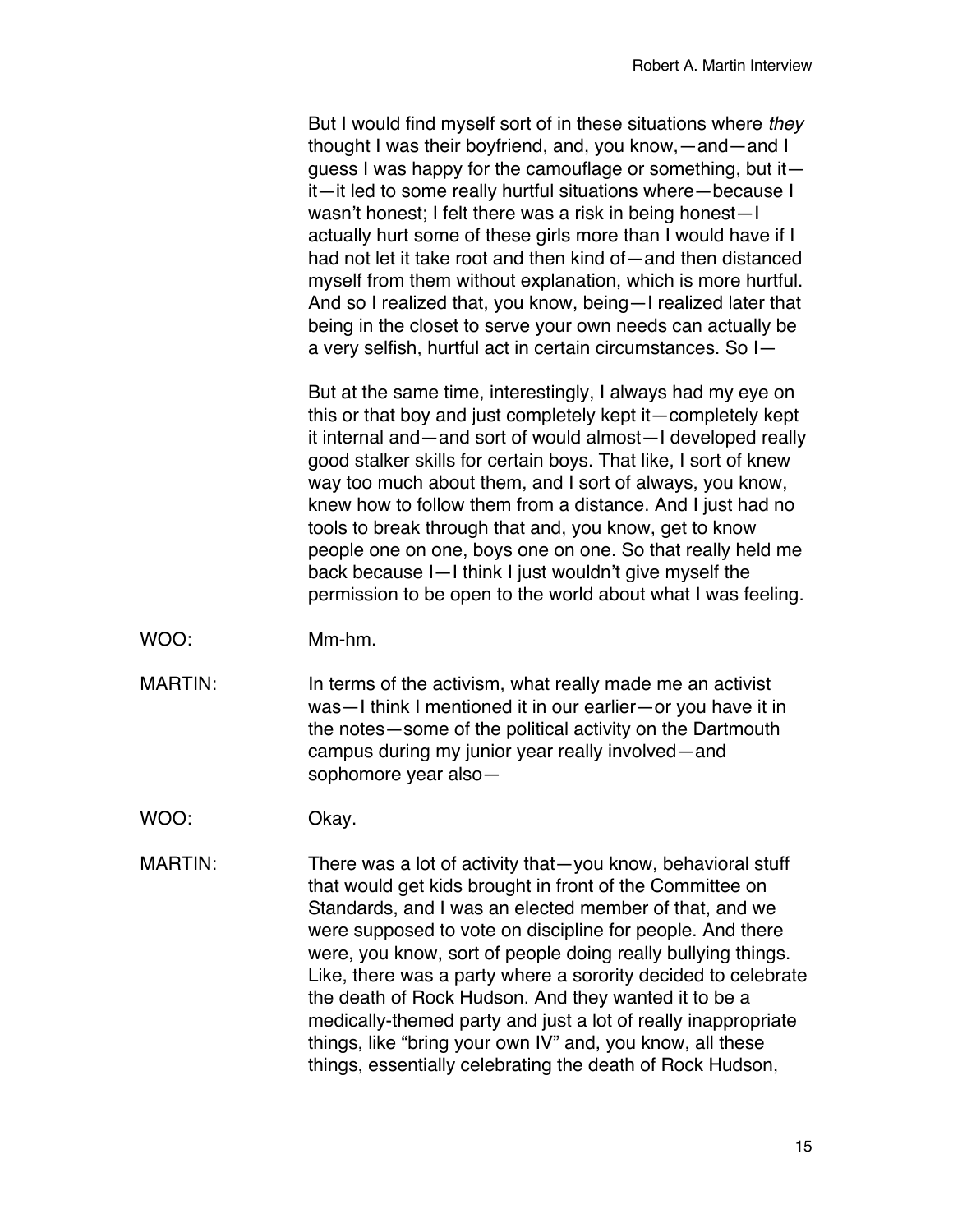because he was one of the first celebrities to be honest about the cause of his death.

And a group of gay students or the Gay Students Association at the time (of which I was not a member, but I was friends with many of them) decided to protest this party at the sorority, and then it got a little—it got a little violent, and I don't recall the exact circumstances, but both sides both groups were then brought up to the disciplinary committee.

And both groups lobbied to have their friends come to the hearing and supported them. So we ended up having to move to a larger venue. It was a huge audience. And then it turned into sort of an open mic, and people were trying to testify on behalf of what they'd seen—and, you know, none of which was how the committee liked to work to decide discipline cases.

So they adjourned, and they said, "We'll meet next week in a smaller venue, and we'll make a decision." And in the intervening week, a lot of my friends got to me and said, "Look, you know, I know it seems like two sides are equally at fault here, but you really need to understand one side was really defending itself, and the other—against what the other side had done, which was really quite aggressive and bigoted behavior."

And so I realized at that time I needed to choose a side, and I didn't really, you know, declare my allegiance, because I didn't want to make myself—recuse myself—

- WOO: Exactly.
- MARTIN: —from—from voting. But I really felt like—it was really clear to me. And after that, I started joining in on a lot of the activism—you know, the Take Back the Night march. And I went from what I would have said was a conservative on paper to being a liberal in—in practice, just virtually in the space of forty-eight hours.
- WOO: Wow. So would you say when you—when you first got onto campus at Dartmouth you would have considered yourself a conservative?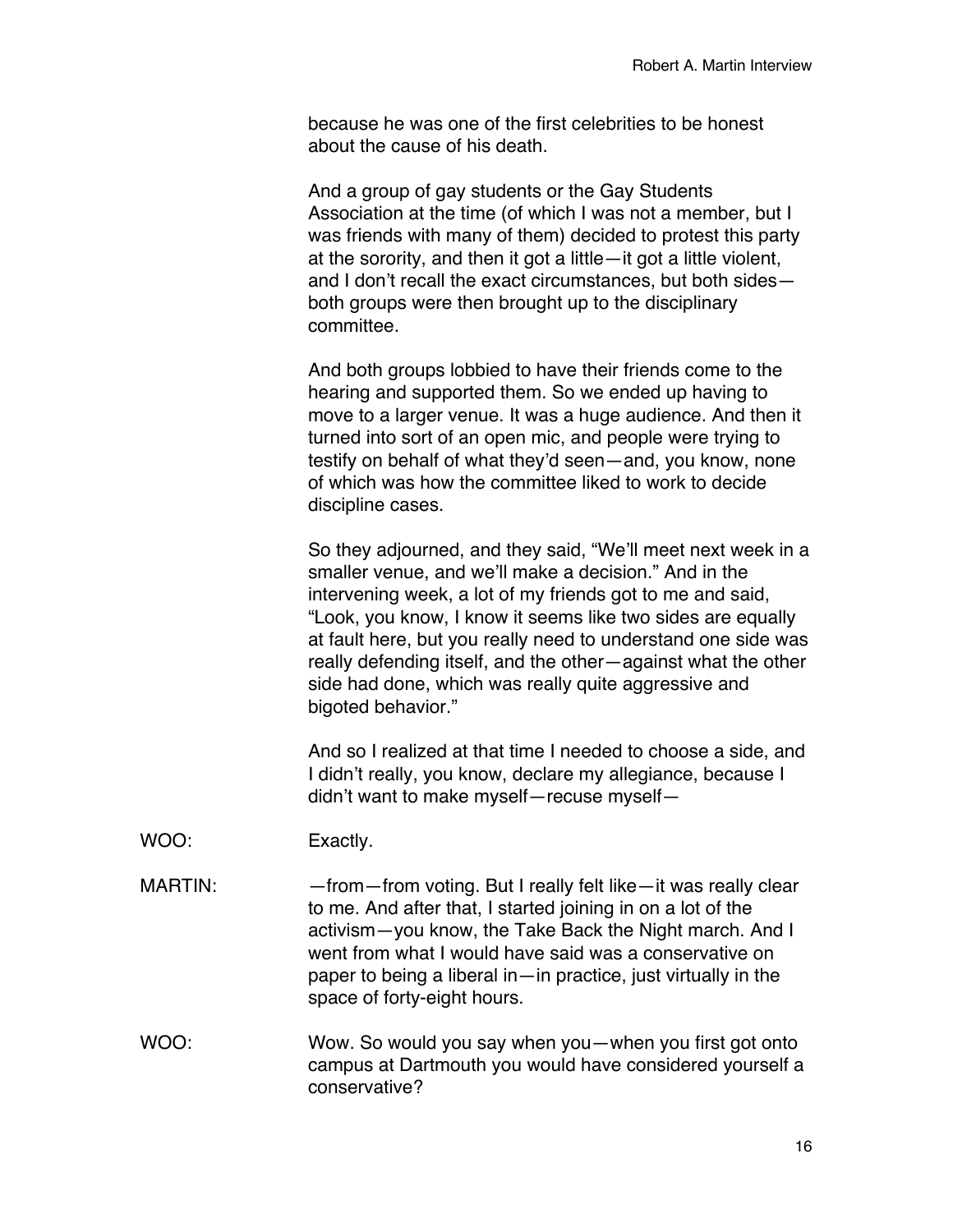| <b>MARTIN:</b> |  | Yeah. I was- |
|----------------|--|--------------|
|----------------|--|--------------|

WOO: Yeah, why would-

MARTIN: —really a fan of certain kinds of very conservative literature. You know, I loved William F. Buckley [Jr.]. I just thought he was so clever. I—I loved Evelyn Waugh, the novelist Evelyn Waugh, and *Brideshead Revisited*[*: The Sacred & Profane Memories of Captain Charles Ryder*] and, you know, all that sort of old, sort of closeted Catholic homoeroticism that never really becomes sexual behavior.

> I was a huge fan of Alexander the Great and in fact took a big freshman seminar on the life of Alexander the Great and his bisexuality in 300 B.C. And in fact, there was an incident—you may have heard of in the Dartmouth history that one of my classmates in my Alexander the Great seminar—

WOO: Oh!

MARTIN: I probably shouldn't tell her name, but she was a reporter for *The Dartmouth Review* newspaper, and she went undercover in the newspaper to the Gay Students Association meeting and recorded the meeting with a tape recorder in her purse and then wrote down all the names of the students who were there and then outed them in the conservative newspaper the next day. And it was shocking.

Well, I'll tell you her name.

- WOO: Yes. This was Laura [A.] Ingraham [Class of 1985] in 1984, right?
- MARTIN: Well, Laura Ingraham was the editor who assigned it, but the reporter was Teresa Polenz [Teresa S. Delaney (née Polenz), Class of 1987].

WOO: Okay.

MARTIN: And she—yeah, she really declared her—she chose a side very early, and I was—and I was really shocked because in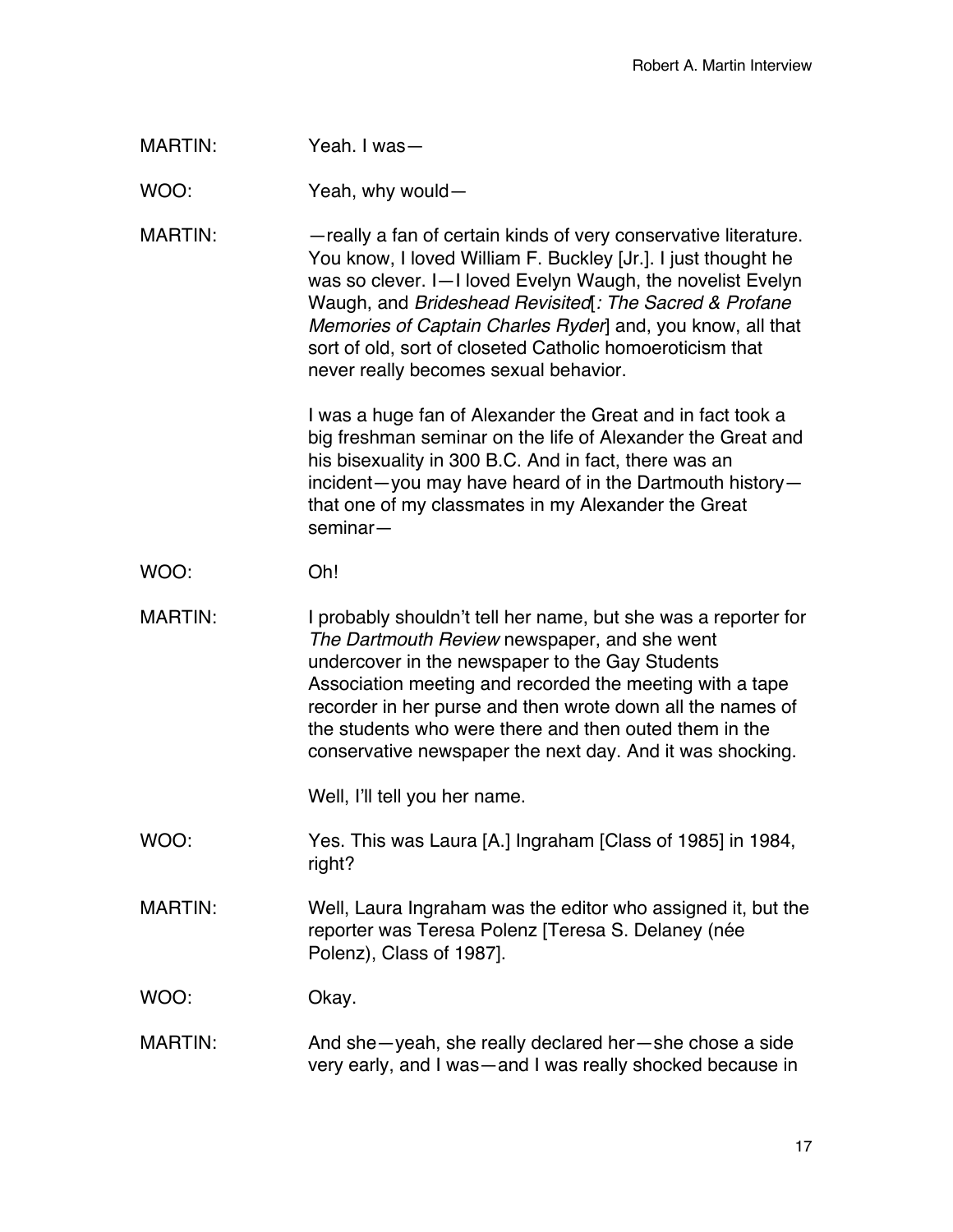| our freshman seminar, there were only, like, twelve—twelve |  |  |
|------------------------------------------------------------|--|--|
| kids in the class, $-$                                     |  |  |

| WOO:           | Mm-hm.                                                                                                                                                                                                                                                                             |
|----------------|------------------------------------------------------------------------------------------------------------------------------------------------------------------------------------------------------------------------------------------------------------------------------------|
| <b>MARTIN:</b> | -and we're studying this very renowned bisexual-                                                                                                                                                                                                                                   |
| WOO:           | [Chuckles.]                                                                                                                                                                                                                                                                        |
| <b>MARTIN:</b> | -man from 300 B.C., and so I was really shocked that she<br>would be the one who - who did that.                                                                                                                                                                                   |
| WOO:           | Yeah!                                                                                                                                                                                                                                                                              |
| <b>MARTIN:</b> | But, yeah, I didn't—I didn't have any contact with her after<br>the class ended. But, you know, you sort of had to be on<br>notice that The Dartmouth Review was out to find you and<br>label you and shame you - again, another counter-incentive<br>to come out of the closet, - |
| WOO:           | So the - wow!                                                                                                                                                                                                                                                                      |
| <b>MARTIN:</b> | -with all the structural incentives that we had [chuckles], yet<br>another one-yet another nail in the closet door.                                                                                                                                                                |
| WOO:           | [Laughs.]                                                                                                                                                                                                                                                                          |
|                | Well, how—when you—how about your room- —when—how<br>about your roommates in your freshman year? What were<br>they like?                                                                                                                                                           |
| <b>MARTIN:</b> | I just had one. He was a sort of very easygoing computer<br>science major. He-he was dating the girl who lived in the<br>dorm room next to us.                                                                                                                                     |
| WOO:           | [Chuckles.]                                                                                                                                                                                                                                                                        |
| <b>MARTIN:</b> | And he is now married to her, and they have—                                                                                                                                                                                                                                       |
| WOO:           | Wow!-                                                                                                                                                                                                                                                                              |
| <b>MARTIN:</b> | -three or four children. But they were very-our dorm, the<br>Motor Lodge [the Lodge, formerly the Hanover Inn Motor<br>Lodge], was very tight-knit, very diverse and kind of an odd                                                                                                |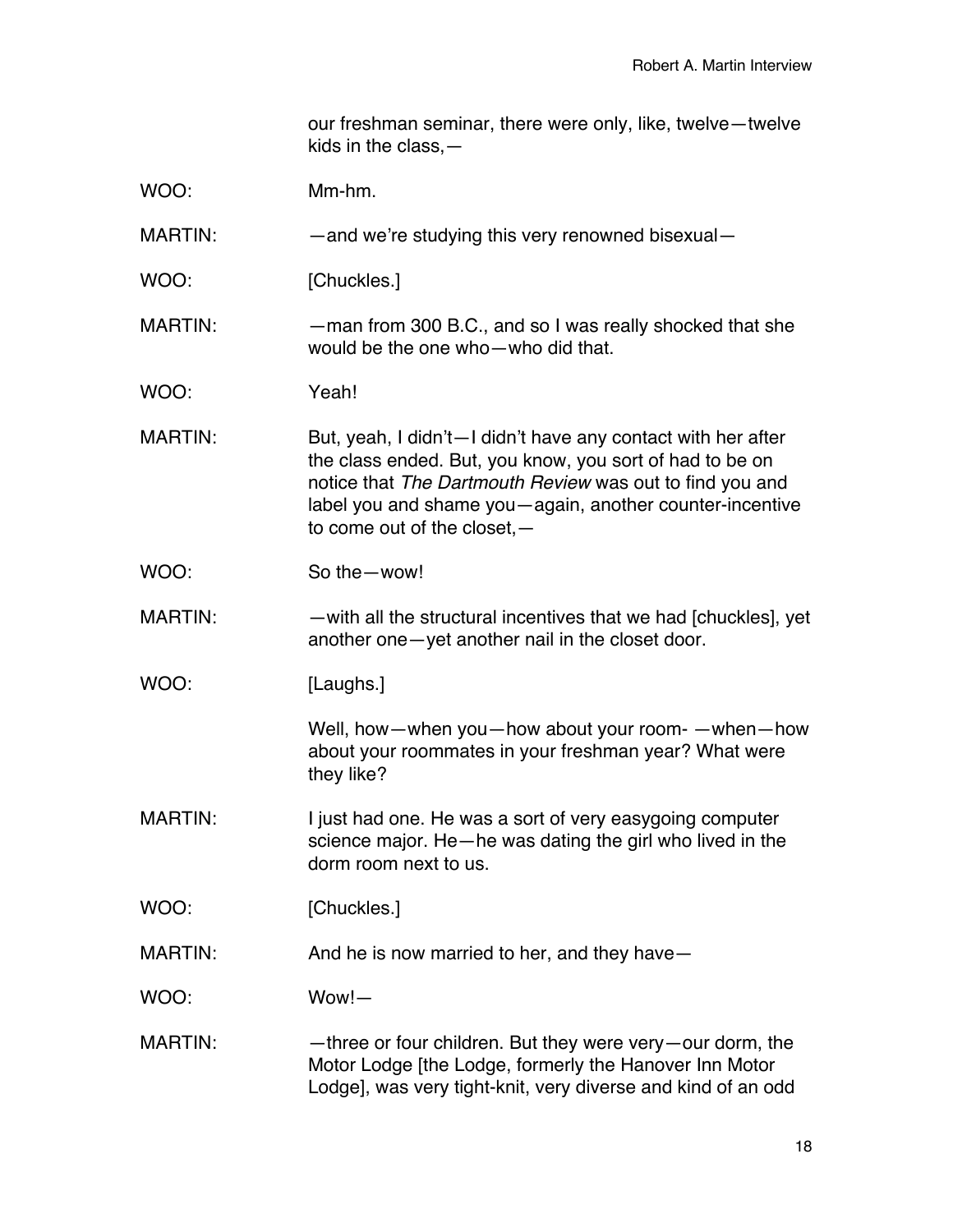|                | grab bag of kids. But, you know, they were—my roommate<br>was really great. We didn't really pry at each other's<br>business. And I think they probably figured out that I was<br>gay, especially by my sophomore year, when I was-by then<br>I was a dance major, and I was taking, like, twenty hours of<br>dance classes a week. I think people figured it out. [Both]<br>chuckle.]               |
|----------------|------------------------------------------------------------------------------------------------------------------------------------------------------------------------------------------------------------------------------------------------------------------------------------------------------------------------------------------------------------------------------------------------------|
| WOO:           | When did you—when did you, yourself, kind of figure out, at<br>least at Dartmouth or before, that you wanted to come out or<br>that you — or in the first place, that you thought that you<br>might be something other than straight?                                                                                                                                                                |
| <b>MARTIN:</b> | I would say I kind of knew that I was gay by about fifth or<br>sixth grade, $-$                                                                                                                                                                                                                                                                                                                      |
| WOO:           | Mm-hm, what I mentioned-                                                                                                                                                                                                                                                                                                                                                                             |
| <b>MARTIN:</b> | -when I started having crushes on my good friend. But then<br>coming out was a completely different idea that I didn't-I<br>didn't even consider it, even in-well, I guess there were<br>degrees of out. In college, you know, you might fool around<br>with somebody or you might, you know, tell-tell a friend that<br>you were gay, but that's not the same as sort of letting the<br>world know. |
| WOO:           | Mm-hm.                                                                                                                                                                                                                                                                                                                                                                                               |
| <b>MARTIN:</b> | So in my-my freshman year, $-$                                                                                                                                                                                                                                                                                                                                                                       |
| WOO:           | Yeah, walk me through.                                                                                                                                                                                                                                                                                                                                                                               |
| <b>MARTIN:</b> | -I had a good friend in my dorm, and we came out to each<br>$other-$                                                                                                                                                                                                                                                                                                                                 |
| WOO:           | [Sharp intake of breath.] Wow!                                                                                                                                                                                                                                                                                                                                                                       |
| <b>MARTIN:</b> | -early in freshman year. And I think-I think what prompted<br>it was that he was-his roommate was a swimmer-                                                                                                                                                                                                                                                                                         |
| WOO:           | [Chuckles.]                                                                                                                                                                                                                                                                                                                                                                                          |
| <b>MARTIN:</b> | -and he had a terrible crush on him. And so I was usually<br>not the first person to come out to my friends, but I was                                                                                                                                                                                                                                                                               |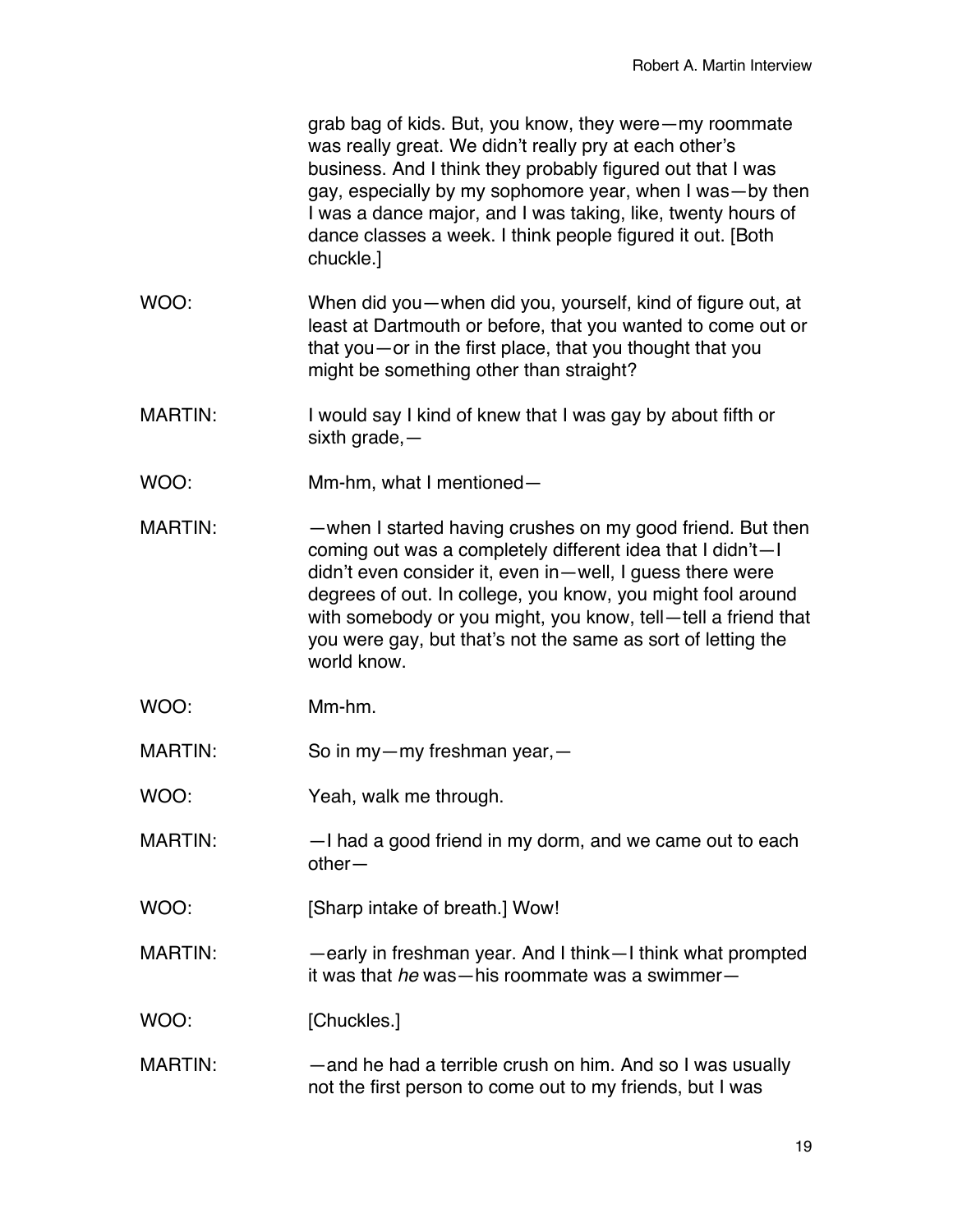usually the ones that said, "Oh, I'm gay, too." [Both chuckle.] After they came out to me, so, you know, that—in those days, I think coming out was very much an incremental process,—

- WOO: Of course.
- MARTIN: — that you would sort of try it with one person, and if it went well, then you might do it—tell another person and practice. But, yeah, I think that was—he was the first person I actually said the words to in freshman year at Dartmouth.
- WOO: Freshman year! And can you tell me more about the different degrees of how that developed at your time at Dartmouth?
- MARTIN: Yeah. So, I mean, once you've told kind of your first person—
- WOO: And was he a close friend or just—
- MARTIN: Yeah, yeah, he was a very, very close friend. And, you know, then he became sort of my permanent confidante, and, you know, after we were no longer living in the same dorm, we would run into each other, have lunch or whatever, and he'd always ask, you know, "Who are you involved with?" or who you have a crush on.

And I remember toward the end of the year, freshman year, I said, "Well, so we have to pick roommates for next year. Do you want to be roommates?" He said, "No, I'm already—I've already picked a roommate. I'm gonna be living in the allmale dorm across the way." And I said, "What? *You*?"

- WOO: [Laughs.]
- MARTIN: And it came out years later, many years later, I think after we graduated, that *he* was having a sexual relationship with his roommate, that roommate, the whole year, right under the noses of the all-male dorm. And he, you know, is now an out gay man, but the guy he was having the affair with swore him to secrecy, and I think there was some sort of emotional abuse in that relationship.

WOO: Mm-hm.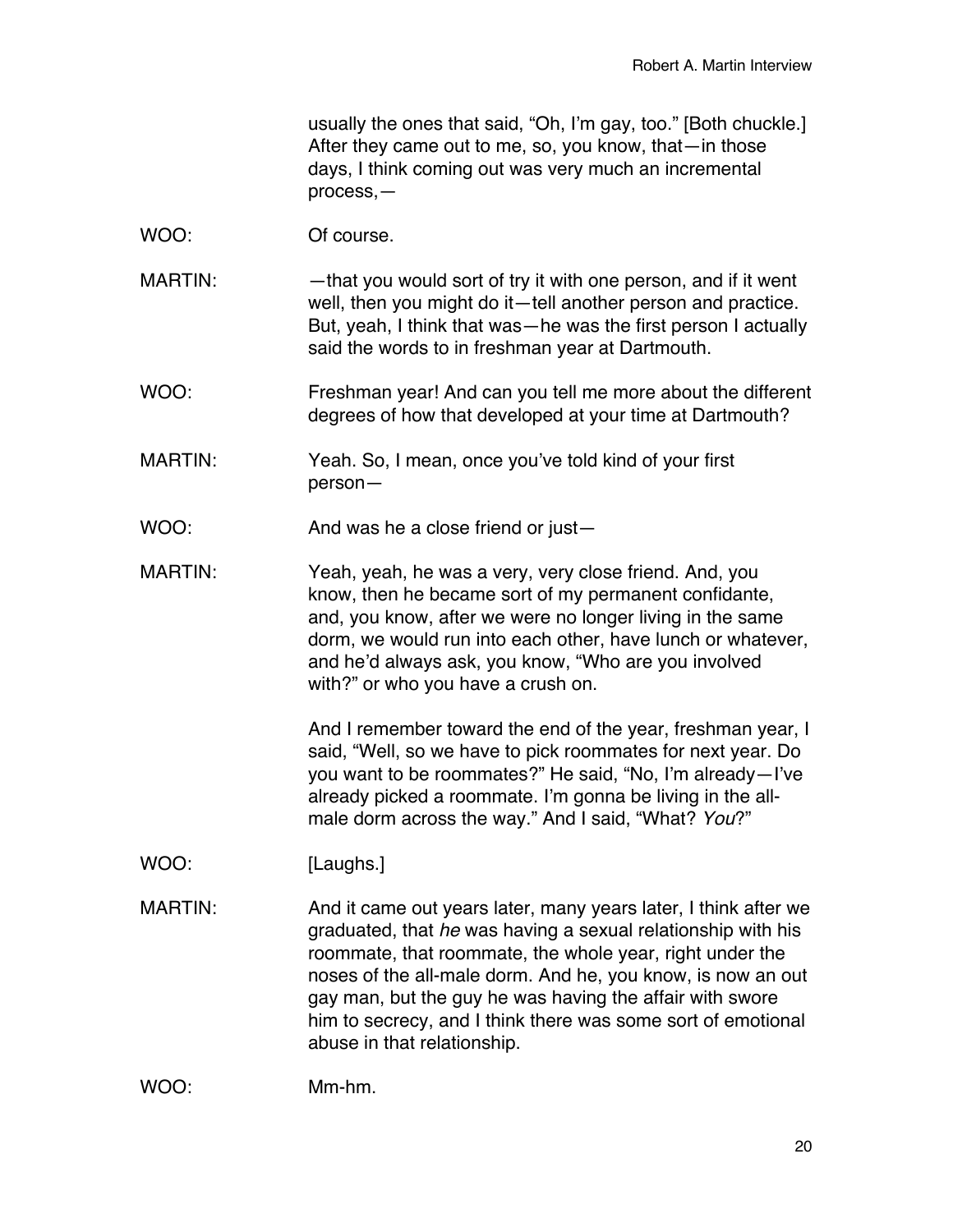- MARTIN: But, you know, it—it just really surprised me that they were they were going at it, so—you know, I didn't—I didn't have that as a frame of reference, but I think I was always trying to figure out, you know, who there was that I could be involved with. And I guess by the time I was a junior and senior and, you know, I was maybe one of the more important drama majors on campus, you became aware of who was gay and who wasn't. And there was—dressing rooms at theaters are very much like locker rooms of sports—
- WOO: Mm-hm. [Chuckles.]
- MARTIN: —there's a lot of secrets shared and a lot of, you know—you just became aware of everybody's business.
- WOO: Uh-huh.
- MARTIN: So, yeah, I—I kind of knew who was—who was and who wasn't. I did actually have a crush on a much younger sophomore by the time I was a senior, and, you know, I was trying to start a relationship at Dartmouth, but it didn't—it didn't go so well because this guy that I was interested in was just very, still, in the closet. And he just wasn't ready, so—
- WOO: I see.

Well, while you were on campus, what—what communities did you generally frequent? How—how did you generally make friends on campus? Was it—

MARTIN: So I guess my first group was my dorm, the Motor Lodge. We were somewhat remote from the rest of campus, so we kind of traveled together in a pack to the dining hall. You know, and you're a community, an artificial community for that reason, not because of anything you have in common.

> I then also was really into—I had a job in the dining hall, and all of us kids who were the financial aid kids working in the dining hall then would stay into commencement and reunions and work the catering—you know, catering crew and make, you know, good money. And that became kind of a group of friends. We sort of called ourselves, like a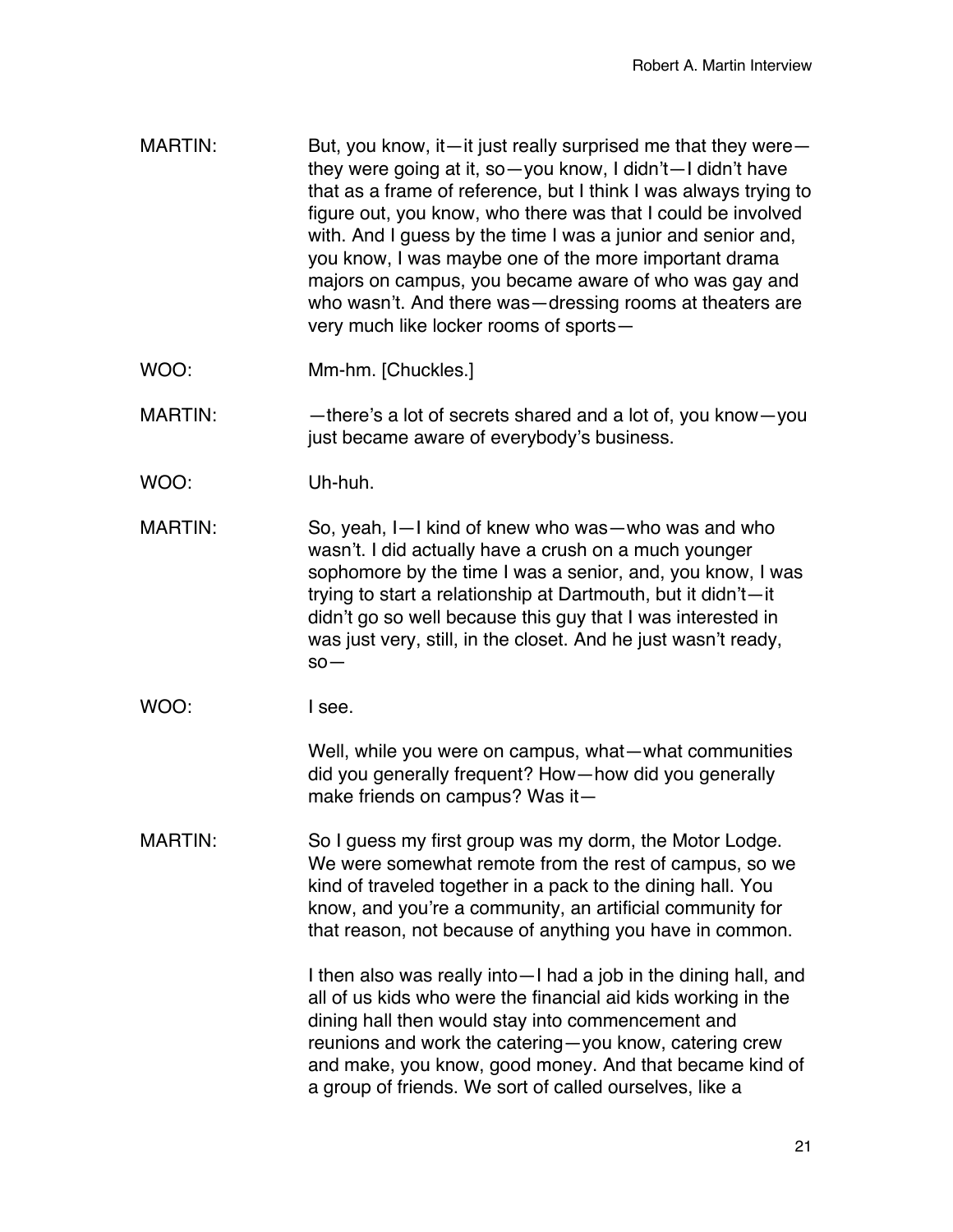fraternity, Delta Delta Alpha after Dartmouth Dining Association.

- WOO: [Laughs.]
- MARTIN: So—and then—and then the theater group. I was just always in—in a show or on the crew or staff of a show and, you know, just making friends that way.

I didn't have a car, so I didn't really get anywhere off campus for anything social, but the fraternities and sororities, especially the co-ed houses, were a big draw on the weekends, and, you know, you could—I think Alpha Theta was one where you could sort of reliably go and let down your hair and nobody was gender policing each other. And I think everybody sort of had a sense that sexuality was fluid if you were bothering to go to their parties.

- WOO: Uh-huh. Yeah. Could you tell me more about what you generally liked to do on the weekends, what you—whether or not you were involved with the frat scene?
- MARTIN: I did not actually rush, although I came very close. Almost, I would say, a majority of the boys that lived in the Lodge dormitory rushed—
- WOO: Uh-huh. To which?
- MARTIN: —SAE,—
- WOO: Oh. Mm-hm.

MARTIN: — Sigma Alpha Epsilon. And I nearly did, because my mother's brothers had been SAE back at their university, and I thought, *Oh, you know, it's in my blood.* But then at the end of the day, I just thought, you know, *I don't really—I don't really know what that's about,* and it did seem like it was a threat to my very frail closet door [both chuckle], you know, being opened, so—so I just didn't follow through with it.

> But I loved to go to fraternity and sorority parties. You know, anyone—often we would go just to dance, and, you know, my—my time at Dartmouth, I feel like the pop music scene was just unbeatable in terms of really danceable stuff. And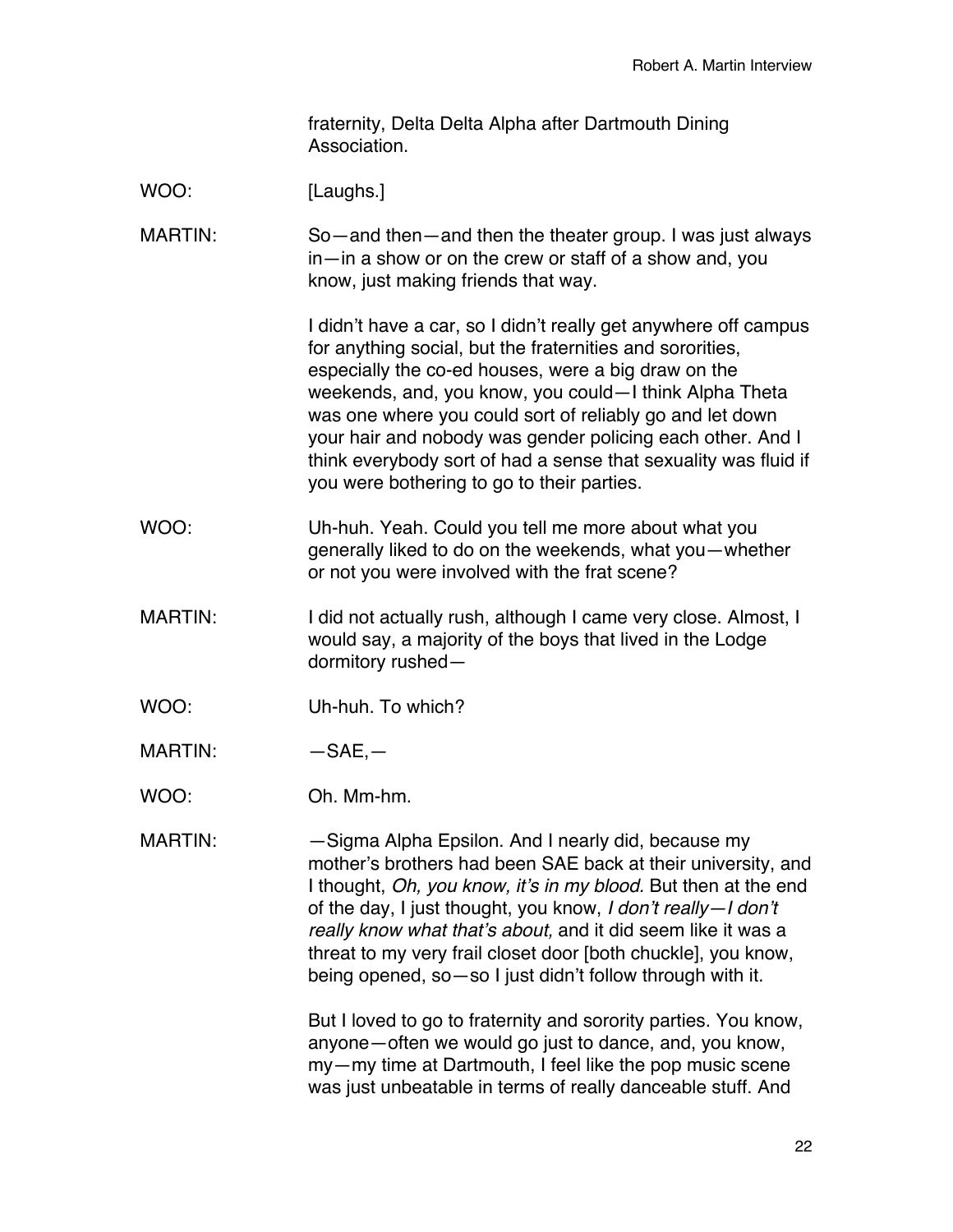so we would go, and, you know, the fraternities would have moved all the furniture out of their ground-floor living room to create a dance floor and then have a big garbage can full of homemade alcoholic punch.

- WOO: [Laughs.]
- MARTIN: And so, you know, I mean, they'd have a garbage can liner, bag, but you don't know that it's very sanitary [chuckles], so you're really taking risks. And we would go and, like, take a big gulp of alcohol and then just go and dance crazy on the dance floor. And, you know, if you were one of the first people there, no one was really dancing early on in the evening, but there were people who were really, really into the dancing. The fraternities and sororities liked it because that usually meant other people would—
- WOO: Yeah.
- MARTIN: —would come. And so we—me and my friends sort of considered ourselves like a warm-up act; we'd have to go and sort of get the parties started at some of these fraternities by dancing. And then you'd make the rounds, and you'd go to the next house. I didn't ever stay long at any party. But it was—it was a lot of fun, and it was part of what—you know, what I loved to do at the time, was just dance, dance, dance.
- WOO: Mm-hm. Well, who would you generally go out on these weekends with?
- MARTIN: So my good friend David, who was the guy I came out to. He was also a dancer. We were both studying dance. And usually a couple girls from the dorm or, you know, girls and guys. Sometimes we'd meet people from theater class or dance class and go together, but, you know, not—not large groups. I would never go alone. That's for certain.
- WOO: Yeah. Did you—how about with the theater kids? Did you ever hang out with them after—like, on weekends or after school as well, or was it just—generally just the boy and the other two girls?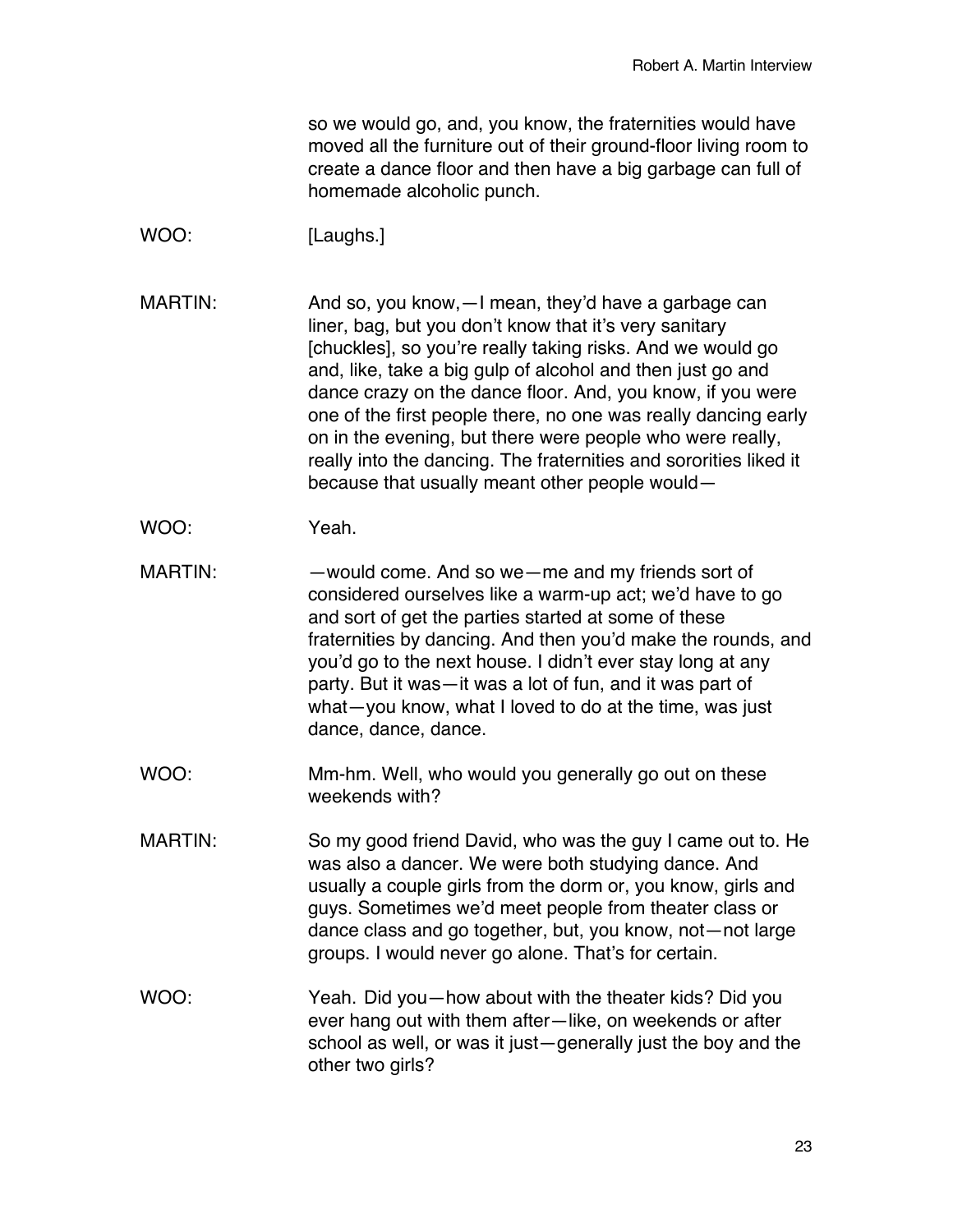MARTIN: I don't—I'm trying to remember what my social life was. I was actually somewhat introverted. If I didn't actually have plans to go out, I would often—oh, I went to the movies a whole lot, probably way too much.

WOO: [Chuckles.] At the Nugget [Theaters]?

MARTIN: Yes, and also the Dartmouth Film Society would put films on at Spaulding [Auditorium] every Wednesday and every Sunday, which was a great excuse not to do homework.

WOO: [Chuckles.]

- MARTIN: And so-yeah, that was a huge part of my-I think my overall cultural education, was the films. But, yeah, I mean, usually—at the time, Dartmouth social life was very dominated by the Greek system houses, their parties. And, as a result, that's why there were so many disciplinary problems, because there was just way too much alcohol floating around, and nobody was policing it, and we—you know, we'd sometimes have high school kids show up, looking for free alcohol and, you know, would create problems.
- WOO: So over all, in the general scene, what did you feel about the—the party scene? You liked dancing, but over all, what would you say was your general feeling about the culture back then at Dartmouth?
- MARTIN: So I guess I felt like it didn't have much sophistication, and I—I don't—I guess there *was* a certain amount of cultural programming being done by the Hop[kins Center for the Arts] and by Collis [Center for Student Involvement] and, you know, people trying to get us to have a more richer social life around interests besides drinking. But I don't—I don't feel like it really penetrated most people.

And part of that, I think, is the layout of the campus, that, you know, people could just sort of hunker down in their dorm or their frat house and not see the rest of the world. But I guess—I guess it was sort of a monotonous sort of one one-note social life. It was—there was drinking at the fraternities or there was staying home. And it was kind of binary in the sense that you're a boring nerd or you're a fun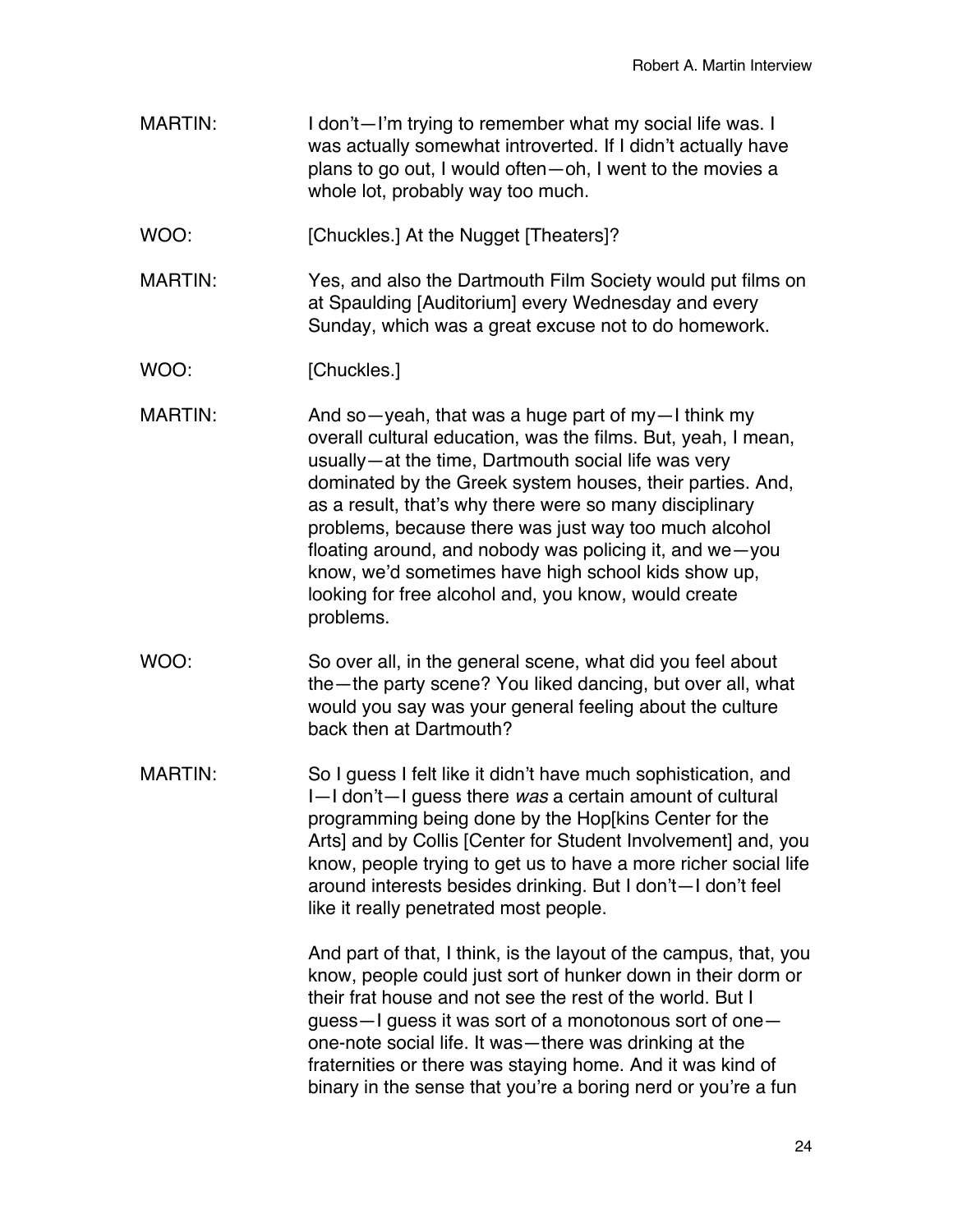|                | person, and there wasn't—there wasn't a diversity within<br>those identities. It was you're either fun or you're a nerd.                                                                                                                                                                                  |
|----------------|-----------------------------------------------------------------------------------------------------------------------------------------------------------------------------------------------------------------------------------------------------------------------------------------------------------|
| WOO:           | I see.                                                                                                                                                                                                                                                                                                    |
|                | How about the queer scene and the queer culture on<br>campus? You mentioned that you knew-you kind of knew<br>everyone who was queer, but in terms of culture and events<br>together, what do you remember about the queer culture at<br>the time?                                                        |
| <b>MARTIN:</b> | There—there really wasn't. So there was a Gay Students<br>Association. It had an office in Robinson Hall. And I<br>remember, like, walking up and, like, trying to get information<br>and-you know, after hours and seeing-at least seeing<br>where it was. And I was even afraid to walk up to the door- |
| WOO:           | [Chuckles.]                                                                                                                                                                                                                                                                                               |
| <b>MARTIN:</b> | -because I thought, All the-all the neighboring<br>organizations will tag me. "Oh, here's another gay."                                                                                                                                                                                                   |
| WOO:           | [Chuckles.]                                                                                                                                                                                                                                                                                               |
| <b>MARTIN:</b> | And, you know, so I never connected with them. My<br>understanding was they functioned equally as much as a<br>support group, and the people who were officers of it were<br>horrendously hazed and treated poorly.                                                                                       |
| WOO:           | Mmm.                                                                                                                                                                                                                                                                                                      |
| <b>MARTIN:</b> | You know, their dorm rooms were vandalized just for fun by<br>other kids. I think it was-it was just awful. But they were<br>willing to be visible targets on behalf of all the rest of us who<br>didn't have the courage.                                                                                |
| WOO:           | Mm-hm.                                                                                                                                                                                                                                                                                                    |
| <b>MARTIN:</b> | And so that, I really respect and admire, looking back. I don't<br>think I got it at the time, but looking back, I realize that they<br>were sort of creating space for all of us.                                                                                                                        |
| WOO:           | Yeah. Do you remember some of the — any details of the<br>hazing that they had to experience? You mentioned some -                                                                                                                                                                                        |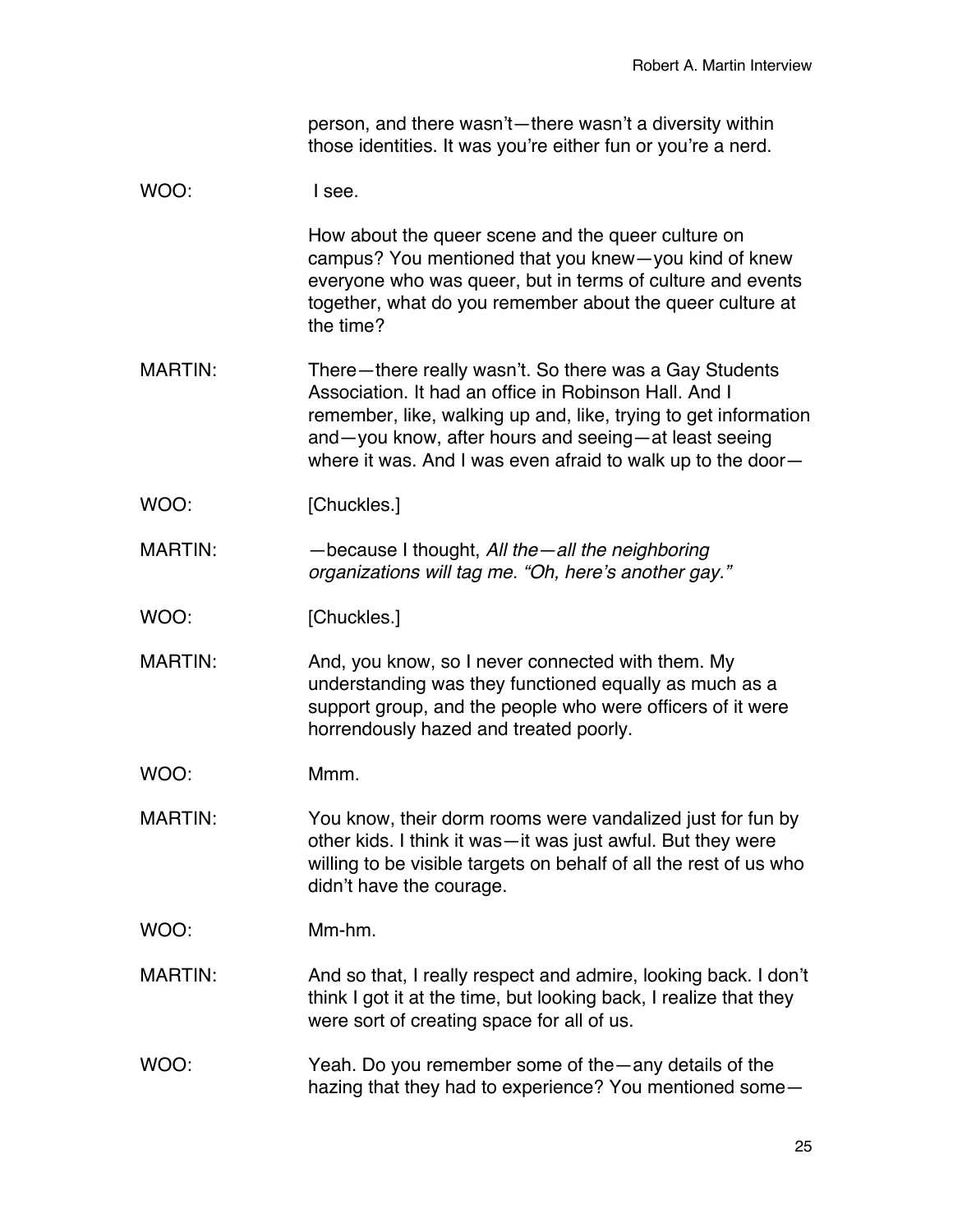- MARTIN: Yeah. One kid—he was—I think his name was Gabe [spelling unconfirmed]. I think he was the president. And he was so nondescript, you would never pick him out of a crowd as being gay. I think he was a computer science major. And he wore glasses, and he was sort of small. But apparently they put baby powder—using a hair dryer, blew baby powder under his door, into his whole room, and covered his room with talcum powder and a hair dryer. Was one—one incident that I heard of.
- WOO: Mm-hm. Were there any others?

MARTIN: it was not particularly harmful, but that's the one that stands out. I'm sure there must have been others. There was another guy who used to—Steven [spelling unconfirmed], who used to, you know, wear pink fur coats and dye his hair blue, and, you know, at that time, the music scene was also very punk, so in an urban school that never would have stood out, but at Dartmouth, which was very preppy and very conservative, he was bullied for his—you know, his looks and his—his outfits. But I also think he felt that he was, you know, kind of bearing—you know, bearing a flag for it—you know, being a crusader, in a sense.

- WOO: Mm-hm.
- MARTIN: So I think he kind of—I think he kind of liked that he was having the effect of raising awareness that—that he wanted to have.
- WOO: For sure.

Well, on a similar topic, I was going to—let's move on to the—the 1984 scandal about when *The Dartmouth Review*  outed a lot of—a lot of members in the GSA. Could you tell me about that time and what you remember from it?

MARTIN: So it started with—well, just some context: I think *The Dartmouth Review* would come out every Friday night, and it was distributed free, and they would actually deliver it to every single dorm room.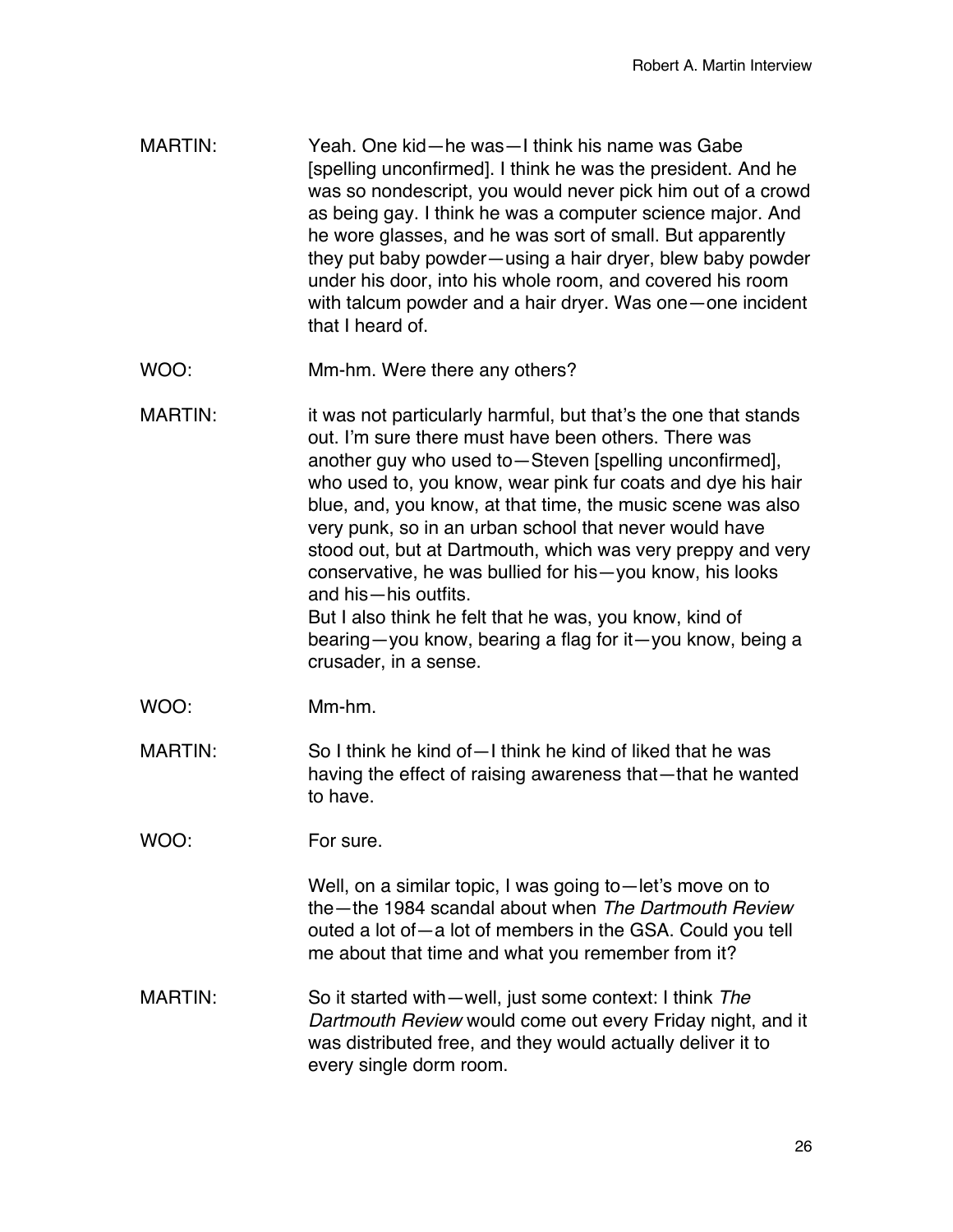| WOO: |  | Mm-hm. They still do that today. [Chuckles.] |  |
|------|--|----------------------------------------------|--|
|      |  |                                              |  |

MARTIN: Okay. And at first, I started reading it because, you know, the back, you had all these really interesting sort of quotes from literary figures and epigrams, and really quite a few of them were put-downs. But that was kind of the hook that, you know, got a lot of people to—to open it.

> And anyway, so after that reporter went undercover and published the names, I don't think I realized or had any sense that this was wrong to do. I think my sense was they got caught, and it was bound to happen. I had this sense of inevitability about their outing.

> At the time. I didn't really talk about it with anybody except I think my friend David, who—we were out to each other, and I think we thought, *Oh, you know, thank goodness that's not us.* But there wasn't even any solidarity. There was so little sense of a community—

WOO: Yeah.

- MARTIN: —when you're in the closet that you—you don't even know how to formulate and process things that happen as a community. And so—and so it just—it kind of got to stand. And I don't know if they were brought before the Committee on Standards. I wasn't a member of the Committee on Standards that year,—
- WOO: Which year is this?
- MARTIN: — not until—this—I think it occurred my freshman year, —
- WOO: Freshman year.
- MARTIN: — the spring of my freshman year.
- WOO: Okay.

MARTIN: And so I don't know what consequences were faced by *The Dartmouth Review*, but I think anytime it got itself in trouble, it only got emboldened because of the publicity it created for itself, and that—that was what it wanted.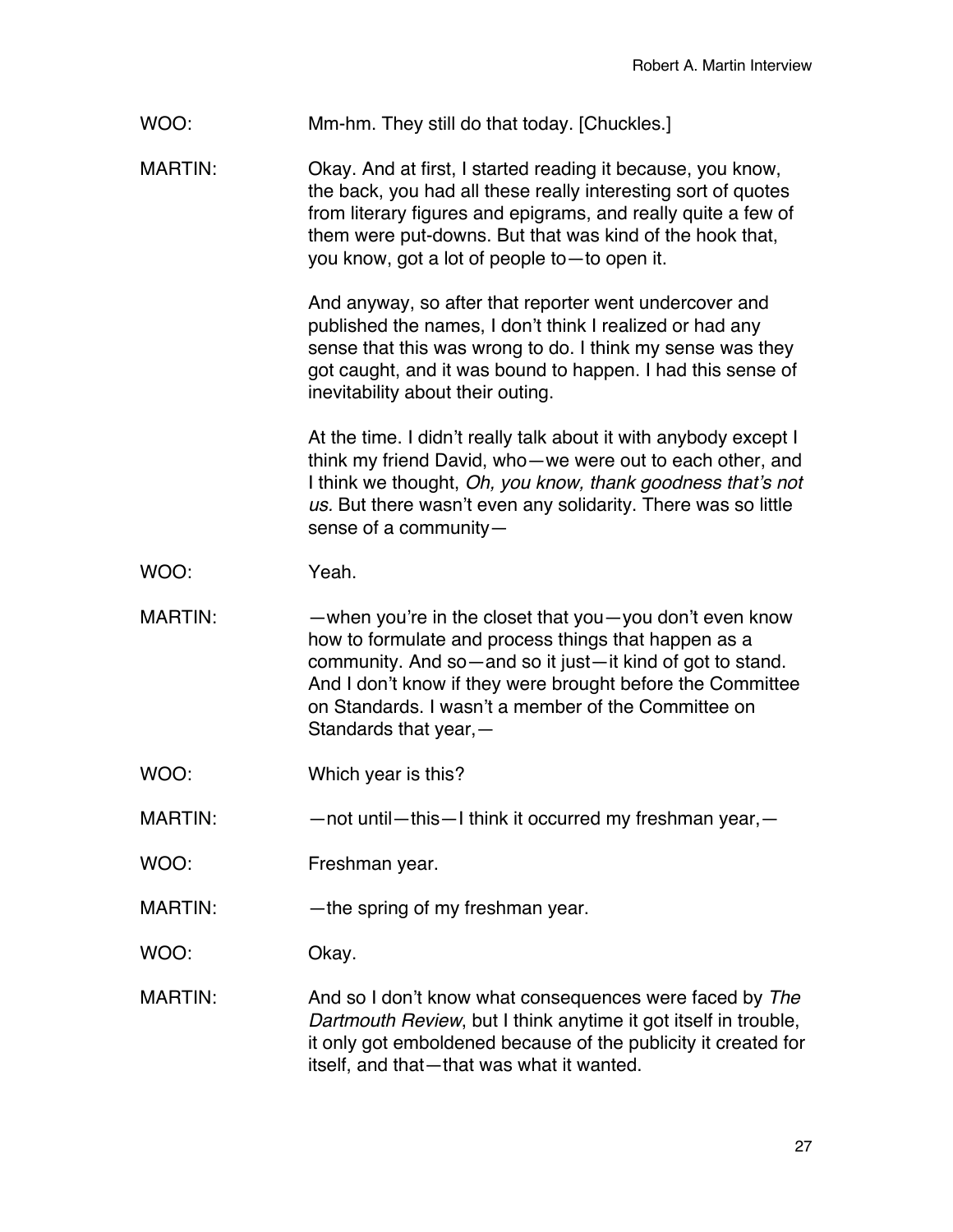| WOO:           | Mm-hm. Did you know anyone in the GSA?                                                                                                                                                                                                                                                                                                                                                                                                                                                                                                        |
|----------------|-----------------------------------------------------------------------------------------------------------------------------------------------------------------------------------------------------------------------------------------------------------------------------------------------------------------------------------------------------------------------------------------------------------------------------------------------------------------------------------------------------------------------------------------------|
| <b>MARTIN:</b> | Not well. I sort of knew—knew them by sight. I didn't know<br>them.                                                                                                                                                                                                                                                                                                                                                                                                                                                                           |
| WOO:           | And I believe in 1984 there was the Tri-Kap [Kappa Kappa<br>Kappa] purge as well?                                                                                                                                                                                                                                                                                                                                                                                                                                                             |
| <b>MARTIN:</b> | Oh, yes. Yes.                                                                                                                                                                                                                                                                                                                                                                                                                                                                                                                                 |
| WOO:           | Do you remember?                                                                                                                                                                                                                                                                                                                                                                                                                                                                                                                              |
| <b>MARTIN:</b> | Yes.                                                                                                                                                                                                                                                                                                                                                                                                                                                                                                                                          |
| WOO:           | Can you tell me about what you remember from that and<br>how that impacted you?                                                                                                                                                                                                                                                                                                                                                                                                                                                               |
| <b>MARTIN:</b> | Yeah. So I was actually good friends with one of the guys<br>who-Joel [O. Thayer, Class of 1985] who was one of the<br>people who had been purged, but I didn't become friends<br>with him until after it happened. So my sophomore year, I<br>became friends with him because he was taking dance<br>classes, and so was I, and we'd sort of meet at fraternity<br>parties. And I think he by then was a member of Alpha<br>Theta, and I remember having a little bit of a make-out<br>session with him [chuckles]-                          |
| WOO:           | Mm-hm.                                                                                                                                                                                                                                                                                                                                                                                                                                                                                                                                        |
| <b>MARTIN:</b> | -in-in Alpha Theta. But he didn't talk about that purge, so,<br>again, I don't know a lot of details, but my—my<br>understanding is that there was a fear within Tri-Kap that the<br>gay members of the house, whom they'd previously<br>tolerated, — their fear was that they were trying to recruit only<br>gays or to make it a predominantly gay house, and so the<br>heterosexual members felt like they had to take a stand and,<br>you know, go the other way. But that's the popular history. I<br>don't know what actually happened. |
| WOO:           | Yeah. Well, with your friend, with Joel-how did you meet<br>him?                                                                                                                                                                                                                                                                                                                                                                                                                                                                              |
| <b>MARTIN:</b> | We were both enrolled in a drama class in modern dance.                                                                                                                                                                                                                                                                                                                                                                                                                                                                                       |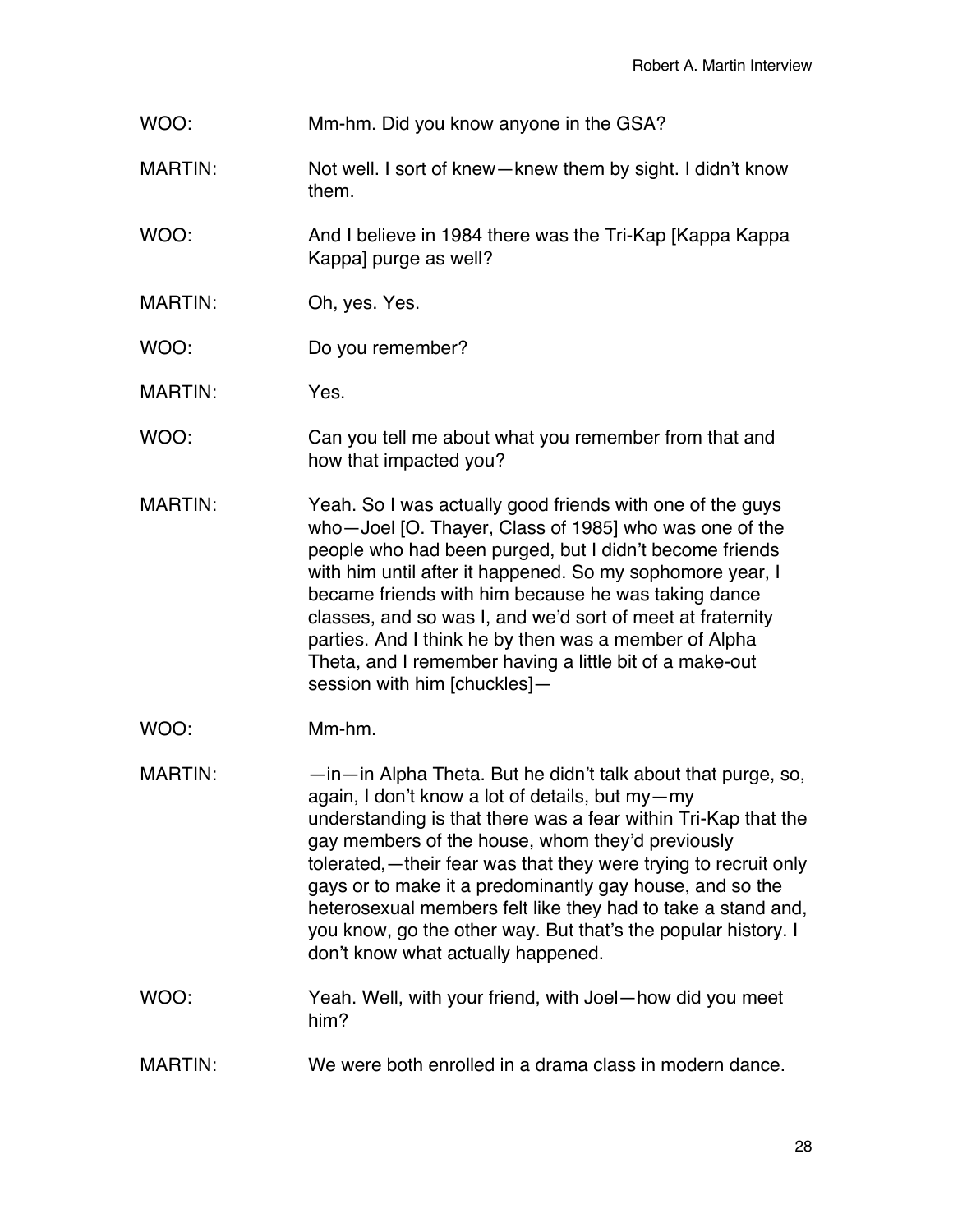WOO: That was the dance class. Okay.

MARTIN: Yeah, yeah.

WOO: I see. And do you remember any organization on campus that happened during the time of *The Dartmouth Review*, like, reporting out—out anything and the Tri-Kap purge? Do you remember any organization that happened on campus?

MARTIN: Uh,—

WOO: Or protests around that?

- MARTIN: Oh, there—there was—there were little protest organizations popping up—
- WOO: What were they like?
- MARTIN: —a lot. They tended to be kids from, you know, really sophisticated urban backgrounds, and I do remember that there was a group that started building shanties on the [Dartmouth] Green, but that was after the Tri-Kap protest.
- WOO: Mm-hm. I'll get to that.

MARTIN: I think that was the fall of my sophomore year.

- WOO: Uh-huh. Let's talk about that. This was the shanty protests relating to apartheid? Was this—
- MARTIN: Yes.

WOO: You said this was in your-1986, I would assume, right?because this was your junior year or senior year?

MARTIN: Yeah, year, junior year. So I was—I took fall term off. I'd been elected to the Committee on Standards at the beginning of the summer of my sophomore year. I served on that committee all summer, took the fall off and left Hanover. Came back in the winter, and the shanties were already built on the Green. I guess during the fall, the divestment—prodivestment students had built shanties in tribute to the types of shanties that most South Africans—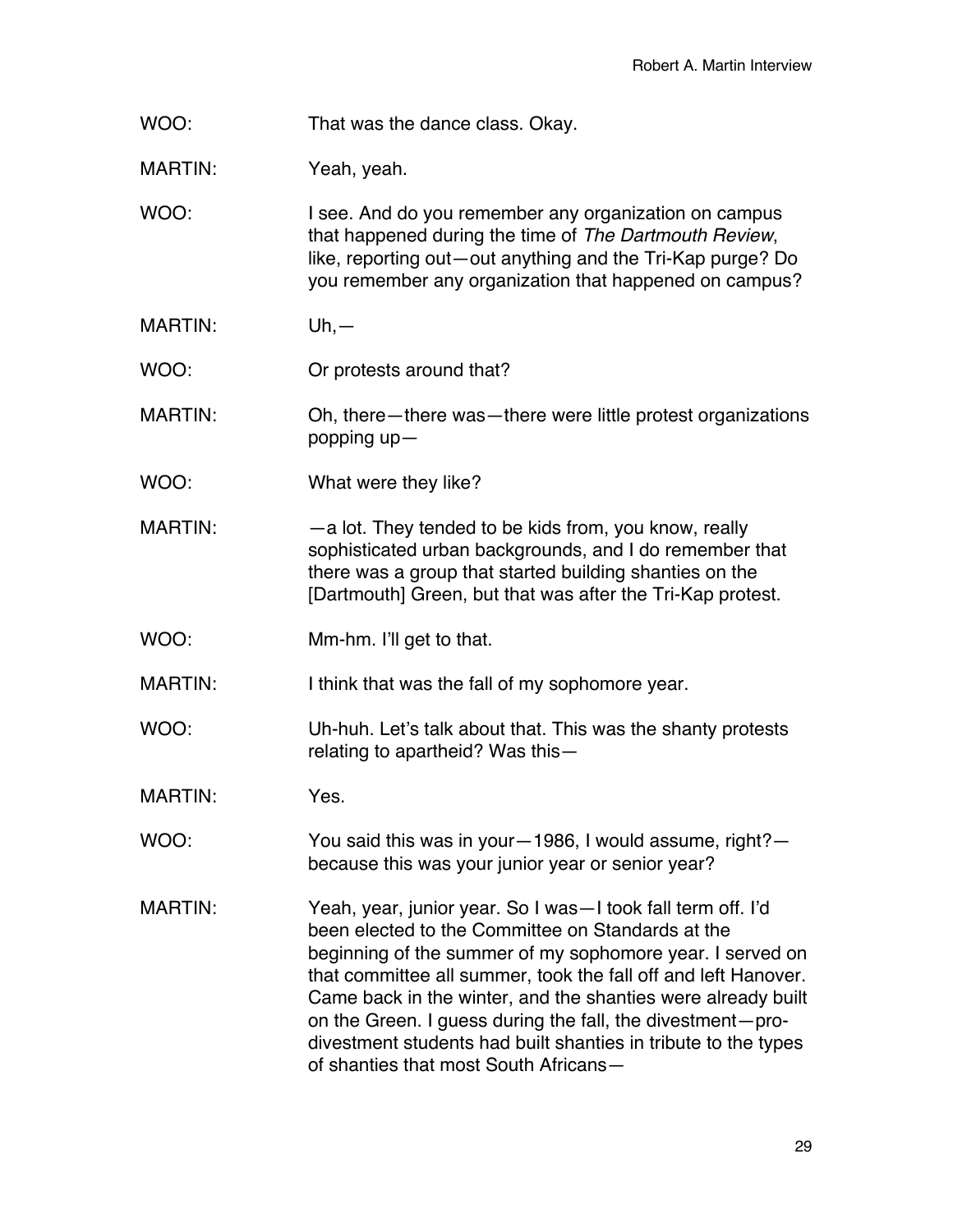| WOO:           | Mm-hm.                                                                                                                                                                                                                                                                                                                                                                                                                                                                                          |
|----------------|-------------------------------------------------------------------------------------------------------------------------------------------------------------------------------------------------------------------------------------------------------------------------------------------------------------------------------------------------------------------------------------------------------------------------------------------------------------------------------------------------|
| <b>MARTIN:</b> | -black South Africans were living in in apartheid in South<br>Africa.                                                                                                                                                                                                                                                                                                                                                                                                                           |
| WOO:           | Yes.                                                                                                                                                                                                                                                                                                                                                                                                                                                                                            |
| <b>MARTIN:</b> | And the Winter Carnival being such a big draw for publicity<br>as well as alumni, -                                                                                                                                                                                                                                                                                                                                                                                                             |
| WOO:           | Yes.                                                                                                                                                                                                                                                                                                                                                                                                                                                                                            |
| <b>MARTIN:</b> | -there was a committee of I think right-wing students who<br>wanted to get them off-get those shanties off, and I think<br>they tried a few times to pull the shanties down, so the<br>activist students started sleeping in the shanties-                                                                                                                                                                                                                                                      |
| WOO:           | Mm-hm.                                                                                                                                                                                                                                                                                                                                                                                                                                                                                          |
| <b>MARTIN:</b> | - in the middle of winter, to protect the shanties. And the<br>shanty community installation kind of grew and grew and<br>grew until one night, the right-wing students—and I think it<br>was mostly organized by-I think we proved a link to The<br>Dartmouth Review in our committee proceedings-went and<br>decided to start literally hammering the shanties down with a<br>sledge hammer in the middle of the night, either<br>unbeknownst that people were sleeping inside or not caring. |
|                | And I think there was even use of fire, but I don't—I don't<br>remember. But it was quite a dangerous incident. I wasn't an<br>eye witness to it at all-                                                                                                                                                                                                                                                                                                                                        |
| WOO:           | I see.                                                                                                                                                                                                                                                                                                                                                                                                                                                                                          |
| <b>MARTIN:</b> | -but I heard a lot about it in the committee proceedings<br>over the discipline of it. And it was really-it was really-it<br>was a divisive incident because people really chose a side.                                                                                                                                                                                                                                                                                                        |
| WOO:           | Mm-hm. Could you kind of tell me more about the side or<br>your perspective, coming from the Committee on-of-<br>Committee on Standards? Could you tell me-could you<br>walk me through the procedure that happened concerning<br>the shanty-bashing incident and how it progressed?                                                                                                                                                                                                            |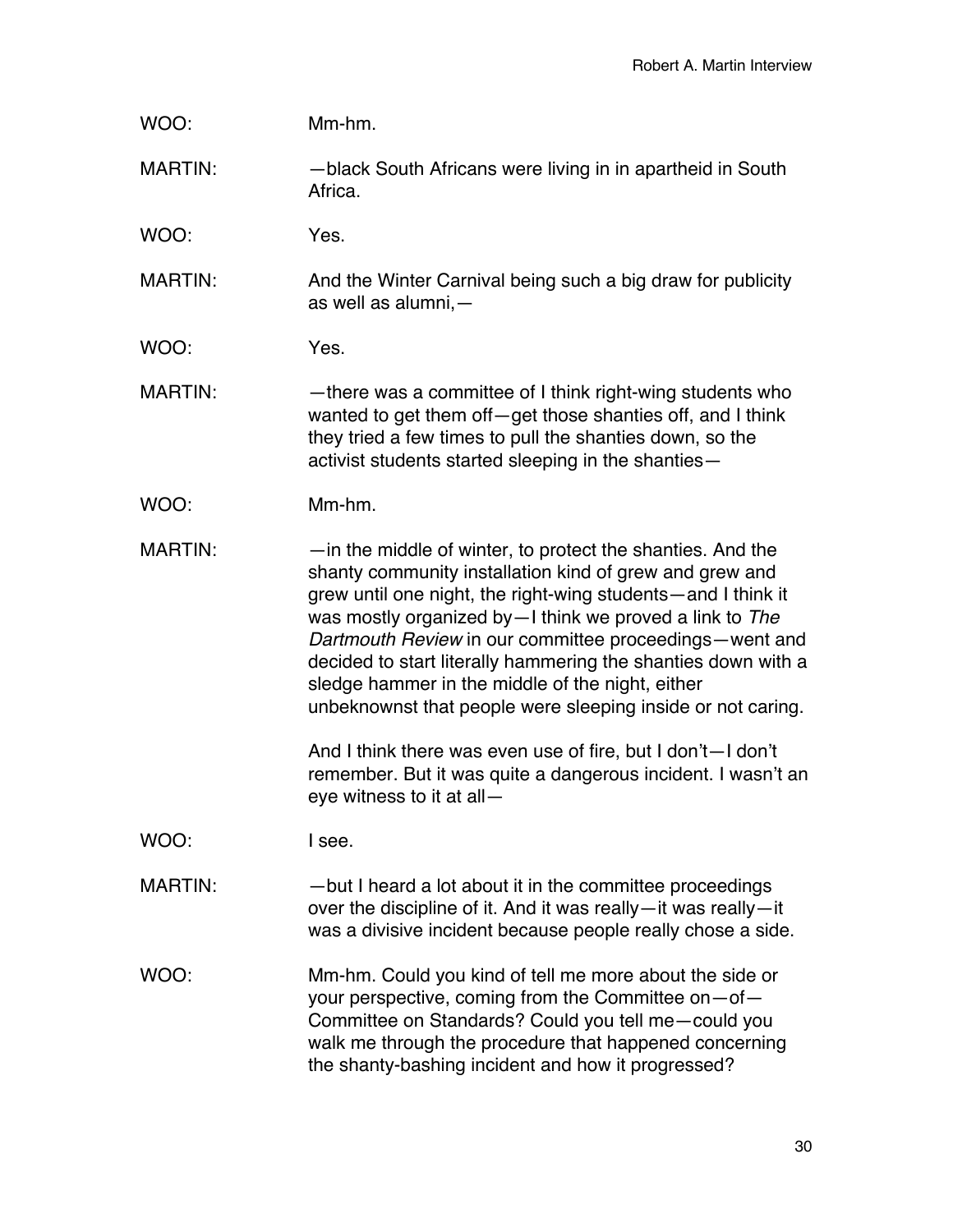MARTIN: So as I recall, that committee was composed of four deans, four faculty and four students. So even at our most activist, the students on it couldn't really sway the vote. We could—

WOO: Yes, I see.

MARTIN: —we could slow the vote down. We couldn't really sway the proceeding, unless some of the faculty were also kind of on our side. I don't recall exactly what those decisions were, but my overall impression of the committee was it was always trying to be evenhanded to both sides,—

WOO: Mmm.

MARTIN: — — and that, I realize now, was a problem, because most of the cases that come before it were black-and-white infractions of written conduct rules. In that shanty case, we couldn't actually—it was hard to translate what occurred to written conduct rules. And for both sides. And so that committee bent over backwards trying to mete out consequences to both sides.

> And I think at around the time, before we had made our decision, I think somebody actually was able to get national media to come on campus and interview some of the rightwing students and essentially elevate them to a higher voice for their—for their side. And so that was unfortunate. It complicated things.

- WOO: Yeah.
- MARTIN: But clearly, that side, the right-wing side had a lot of alumni help and financing for anything—anything they wanted to do, and so the—the left-wing activist side didn't have nearly the alumni support, so it was uneven—I don't even recall what what the instance was but—it stands out to me more as more as a process than as a result.
- WOO: And at that time, while you were on the Committee on Standards, did you—did you consider yourself part of the the left-wing activist-y side, or more of the right-wing? Did you sympathize—or did you have any side at all, or you didn't know?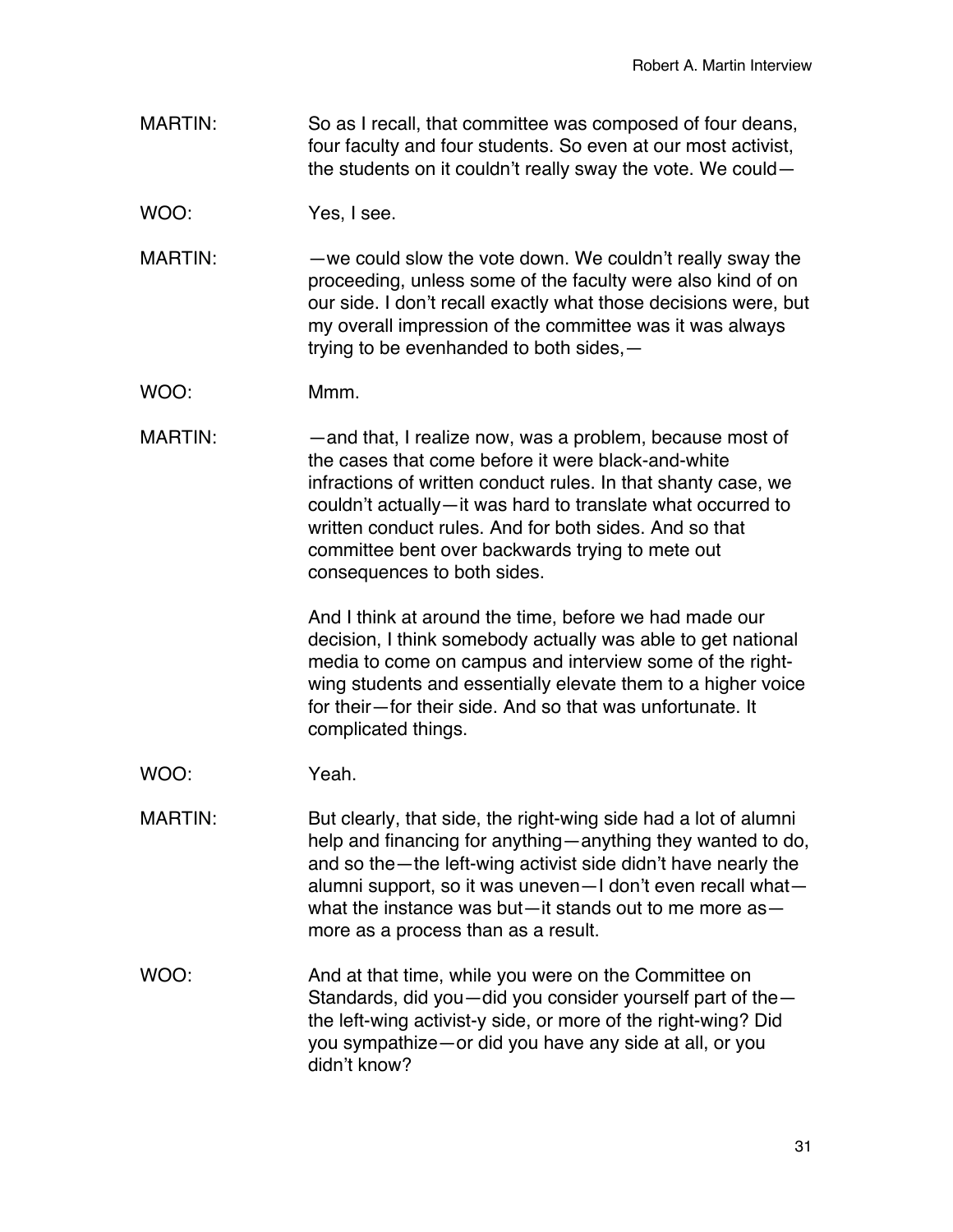| <b>MARTIN:</b> | No. At first no, but after the Rock Hudson pa- — the party<br>celebrating Rock Hudson's death and one of my friends<br>came to me-if that's the right-anyway, one of my friends,<br>who was in the theater department, came to me and said,<br>"You know, you're our-you're our representative on that<br>committee. You-you should meet with us and hear our<br>views." And that really took me by surprise because I<br>thought, Oh, I'm just doing this to help, you know, build my<br>résumé for law school. I don't really want to have any, you<br>know, involvement in government or politics. |
|----------------|-------------------------------------------------------------------------------------------------------------------------------------------------------------------------------------------------------------------------------------------------------------------------------------------------------------------------------------------------------------------------------------------------------------------------------------------------------------------------------------------------------------------------------------------------------------------------------------------------------|
| WOO:           | Yeah.                                                                                                                                                                                                                                                                                                                                                                                                                                                                                                                                                                                                 |
| <b>MARTIN:</b> | But I did take the meeting, and I did listen, and — and they<br>changed my mind, so I then became sort of the secret<br>liberal-                                                                                                                                                                                                                                                                                                                                                                                                                                                                      |
| WOO:           | [Chuckles.]                                                                                                                                                                                                                                                                                                                                                                                                                                                                                                                                                                                           |
| <b>MARTIN:</b> | -on the committee. The committee couldn't-the committee<br>was really trying to be-to show itself sort of fair and-                                                                                                                                                                                                                                                                                                                                                                                                                                                                                   |
| WOO:           | Yeah.                                                                                                                                                                                                                                                                                                                                                                                                                                                                                                                                                                                                 |
| <b>MARTIN:</b> | -realistic and-and not political, so it didn't handle politics<br>well.                                                                                                                                                                                                                                                                                                                                                                                                                                                                                                                               |
| WOO:           | No. So you would say the rocky-the Rock Hudson party<br>event was kind of like a defining moment or almost like a<br>shift in your paradigm? Is that—would you say?                                                                                                                                                                                                                                                                                                                                                                                                                                   |
| <b>MARTIN:</b> | Yeah, yeah, yeah, absolutely. That was-that was where a<br>line was crossed on berating gays.                                                                                                                                                                                                                                                                                                                                                                                                                                                                                                         |
| WOO:           | And do you remember what year this was?                                                                                                                                                                                                                                                                                                                                                                                                                                                                                                                                                               |
| <b>MARTIN:</b> | I believe that was July of '85, the summer of '85.                                                                                                                                                                                                                                                                                                                                                                                                                                                                                                                                                    |
| WOO:           | So your-was that your sophomore summer?                                                                                                                                                                                                                                                                                                                                                                                                                                                                                                                                                               |
| <b>MARTIN:</b> | Sophomore summer, yes.                                                                                                                                                                                                                                                                                                                                                                                                                                                                                                                                                                                |
| WOO:           | Yes. Okay. And in terms of, like, punishments that you - that<br>you guys kind of ordered from the Committee on Standards,                                                                                                                                                                                                                                                                                                                                                                                                                                                                            |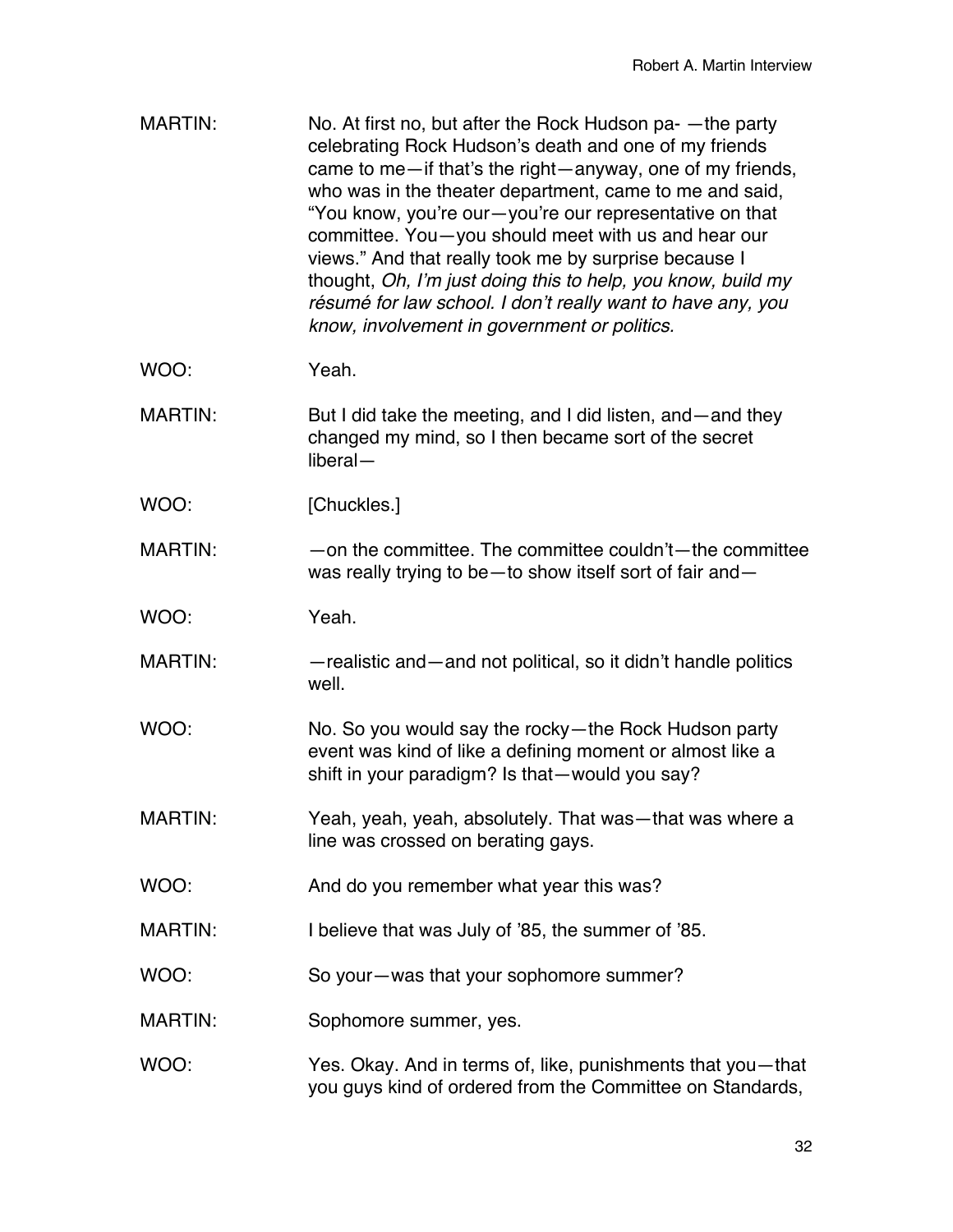what do you remember most about that? How would you deliver them?

MARTIN: So there was a range of conduct that could be anywhere from bad grades—you know, grade average being too low to stay all the way through date rape and acquaintance rape, and then all this political stuff, but the first few cases that I heard were, like, couple- —inter-couple violence and grades.

> And I remember that we—a couple people that I knew well were forced to take either a semester or a year off from Dartmouth and sort of go on probation and come back for grades. I don't recall that we expelled, like outright severed anybody from Dartmouth for grades. I know that we considered severing people for the violent political stuff. I—I don't recall exactly what we did, though. I think we came we came short of severing people, because we knew that there would be backlash, backlash from alumni, backlash from donors, administration.

- WOO: Yeah.
- MARTIN: Yeah.
- WOO: Did you—were you kind of content with most—
- MARTIN: Yeah.
- WOO: Are you there?
- MARTIN: Sorry about that. My headphones died. Can you hear me?
- WOO: Yes, I can hear you. No worries.

I was just asking you what—you mentioned earlier that you seemed kind of discontent with how the Committee on Standards was very intentionally avoiding—

- MARTIN: Even-handed.
- WOO: Yes, trying—over-handedly trying to do that. Was that something that you realized at your time at Dartmouth, or was this only something that you—in retrospect or—are critiquing?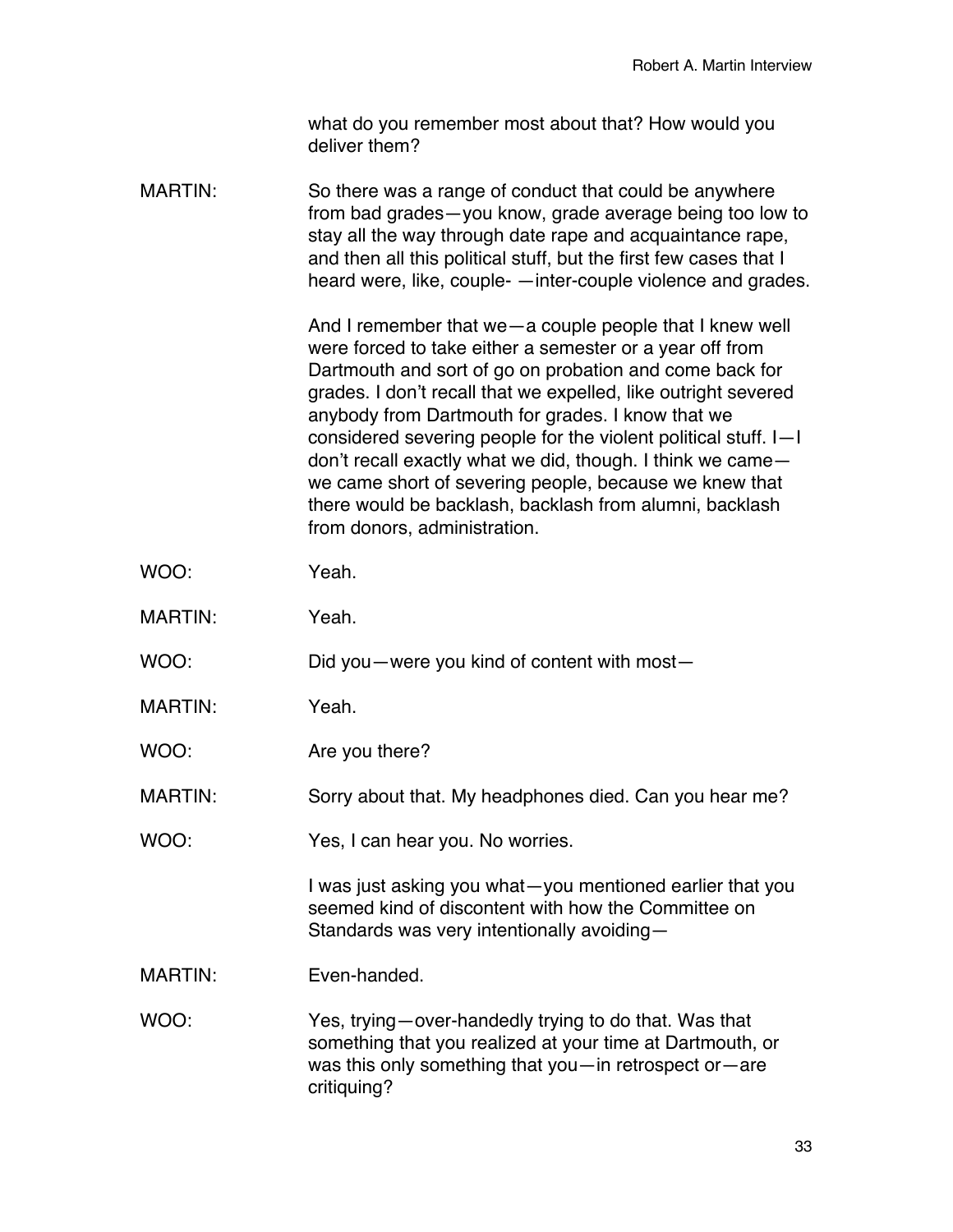| MARTIN: | Yeah. So in retrospect, I realized that it was trying to be very |
|---------|------------------------------------------------------------------|
|         | even-handed, but I also think that the deans that ran that       |
|         | committee were not equal vote. They could really sort of         |
|         | push people to voting their way.                                 |

WOO: Really!

MARTIN: And I think—and I don't—I became friendly with some of the faculty members on the committee just, you know, by chatting outside the committee, and—and my sense is that they felt like—at least one of them, I recall, feeling like he had to go along with the majority on things. So I—I think it's a flawed body, or it was at that time, because the four deans are there by appointment. The four students are elected. I don't know how the four faculty arrived on the committee.

> But I don't feel that it was really the best structure for taking on at least things of a political nature—you know, things that are very much of a black-and-white rule, such as you must have a grade-point average of X. You know, it's easy to do that. But I don't know—I remember being very frustrated because we couldn't have a very fulsome discussion about most things.

The dean that ran it, Dean [Margaret H.] Bonz, Margaret Bonz, would kind of let you have one bite of the apple—go around the table, and each person got to say one thing about a case, and you couldn't—it just wasn't very deliberative, in my sense, in my feeling.

- WOO: I see. Were most of these cases concerning—you mentioned couple violence and rape—or what was the make- —general makeup of the cases that came in front of you? Were most of them political, or—
- MARTIN: No, no. I would say half of them were about grades; half of them were about some sort of conduct involving alcohol. One boyfriend getting violent with his girlfriend outside of a fraternity house. That one stands out in my mind. I think we did sever him from the college.
- WOO: Yeah. Could you walk me through some of the details ofyeah, one of them that's really memorable to you?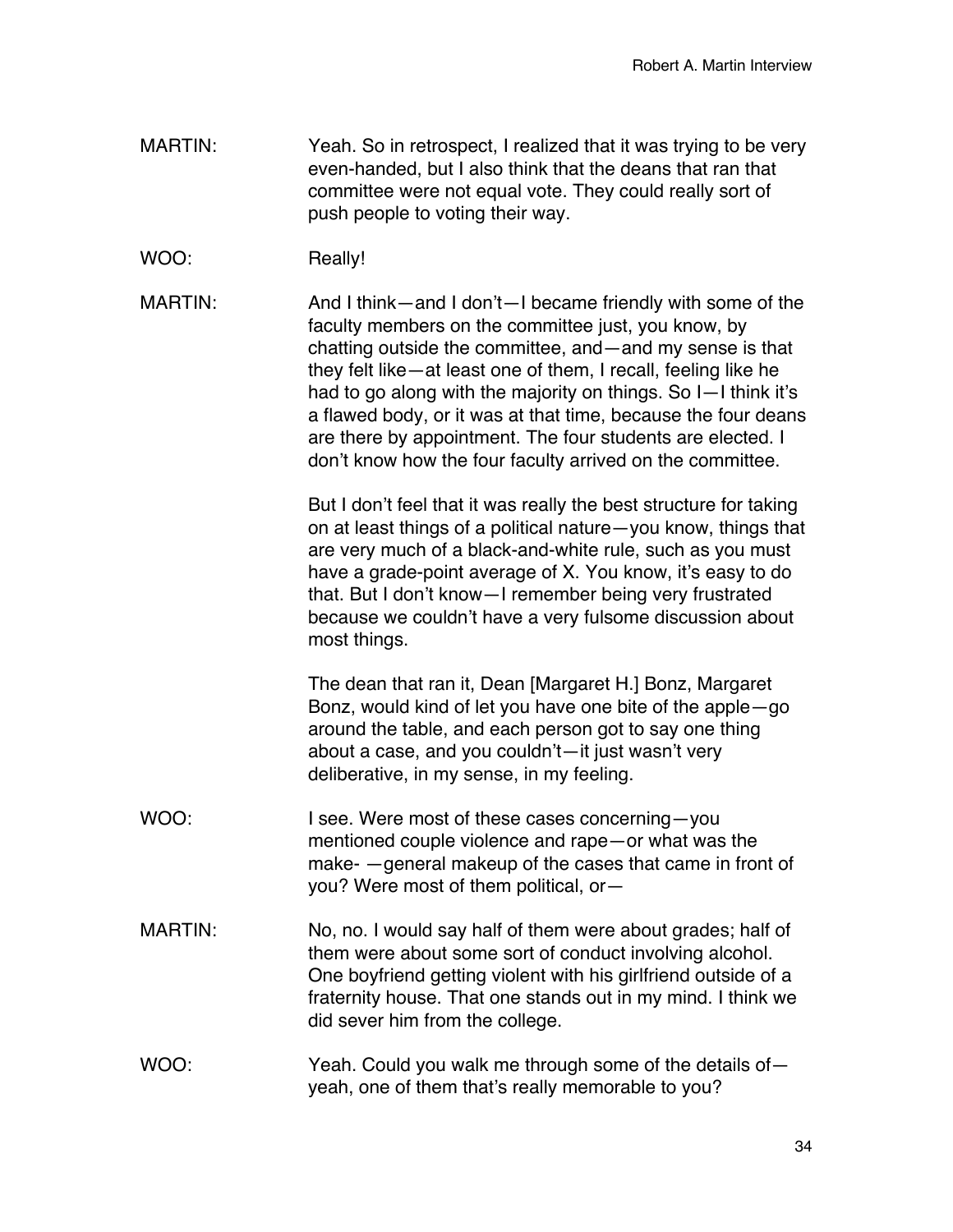| <b>MARTIN:</b> | So as I recall, the — the boy in the couple had a record of<br>some-you know, some violent episodes, and he was much<br>bigger than his girlfriend, and I think we were all kind of<br>concerned that we sort of had to send him an ultimatum or<br>he wouldn't change his behavior. And that's all I remember,<br>but I don't think that was an actual rape, but I think there<br>were cases of, you know, acquaintance sexual harassment<br>that may have fallen short of rape. I think if it was rape, it<br>would have been referred to the town police. |
|----------------|--------------------------------------------------------------------------------------------------------------------------------------------------------------------------------------------------------------------------------------------------------------------------------------------------------------------------------------------------------------------------------------------------------------------------------------------------------------------------------------------------------------------------------------------------------------|
| WOO:           | Mm-hm.                                                                                                                                                                                                                                                                                                                                                                                                                                                                                                                                                       |
| <b>MARTIN:</b> | I don't—I don't think the Committee on Standards was trying<br>to adjudicate crimes-you know, if they were clearly crimes,<br>they would be referred out. But it was everything that was<br>sort of a grey area, and "What do we want to do about this?"<br>And it seemed like every case was a comment on how far<br>short our written standards fell. [Chuckles.]                                                                                                                                                                                          |
| WOO:           | Mm-hm.                                                                                                                                                                                                                                                                                                                                                                                                                                                                                                                                                       |
| <b>MARTIN:</b> | You know, every case showed that, "Oh, we don't have<br>anything about that written down."                                                                                                                                                                                                                                                                                                                                                                                                                                                                   |
| WOO:           | [Chuckles.] Yeah. So was-do you remember ever<br>adjudicating anything relating with The- - The Dartmouth<br><i>Review</i> outing letters? That was in 19- -                                                                                                                                                                                                                                                                                                                                                                                                 |
| <b>MARTIN:</b> | No.                                                                                                                                                                                                                                                                                                                                                                                                                                                                                                                                                          |
| WOO:           | That was before you joined the committee, correct?                                                                                                                                                                                                                                                                                                                                                                                                                                                                                                           |
| <b>MARTIN:</b> | Yes.                                                                                                                                                                                                                                                                                                                                                                                                                                                                                                                                                         |
| WOO:           | Okay.                                                                                                                                                                                                                                                                                                                                                                                                                                                                                                                                                        |
| <b>MARTIN:</b> | Yes, it might have been one of my — one of my motives for<br>getting on the committee. I don't really remember. I just<br>remember thinking I wanted to be on that committee. And it<br>was actually kind of easy to get on, because I don't think<br>there were many people running.                                                                                                                                                                                                                                                                        |
| WOO:           | Yeah.                                                                                                                                                                                                                                                                                                                                                                                                                                                                                                                                                        |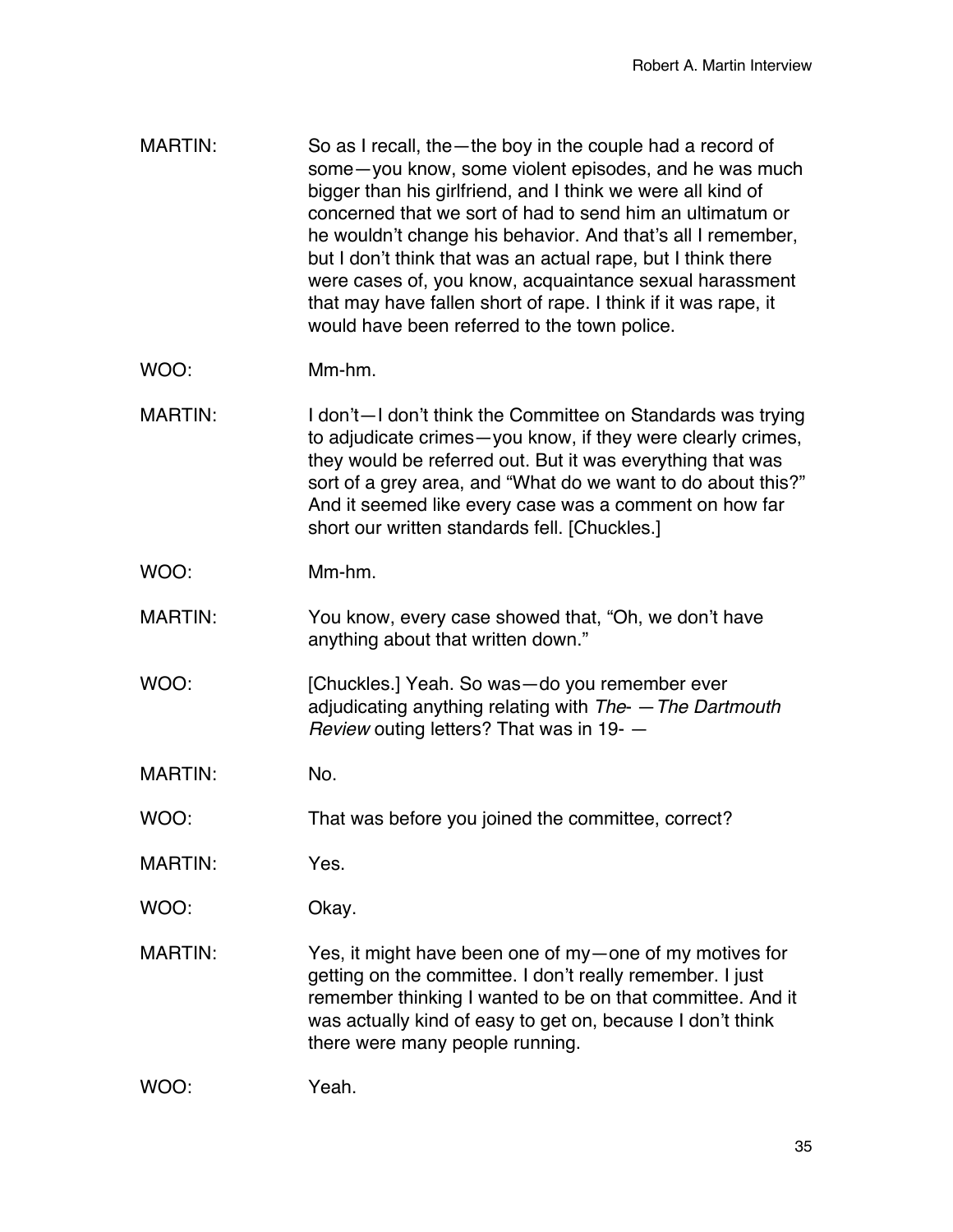- MARTIN: But—but I don't—no. That—that one never came before when I was on the body.
- WOO: What do you think was the most impactful—the biggest impact that the Committee of Standards had on you at your time at Dartmouth, and perhaps afterwards?
- MARTIN: Oh, gosh. Well, I remember at the time, a short- —a shortterm impact on my grades because I felt like whenever the committee would meet, only once a week, we'd meet for something like seven or eight hours.
- WOO: Seven or eight hours!
- MARTIN: Yeah, we would meet at, like, three in the afternoon, and they would bring in dinner, and we'd go until ten. But some of them went until two or three in the morning. I think the the Rock Hudson one went really late,—
- WOO: Yeah.
- MARTIN: —because—I think because we were grappling with all sides of the, you know, ethics. So it—it did expose me to the political side of academic institutions, which, you know, I didn't—I didn't know so much of it was committees and politics at that time.

It also made me realize, you know, the personal responsibility you have when you're in an elected office, that [chuckles] it's not just about building your résumé, which I truly did actually think. And it also—I think it really reoriented me toward, you know, the people who aren't in the dominant majority of society—you know, marginal people, whether they're, you know, racially marginal or gender and sexuality marginal, financially marginal. It just made me kind of really aware of all of us who were brought to Dartmouth [chuckles] for our statistical value.

WOO: Yeah!

MARTIN: And—yeah, so—but it was not—it was not a pleasant experience, that committee. It was difficult, and—and I was very conflicted throughout a lot of it.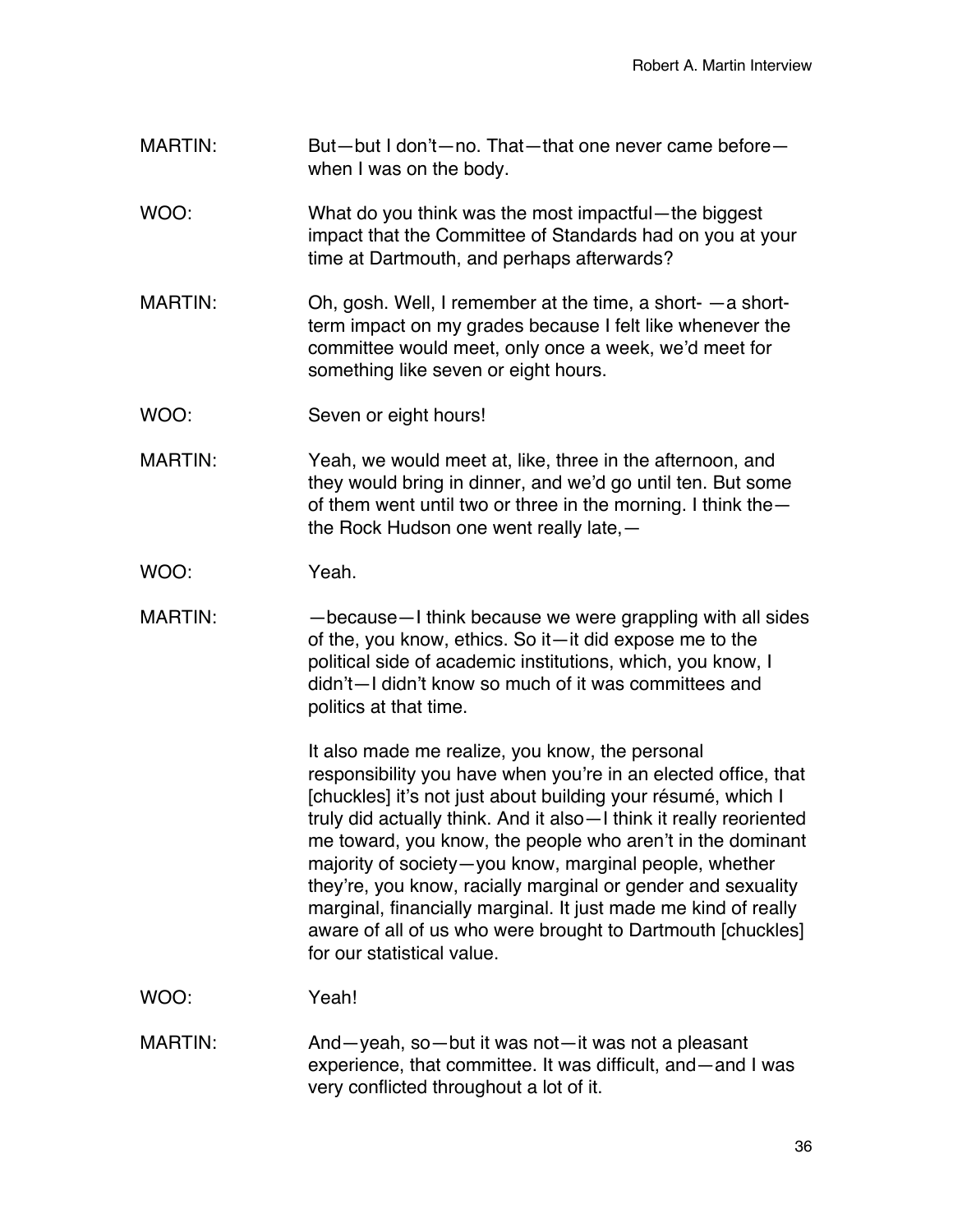- WOO: Mmm. Well, do you—how about—let's move to some pleasant memories that you had.,
- MARTIN: Sure.
- WOO: What are some pleasant memories that have kind of really standed [sic] out to you while you were at—at your time at Dartmouth?
- MARTIN: You know, I just loved the performing arts program, and it's not really been considered a performing arts school, but maybe because of that reason, I had a lot of opportunities I might not have in a larger program. You know, I—I—it's truly adored the setting and all the various adventures you could have, you know, climbing Observatory Hill [sic; the hill to the Shattock Observatory] and, you know, wandering around Hanover.

But really, you know, I—arts and culture. For a little school in the middle of the woods, it brought tremendous cultural programming and opportunities to—into my life that I—I would not have had at, you know, a more suburban university or—I wouldn't have sought them out. So, I mean, it was transformational in that sense for me.

It also—you know, I went to school to be a pre-med [chuckles] and came out wanting to be an actor, so it—that was transformational also.

- WOO: Do you—were there any dances or plays specifically at Dartmouth that you—that you remember having a great time in?
- MARTIN: Yeah. Yeah. I mean, every year, the dance department would put on a big recital, and those were always just amazing to be in. It was always a lot of costume changes, a lot of choreography. Sometimes you were performing while nursing an injury. [Chuckles.]

WOO: Oh, wow!

MARTIN: And just really—it really taught you how to—you know, what the job of being a performer is. You've got to—you've got to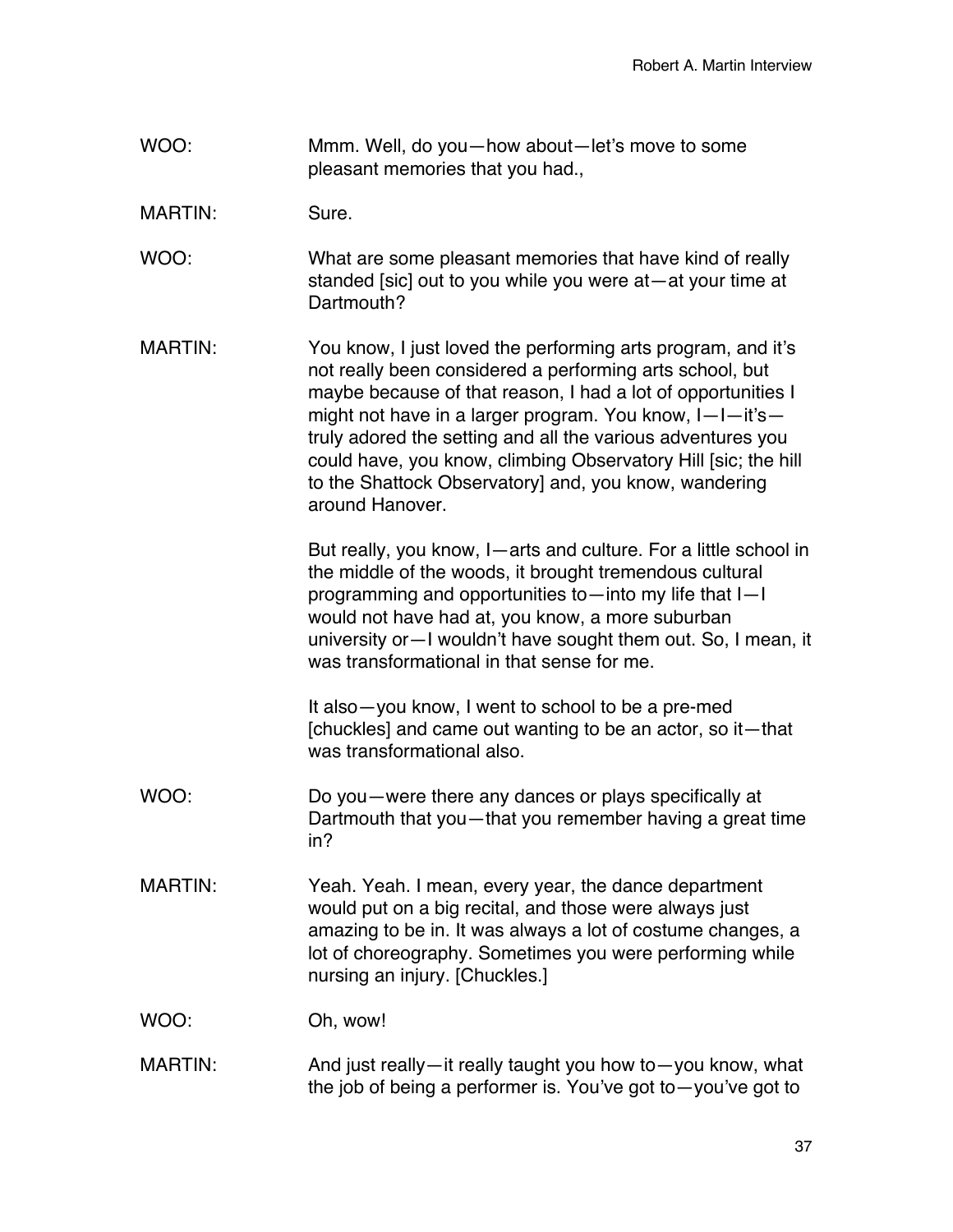make it work at all times. And, yeah, they were just—just really great. And we perform at—the dance program had, you know, even kids in it, people who had put their kids in community dance classes,—

WOO: Wow!

MARTIN: — — and so we had, you know, every—from I think age ten to adult in that program. And they did really sophisticated work. I mean, we did *Rodeo* by Aaron Copland, and we did, you know, some—some really classical ballet and musical theater and, you know, really—really great stuff.

> And the theater department, which was a separate sort of producing program, did great plays. Not very many musicals. But I was in some really amazing plays, especially in the summer repertory program. They usually tried to bring a couple alumni back or some, you know, TV stars or something to be in those shows. They were really the best of what Dartmouth theater had to offer. So, again, very transformational for me. And it really gave me what I thought at the time was a calling to be—to become an actor.

- WOO: Well, yeah, could you walk me through what kind of perspired [sic]—what happened after your time at Dartmouth? You were—you mentioned you wanted to be an actor. Did that come into fruition in any way? [Chuckles.]
- MARTIN: Yeah. Well, eventually it did. I ended up—I kind of ran out of time at Dartmouth, and I—I still owed Dartmouth one credit to get my diploma, so I—I ended up going back to my hometown and enrolling in a class to get that final credit and mailing it back to Dartmouth.

But as a result of moving back to my hometown, I got involved in my parents' family business for a number of years and did a lot of community theater in Albuquerque and had kind of a newfound confidence about theater because of Dartmouth and because of the skills I had learned.

And after a few years in Albuquerque, I decided I would move to New York City and make the leap and become an actor, and—and I did. I got cast in a number of shows.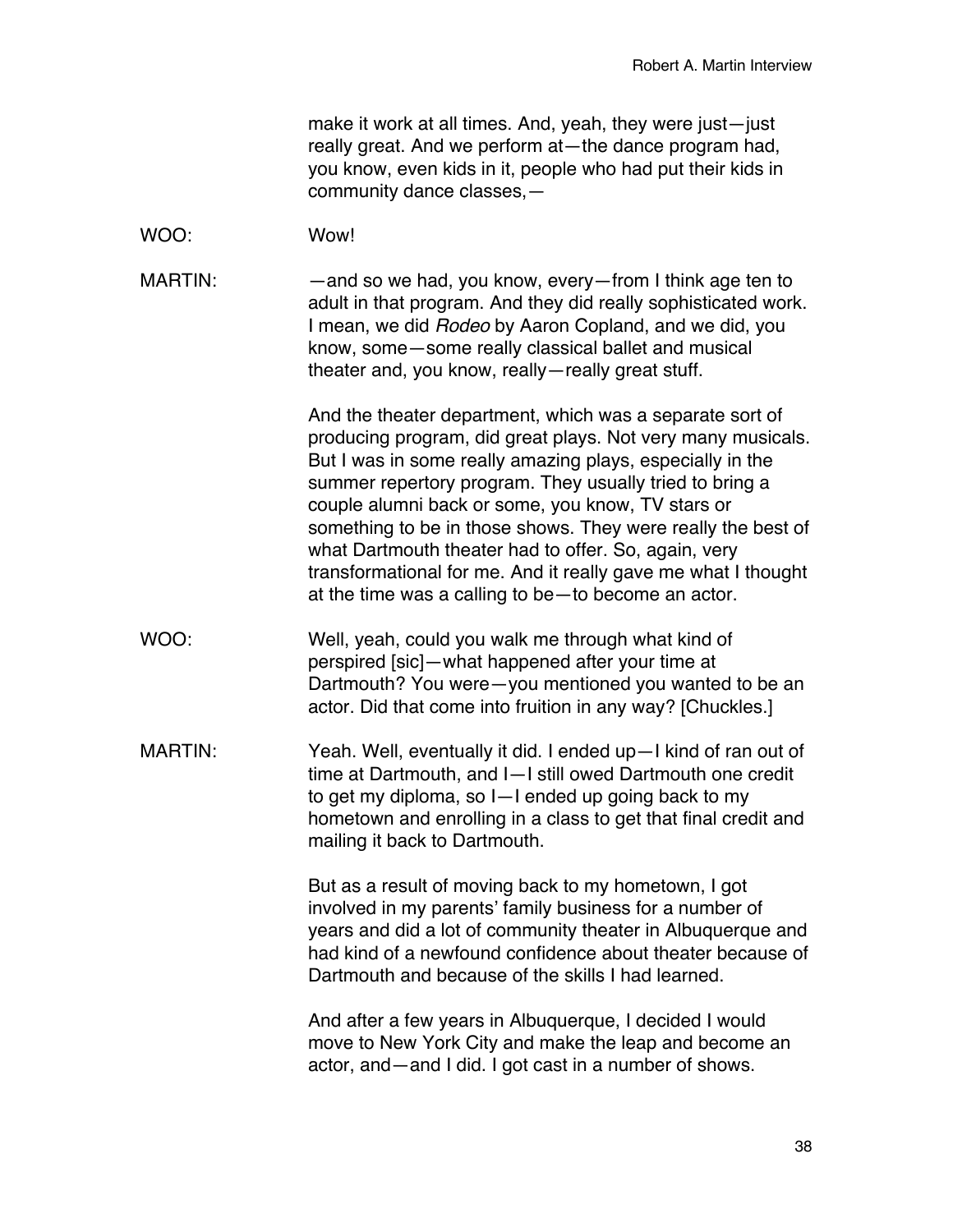Nothing on Broadway, but, you know, a number of smaller shows and showcases.

- WOO: Yeah
- MARTIN: I joined all the actors unions and did some television and, you know, just didn't—didn't get kind of any big break parts that would have made me a celebrity. But I did a lot of really solid work, and I—and I really enjoyed it and discovered the acting—the market for actors is very different from an academic theater setting, where—yeah.
- WOO: What—what prompted the move from Albuquerque to New York?
- MARTIN: Funny you should ask.
- WOO: [Chuckles.]
- MARTIN: Remember my friend from freshman dorm who I came out to?
- WOO: Yes! [Laughs.]
- MARTIN: David? Well, you know, all throughout our years after Dartmouth, we were in touch,—
- WOO: Awww! [Chuckles.]
- MARTIN: — and he was living in New York and running a magazine, and he said, "Oh, my assistant is going on maternity leave. Do you want to come and fill in for her and live in New York for three months?"
- WOO: [Chuckles.]
- MARTIN: And I said, "Yes, I do." And so I went, at least knowing I had a job. And so I had a friend, and I had a job, and I hit the ground running. And I got cast in a show the very first day in New York, my first audition, so it was—it was good timing.

But, yeah, those Dartmouth connections—they stay with you your whole life, so,—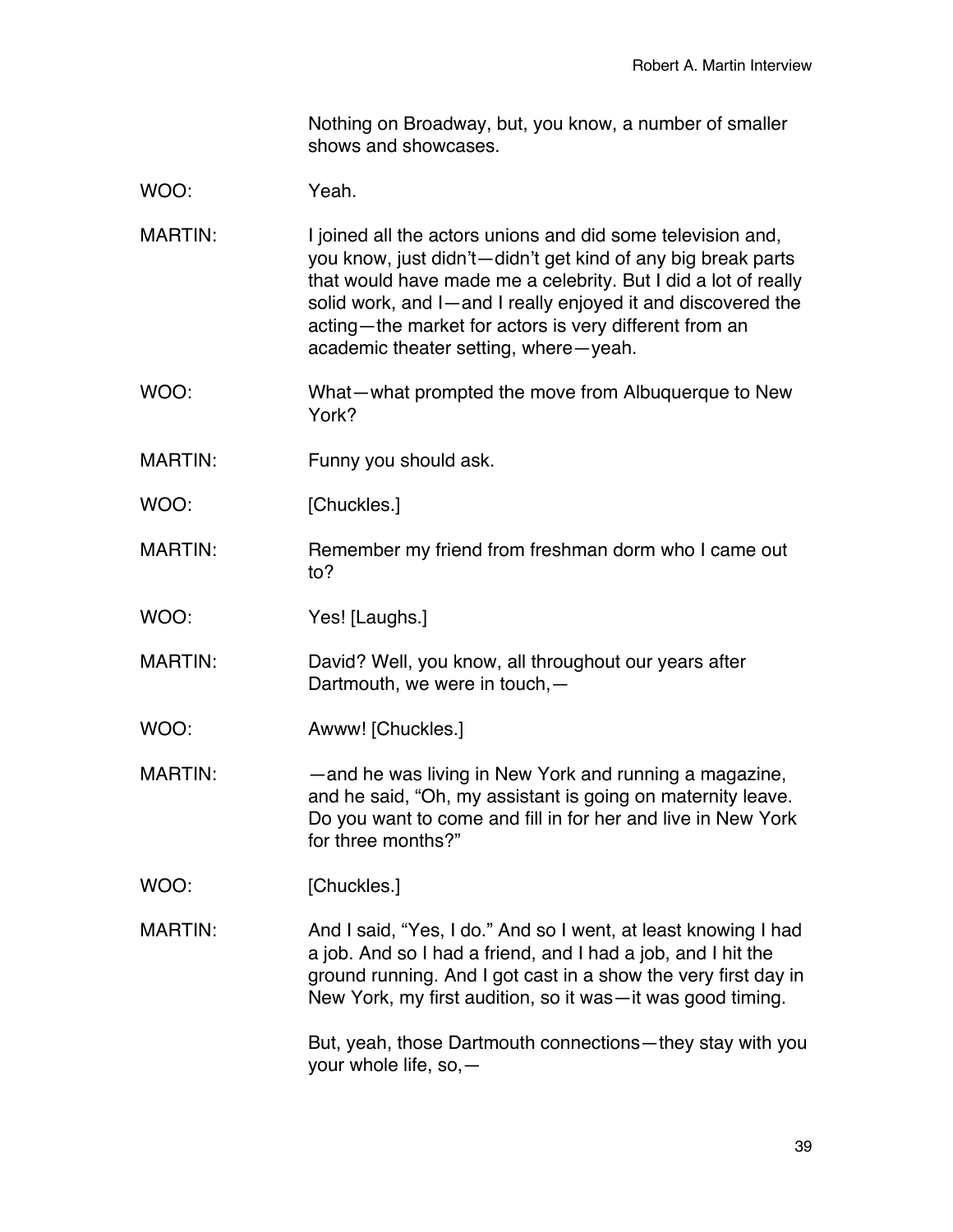| WOO:           | Uh-huh.                                                                                                                                                                                                                                                                                                                                                                                                                                                                                                |
|----------------|--------------------------------------------------------------------------------------------------------------------------------------------------------------------------------------------------------------------------------------------------------------------------------------------------------------------------------------------------------------------------------------------------------------------------------------------------------------------------------------------------------|
| <b>MARTIN:</b> | -you know, take care of them.                                                                                                                                                                                                                                                                                                                                                                                                                                                                          |
| WOO:           | [Chuckles.] For sure. Were you doing the job, the assistant<br>position, while you were in theater, in plays?                                                                                                                                                                                                                                                                                                                                                                                          |
| <b>MARTIN:</b> | Yes. In fact, I was - I was a really bad assistant because I'd<br>come and punch in in the morning and then run off to an<br>audition.                                                                                                                                                                                                                                                                                                                                                                 |
| WOO:           | [Chuckles.]                                                                                                                                                                                                                                                                                                                                                                                                                                                                                            |
| <b>MARTIN:</b> | And I'd come back at three o'clock, and everyone would<br>wonder where — where I'd been all day.                                                                                                                                                                                                                                                                                                                                                                                                       |
| WOO:           | Uh-huh.                                                                                                                                                                                                                                                                                                                                                                                                                                                                                                |
| <b>MARTIN:</b> | So, you know, I-I repaid David's friendship with really-with<br>really poor performance as an assistant.                                                                                                                                                                                                                                                                                                                                                                                               |
| WOO:           | [Chuckles.]                                                                                                                                                                                                                                                                                                                                                                                                                                                                                            |
| <b>MARTIN:</b> | But he was very—he was very understanding. He was really<br>rooting for me, and he sort of defended me whenever people<br>would, you know, try to $-$ try to take me down, so a true $-a$<br>true friend.                                                                                                                                                                                                                                                                                              |
| WOO:           | A true friend. What were some of the plays that you<br>remember doing in New York?                                                                                                                                                                                                                                                                                                                                                                                                                     |
| <b>MARTIN:</b> | The first play I did was actually directed by a Dartmouth<br>$alum-$                                                                                                                                                                                                                                                                                                                                                                                                                                   |
| WOO:           | Wow!                                                                                                                                                                                                                                                                                                                                                                                                                                                                                                   |
| <b>MARTIN:</b> | -from-oh, ten years before me. And so It was called-the<br>play was The Hollywood Pinafore, and it was a—it was a<br>[George S.] Kaufman and [Moss] Hart rewriting of H.M.S.<br>Pinafore, and they had set it in a 1940s Hollywood film<br>studio and changed all the lyrics to the songs. But the music<br>was still the [W. S.] Gilbert & [Arthur] Sullivan music. It was<br>really great. The play was originally written in, like, World<br>War II and had closed because, you know, the World War |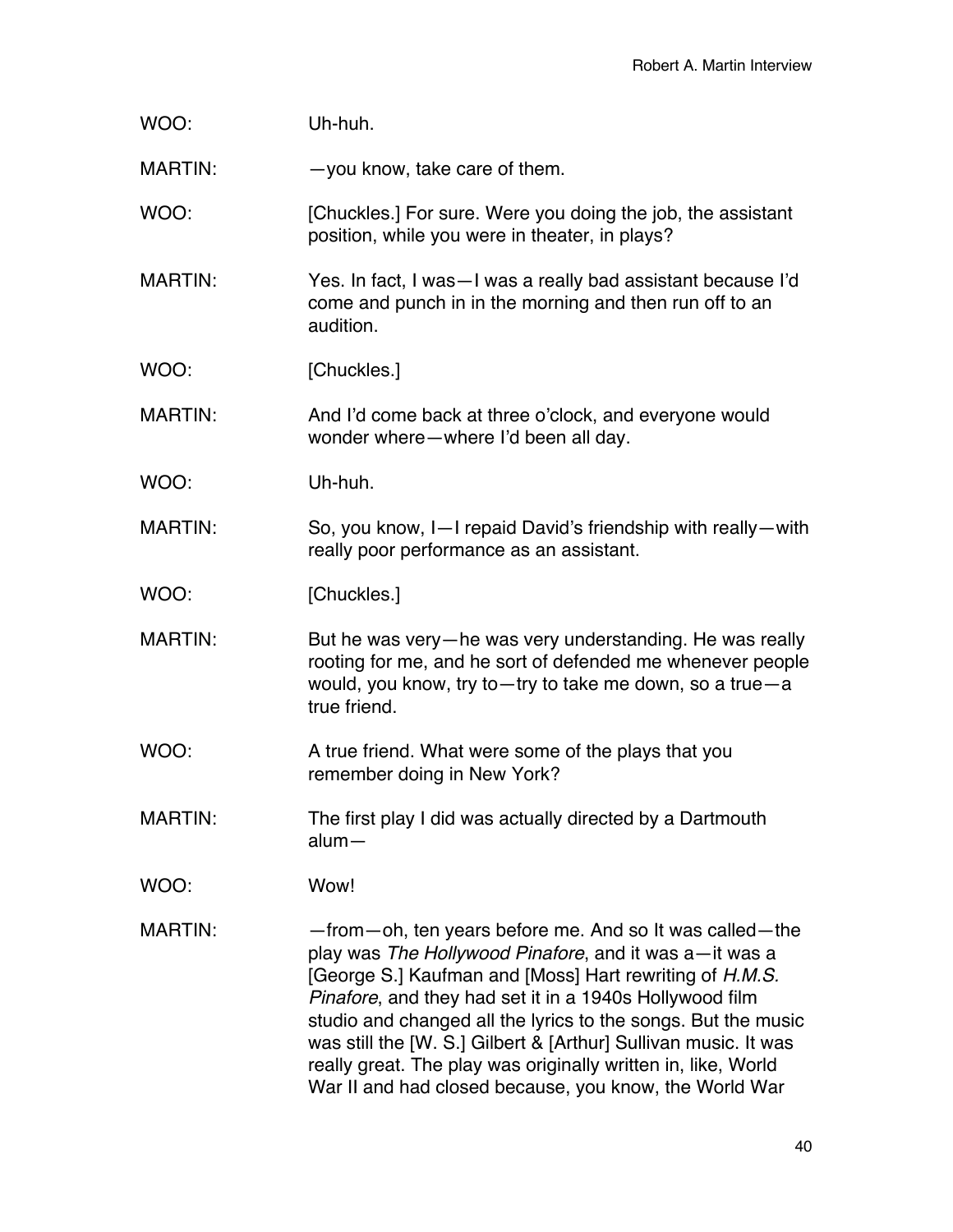broke out. So we were the first revival of it, and it—and it actually was published with our names in it, and—yeah, it was a really—really great experience.

And then I got into another play about a year later with that same company, *Godspell*, and they cast me in the lead, which was somewhat surprising, but—

- WOO: Wow!
- MARTIN: Yeah. So—

WOO: What do you remember about your—over time—like, the overall time in New York? Was—did you like the—the scene and the culture there more than Dartmouth?

MARTIN: You know, it's different. I always had day jobs in New York, and, you know, day jobs usually come with friends and a social life, so I didn't feel like I kind of pursued theater as hard as I could have when I was living in New York, because you also spend a certain amount of your time and energy earning your paycheck.

> But, yeah, I mean, being around a lot more theater in New York compared to the few things that can visit Hanover, that was amazing because you see all kinds of good and bad theater being put on, and it—and it really makes you develop a sense of taste. You can't like everything.

And—yeah—I—although I—you know, I—I don't know. I guess I haven't really processed it [chuckles], what—what that whole early phase in New York has meant in my—in my overall development. But it—it—you know, I'm still friends with a lot of the people from every job I've worked, and the city—the city is just over all a much different animal. You have to—you know a lot more people, but maybe you don't know them as well.

- WOO: For sure. Well, walk me through what happened after the early stages in New York. How did—how did you mo- where did you go from there?
- MARTIN: So I was—I did a series of shows where I was sort of like one show I would be in, a person in the show would say,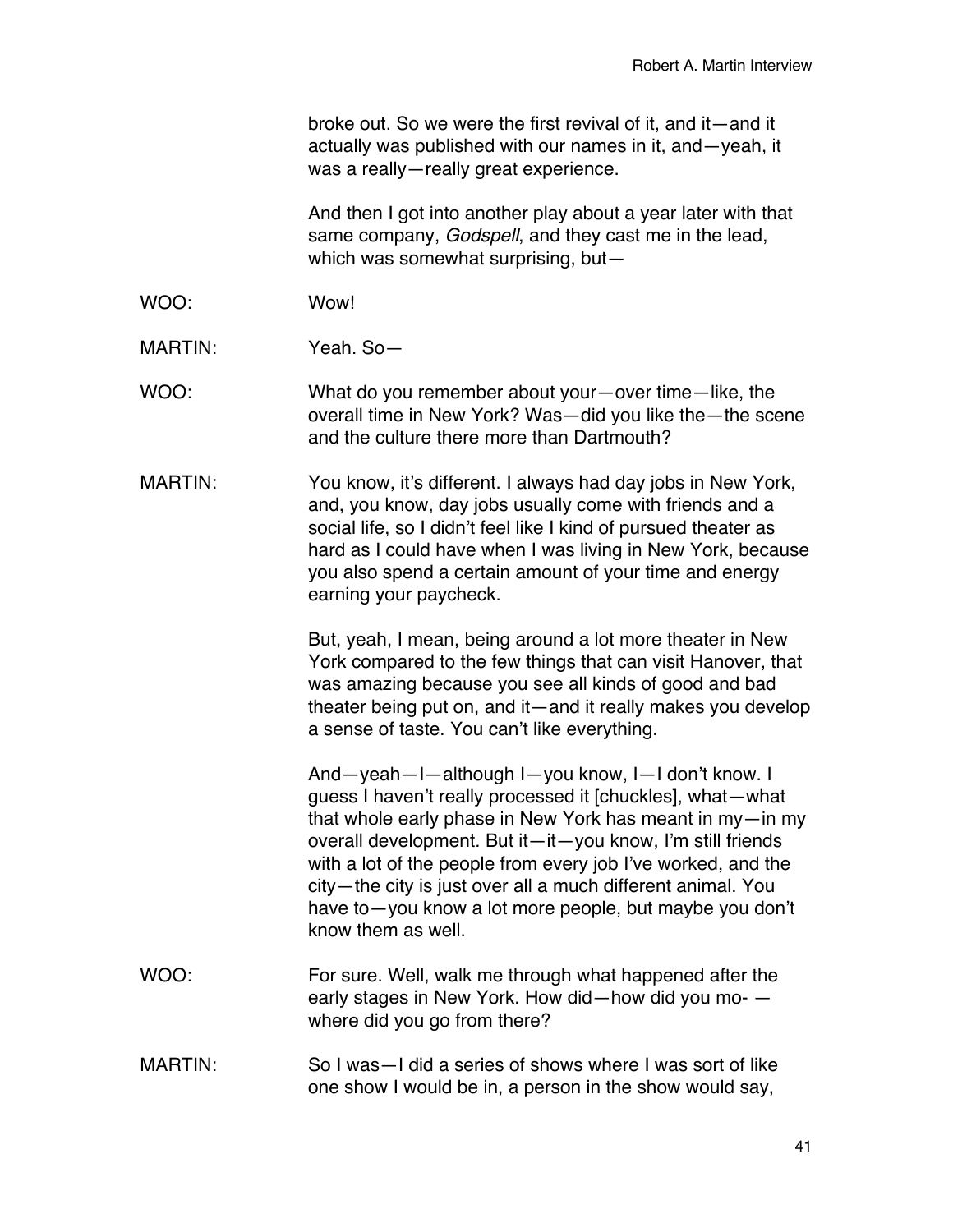"Hey, I'm doing another show, and we need a guy to play such-and-such," and then I would go, and it would be me. And so I was doing, you know, shows to show and show.

And I didn't have the greatest financial situation, and at one point I was living in—I had a live-and-work situation, where I had to be the secretary to the woman in whose home I lived. And so I kind of got myself into a financial mess with that, because I never had any, you know, money to do anything.

But a friend of mine from a show then got me hired in an ad agency that did sort of medical projects. And we were in a show together, and she said, "Well, you know, come temp for us," and so I did. And then that turned into a full-time gig, which then later—you know, the company went through a lot of mergers and things, and, you know, I held on.

At one point, I got laid off because of all these mergers, and I said, *I'm going to go back to acting full time, and I'm going to actually get all of my actor's union cards*. So I spent two years doing that. And I did pretty well, but by that time, I was forty or something and in a different category of actor than what I wanted to be. [Both chuckle.]

But, you know, I was actually doing well. I was doing television, you know, one or two days a week and searching out everything else from, you know, print to theater. And, you know, when you're an actor, you're kind of constantly auditioning,—

- WOO: Mm-hm.
- MARTIN: — so that was—that was—
- WOO: Yeah.
- MARTIN: —what my life was for a number of years. And I still always had some sort of a temp job or day job in the medical education area, and when the financial meltdown, the financial crash happened, I was lucky that my boss said, "You know, you're a temp. Why don't you go full time?—

WOO: Wow!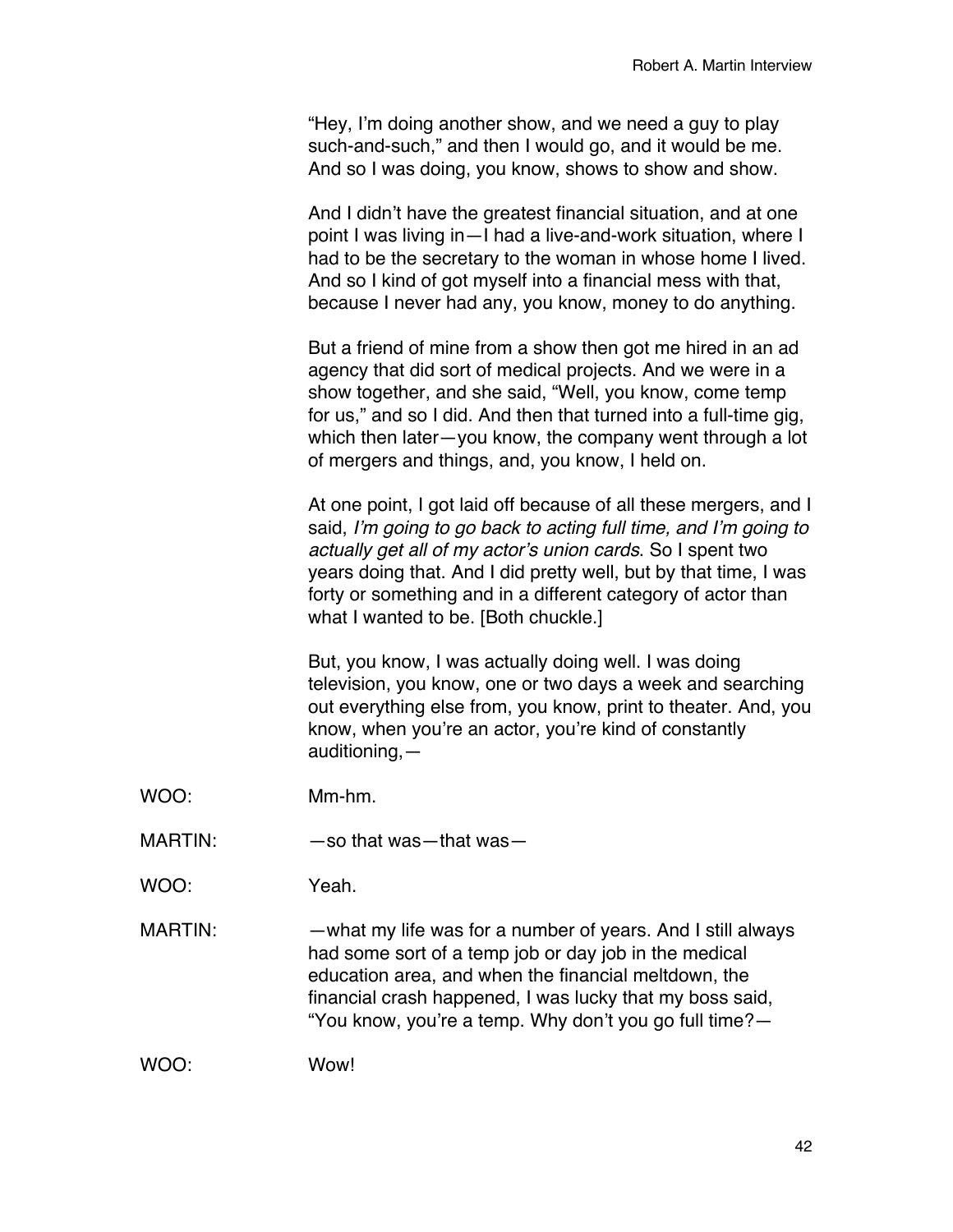- MARTIN: — And we'll give you insurance." And so I did. But that kind of meant I had to do less auditioning. And at first, I didn't mind because the auditioning was drying up in the financial crisis.
- WOO: Yeah.
- MARTIN: But then when it rebounded, here I was, kind of stuck in more of a career track that was more opportunistic than chosen. And I've been in medical field ever since. And I still do a little bit of—I studied voice for years, and I still do stage readings of plays with a couple of reading groups, and I'm on the board of a theater, but I can't really call myself a professional actor anymore because I just don't ever do it for a paycheck anymore.
- WOO: And to this day, you're still—you're doing me- —ads relating to medical—to the medical-healthcare field?
- MARTIN: No, I'm now more on the medical education side. I work in a medical school, so—
- WOO: How'd you transition?
- MARTIN: I went back to school and got a master's degree on the weekends, you know, specifically in this area, and that was helpful because it—it opened a new set of doors that I couldn't get opened before. And then, you know, as—in academic institutions, people retire, and I was lucky that someone retired from a position I was qualified for about four years ago, so I jumped on it.

It meant kind of leaving the city and orienting everything toward Long Island [New York], but I was a Manhattan resident until last month for twenty years.

WOO: Twenty years!

MARTIN: Yeah. For four years, I commuted from Manhattan to the middle of Long Island for my job, and finally last—last month I moved to Queens [a borough in New York City] to cut my commute in half.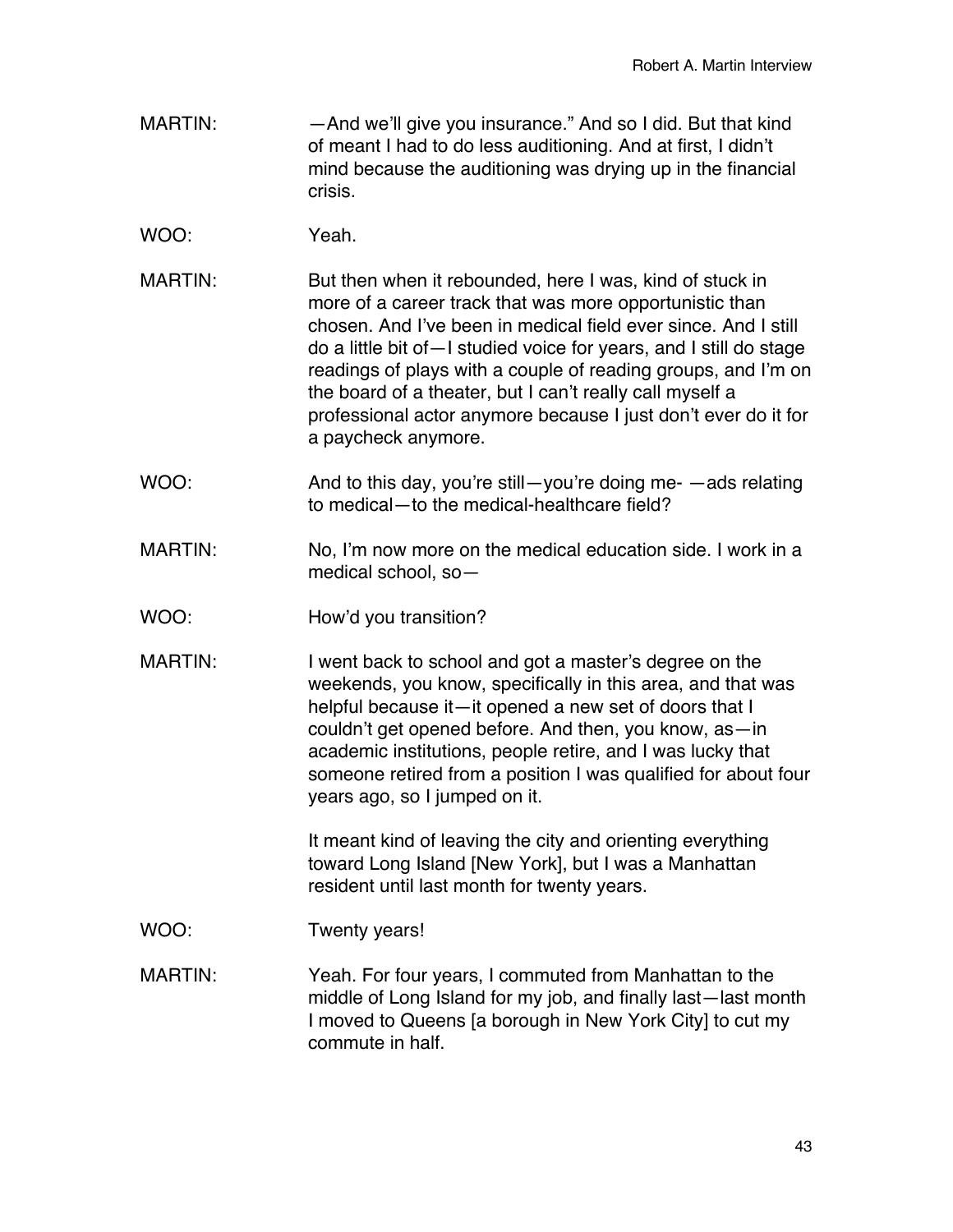- WOO: Wow. What was the—in your twenty years in Manhattan, what are some defining features of the queer scene, at least for you there? What was it like?
- MARTIN: So my personal queer experience went from zero social life—
- WOO: [Chuckles.]

MARTIN: — to, like, a very serious boyfriend at one point. That didn't last very long. But I actually had the experience where I—my friends were trying to take me to the nude beach in Sandy Hook, New Jersey, to shock me.

- WOO: [Chuckles.]
- MARTIN: ——And I, you know, surprised them by not being bothered by the nudity at all and, in fact, met somebody at the beach, and we became very serious. And I was kind of ready to settle down and, you know, see what being a boyfriend was all about.

And I was still auditioning for theater, and I got offered a tour of *The Sound of Music*, and I said I would take it, and I signed the contract, and then I broke the contract because I thought, *I want to stick around and see where this relationship's gonna go.* And, you know, you close the door. Two months later, the relationship broke up [both chuckle], and I had—you know, said no to the tour, so—

- WOO: Uh-huh.
- MARTIN: All of my friends who were performers at the time said, "You're crazy! You know, why are you saying no to a tour?" But I guess I—I learned the reason that relationship broke up—the person I was dating was from a different culture, where there is no such thing as out.

WOO: Mm-hm.

MARTIN: So he wasn't thinking of the future in the same way I was. He wasn't thinking that could be a stable, you know, committed relationship. At that time, there was no such thing as gay marriage, but he was—I think he—the relationship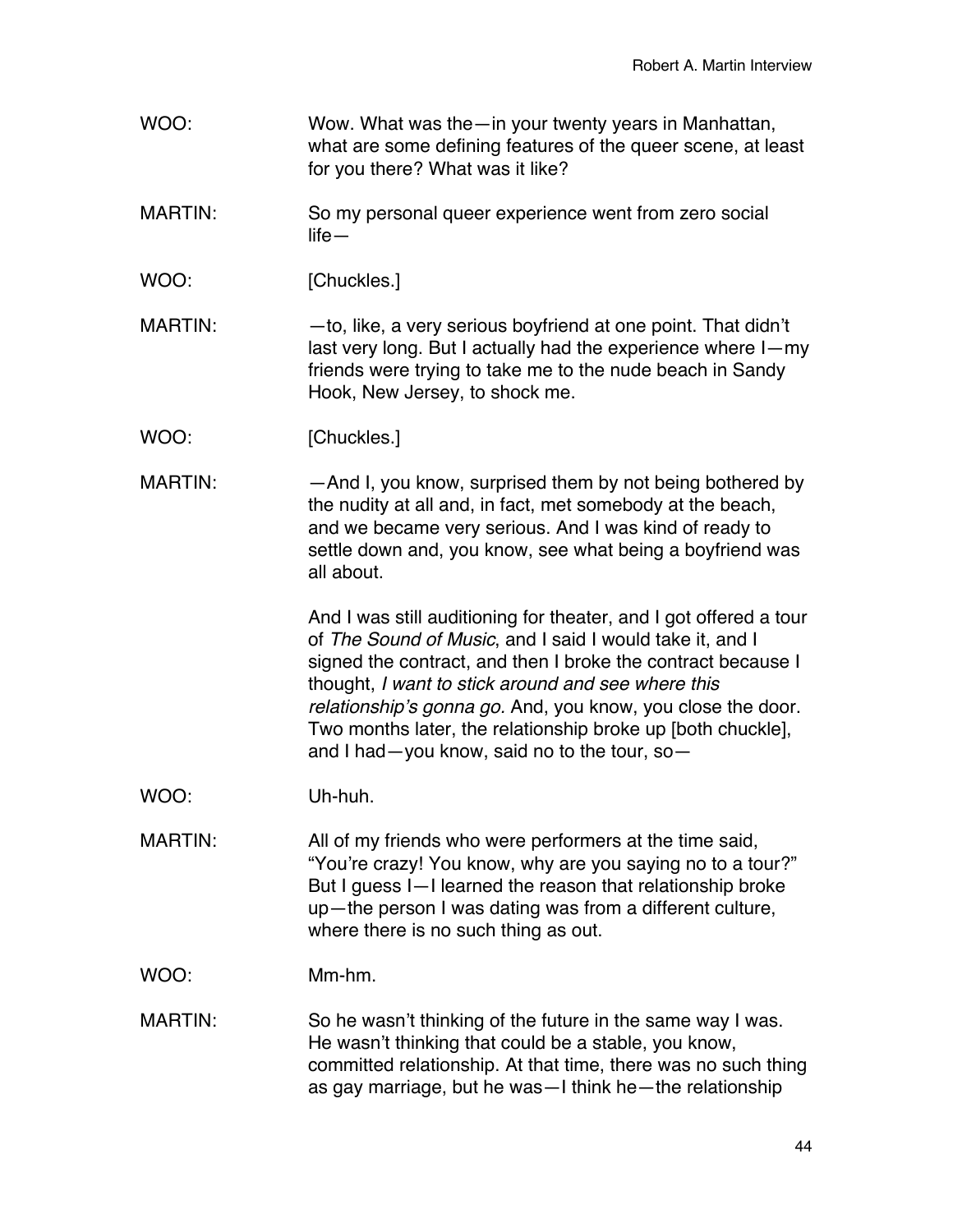always had an expiration date in his mind, so, you know, I learned from that that: Don't assume anything, you know?

## WOO: Mm-hm.

- MARTIN: Put everything on the table. Discuss everything. Yeah. Soand then all of my friends, gay friends have become married in the—in this time, and I think that that's a really major part of New York. You know, New York led in that, recognizing gay marriage in 2011. So it's—it's really changed from a culture of, like, irresponsible sort of one-night stands to now a lot of people are looking to settle—gay people are looking to settle down and start families.
- WOO: Mm-hm
- MARTIN: You know, that's a huge shift to go through in twenty years in New York. I'm not really in that orbit, but—but I think it's great.
- WOO: Mm-hm.

Well, as we're winding down the—the interview, we like to ask—we like to move in a more reflective—reflect this day of looking back at all these years, from your childhood to high school to college to New York, your time in New York as an actor and now as a medical professional. What do you think are—how do you think your—how do you think your queer identity not only molded as—as—as you progressed through these spaces, but how do you feel your experience has also molded your queer identity, itself, too?

MARTIN: Well, I guess I would say being a member of a marginalized group for so many years, it—it really developed my empathy to other people in other marginalized groups and made me realize sort of the value of the coalition of the marginalized, the value of listening to people and listening for people's stories and experience that defined where they're different from your own and similar to your own.

> I'm not someone who believes this phrase that, "oh, deep down we're all the same," because I think, you know, deep down we're all different. We find commonality. Deliberately, we find commonality. But—so, you know, I really treasure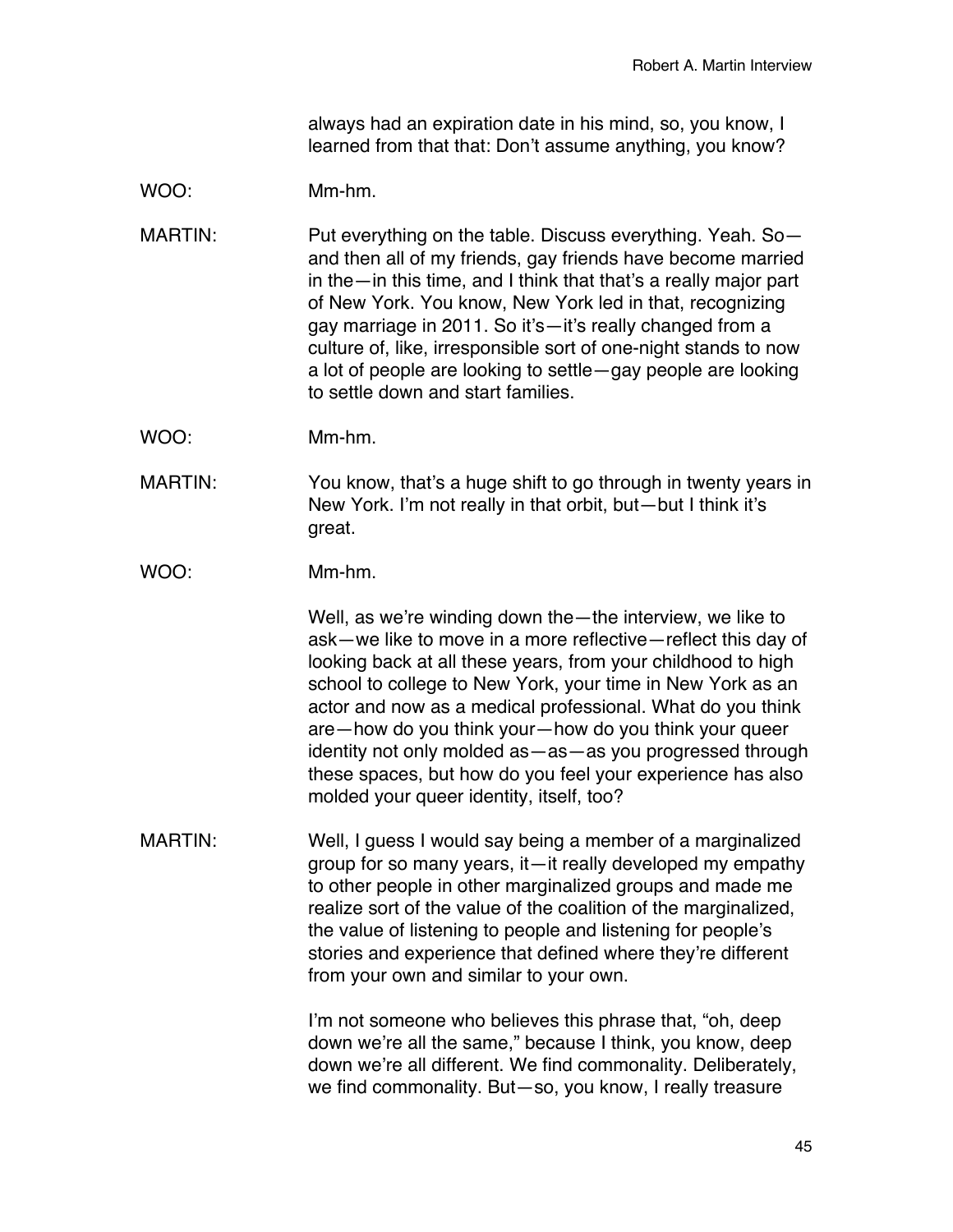my empathic ability. I think I had trouble as an actor because when I first started acting, and I think my queer orientation taught me early on as an actor: Be who they want to see. Don't be yourself. Be who they want. That's one way of approaching acting.

Then when I got into acting classes—you know, professional acting classes here in New York, I realized you really can't hide who you are. You're broadcasting who you are at all times, especially when you're on a stage, and if you're trying to hide or deny a side of yourself, it's going to prevent you from doing the job of an actor, which is emotional truth and storytelling.

And I had some instances where it was very difficult. People were trying to sort of get me to come out in an audition or come out in a rehearsal. And I wasn't willing to. And it wasn't even necessarily about being gay. One time somebody asked me, "Oh, do you have kids, or do you ever want to have kids?" And I got very emotional, and I just couldn't, you know, do the work that was being asked because I—it was, you know, too much of an emotional wellspring for me.

And—and so I learned that you—your empathic side is what taps you into other people and makes you sort of worth being listened to or—or heard as an—as an actor, but also not just as an actor, as a human being.

And so now I think that queer people are, I want to say, less marginalized than they were. I don't know—I don't know if everyone would agree with that. But that I think we, the queer community, have to—have to stay in touch with the empathy and the marginalized folks around us, whether they're queer or not.

WOO: Mm-hm.

MARTIN: That's—that's what we learned as a community. I think we learned that as a responsibility, because it's really about extending civil rights—

WOO: Yeah.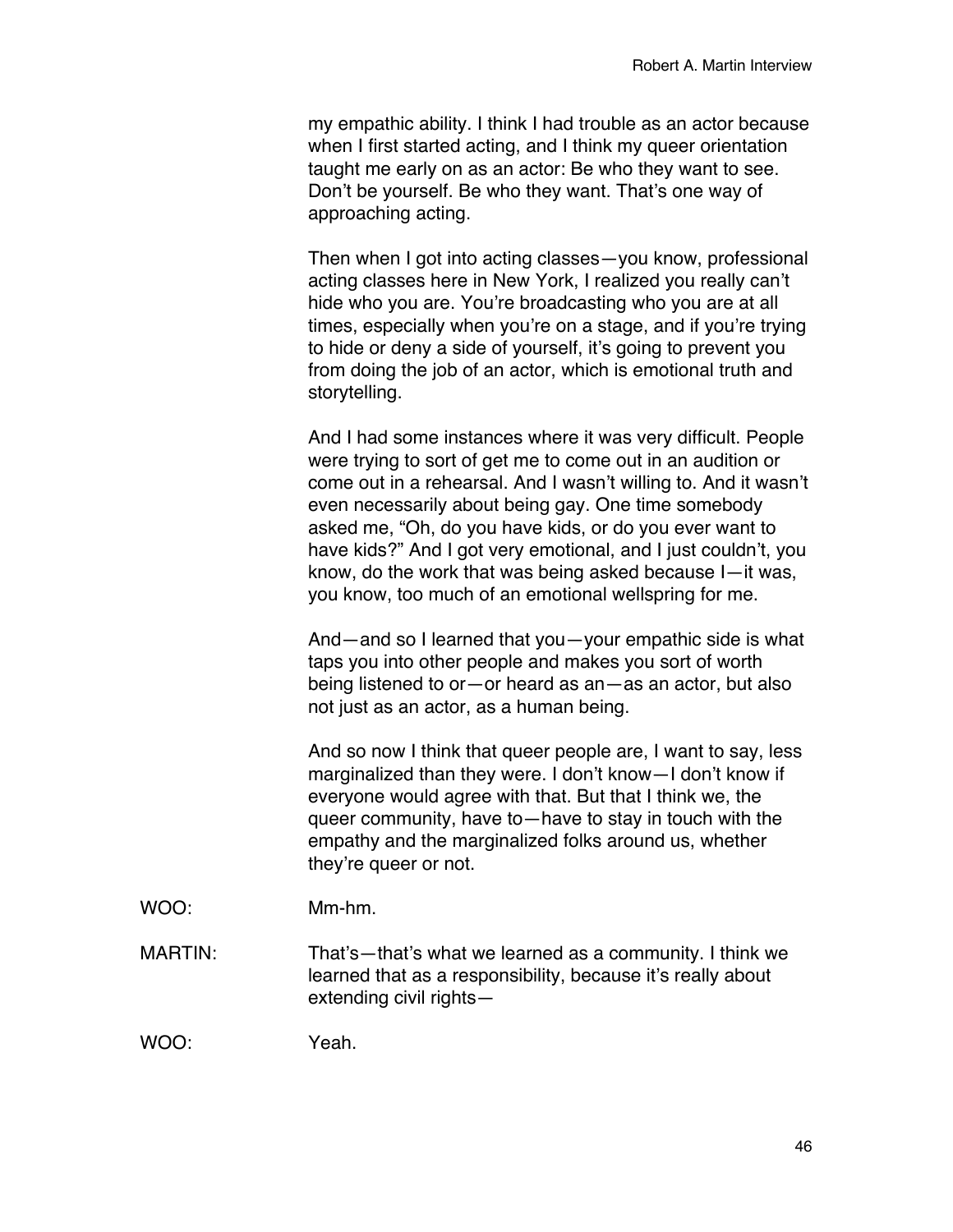- MARTIN: —to everyone. There are still pockets of people who don't have those rights, and so we—you know, we learned the path that we have to continue paving.
- WOO: For sure. I mean, the whole—this whole SpeakOut Project, we're here to—it was created to listen and to kind of give space and honor those who came before us interviewers.

Which leads into my next question, is why—why *did* you choose to participate in this SpeakOut Oral History Project? What—what were some of your motives, and what did you hope to achieve?

- MARTIN: So about, I don't know, three or four years ago, I was at a Dartmouth reunion, class reunion, and there was a DGALA [Dartmouth Gay, Lesbian, Bisexual and Transgender Alumni/ae] mini-reunion, and my—my now very good friend, Brendan [M.] Connell [Jr., Class of 1987], was the president of DGALA at the time, and he led us into kind of a reflection about, you know, why did we come back? Why did I come back to Dartmouth reunion after twenty years of not coming back?
- WOO: Yeah.
- MARTIN: And we talked about—we talked about *The Dartmouth Review* outing students, and we talked about the shanties, and we talked about some of those really what were very—it felt like damaging experiences at the time, but—but were common touch point for all of us, and I realized that only by staying connected can we sort of heal and transform that scar tissue into stronger—stronger tissue.

And so—and also not to rob people of the history. If—if you disappear, you rob those who came after of the history. So I just didn't want that experience to disappear.

- WOO: For sure. And speaking of those who come after, what are some pieces of advice that you would—that you'd like to leave to queer Dartmouth students on campus today?
- MARTIN: Get involved. Stay involved. Reach across differences. Make a friend who's dissimilar. I would—I would say that not just to queer people but to all—to all Americans. [Laughs.]